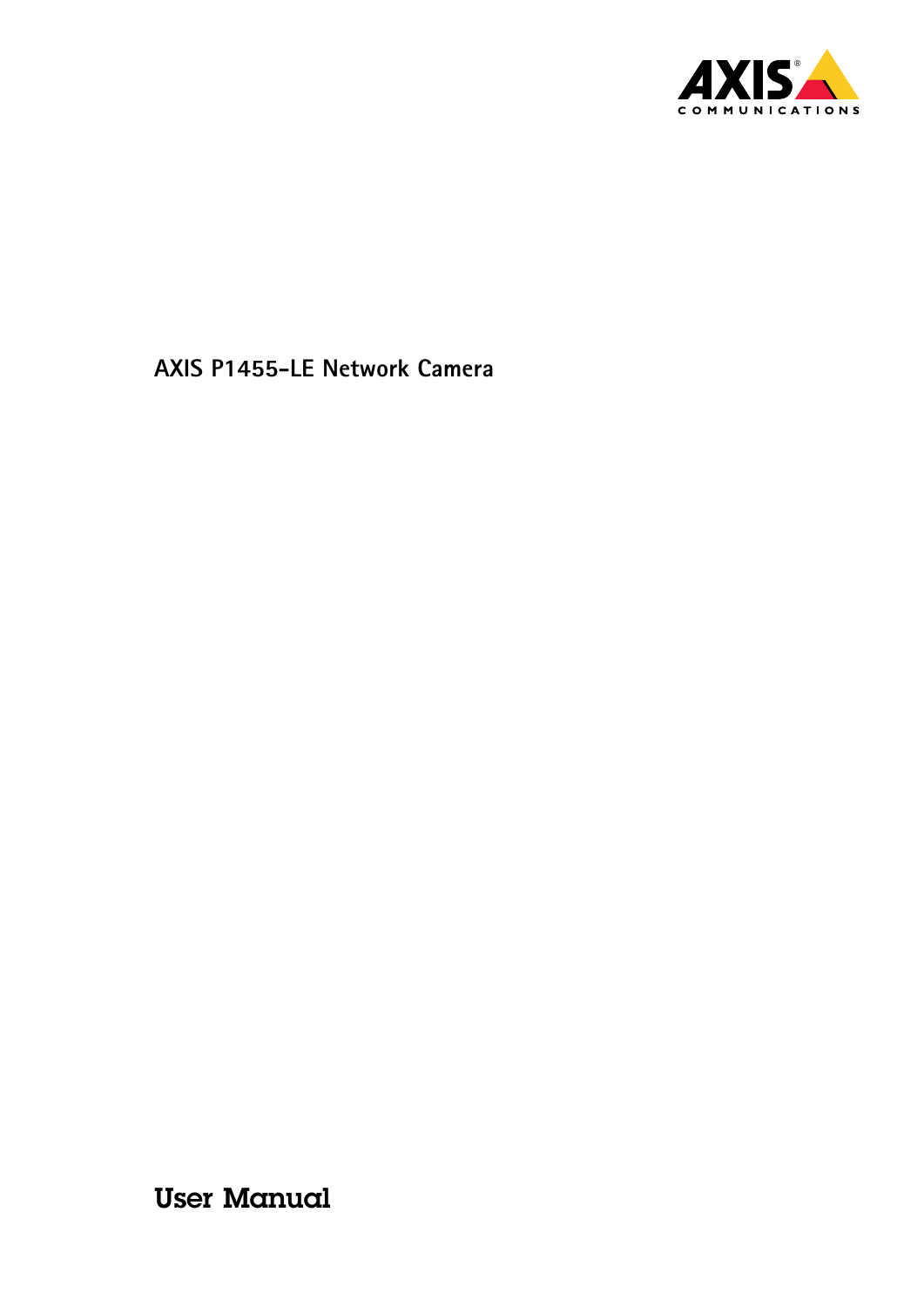# **Table of Contents**

| Installation<br>3                                           |
|-------------------------------------------------------------|
| Get started<br>$\overline{4}$                               |
| 4                                                           |
| $\overline{4}$                                              |
| $\overline{5}$                                              |
| 6                                                           |
| 6                                                           |
| 11                                                          |
| 12                                                          |
| 17<br>Audio                                                 |
| 19                                                          |
| 19<br><b>Status</b>                                         |
| 20                                                          |
| 29                                                          |
| 30                                                          |
| 31<br>Apps                                                  |
| 31                                                          |
| 46                                                          |
| 47<br>Learn more                                            |
| 47                                                          |
| 47                                                          |
| 48                                                          |
| 48                                                          |
| 48                                                          |
| 48                                                          |
| 51                                                          |
| 52                                                          |
| 52                                                          |
| 53                                                          |
| 54                                                          |
| 54<br><b>Buttons</b>                                        |
| 54                                                          |
| 57                                                          |
| 58                                                          |
| 58                                                          |
| Reset to factory default settings<br>Firmware options<br>58 |
| 58                                                          |
| 58                                                          |
| 59                                                          |
| 60                                                          |
| 61                                                          |
|                                                             |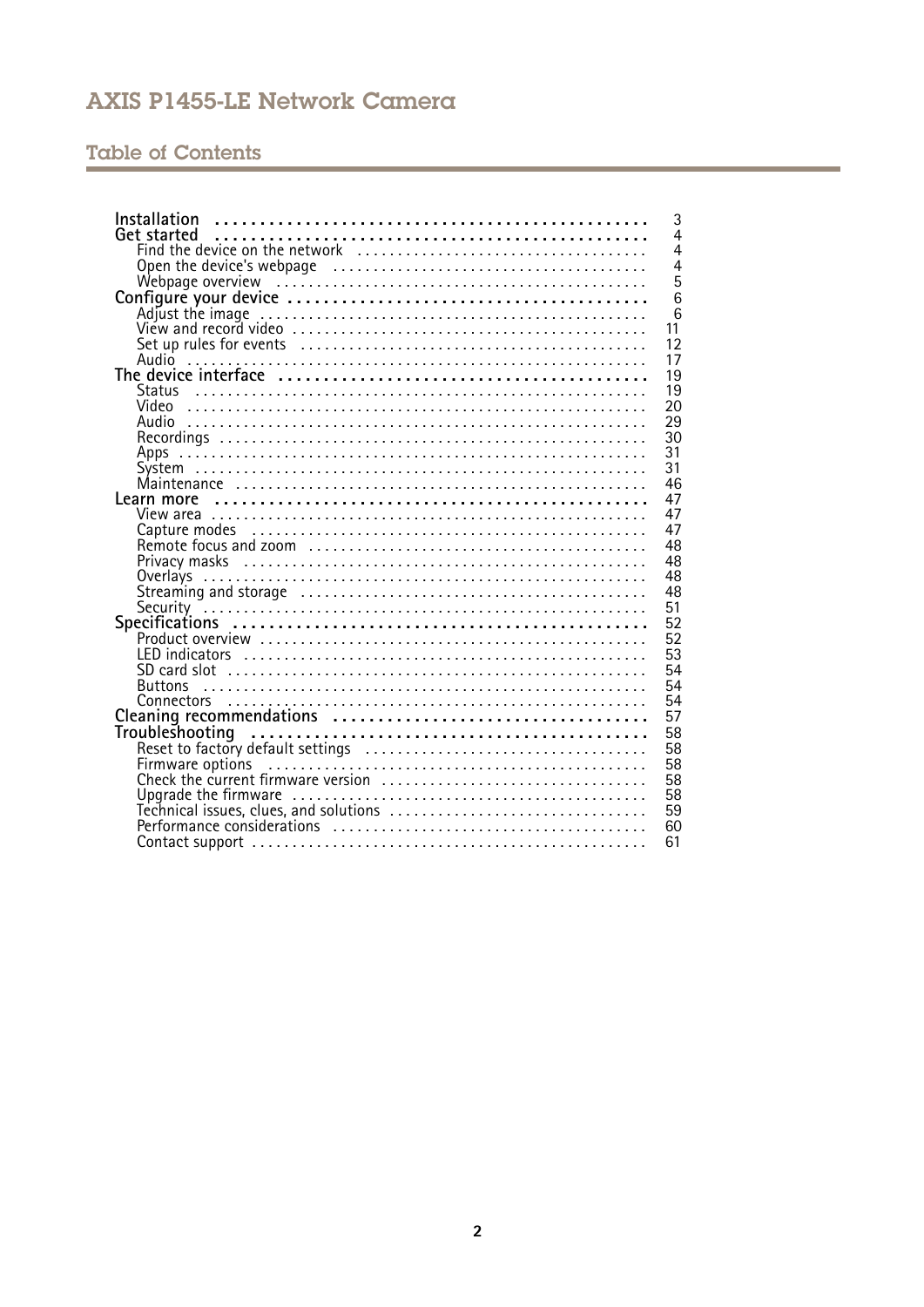# <span id="page-2-0"></span>Installation

# Installation

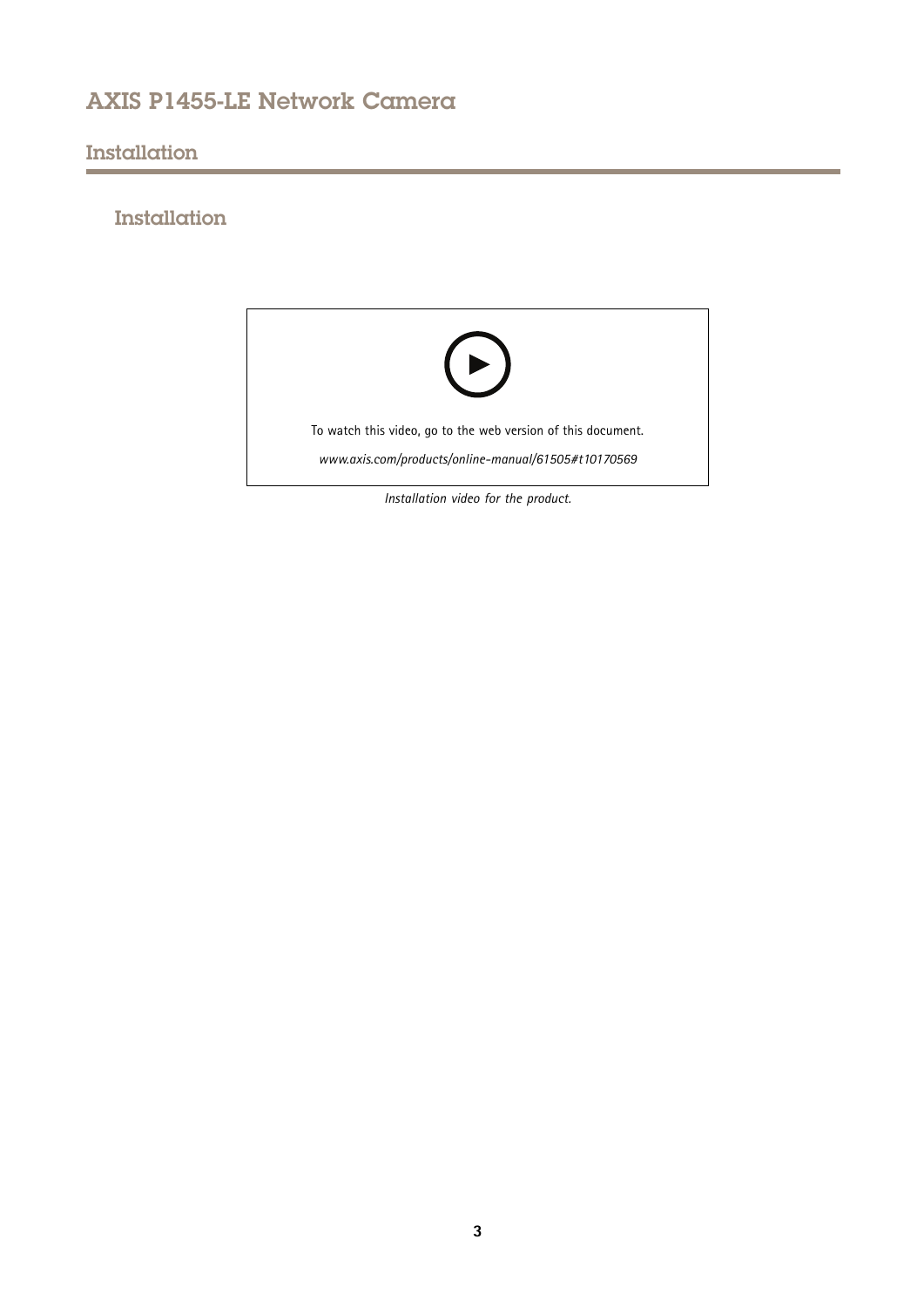## <span id="page-3-0"></span>Get started

# Get started

## **Find the device on the network**

To find Axis devices on the network and assign them IP addresses in Windows®, use AXIS IP Utility or AXIS Device Manager. Both applications are free and can be downloaded from *[axis.com/support](https://www.axis.com/support)*.

For more information about how to find and assign IP addresses, go to *How to [assign](https://www.axis.com/products/online-manual/i90000) an IP address and access your device*.

## **Browser support**

You can use the device with the following browsers:

|                                       | Chrome™     | Firefox <sup>®</sup> | Edge™ | Safari <sup>®</sup> |
|---------------------------------------|-------------|----------------------|-------|---------------------|
| Windows®                              | recommended | recommended          |       |                     |
| $macOS^*$                             | recommended | recommended          |       |                     |
| Linux®                                | recommended | recommended          |       |                     |
| Other operating systems $\mathcal{A}$ |             |                      |       |                     |

\*To use AXIS OS web interface with iOS 15 or iPadOS 15, go to Settings > Safari > Advanced > Experimental Features and disable *NSURLSession Websocket.*

If you need more information about recommended browsers, go to *AXIS OS [Portal](https://help.axis.com/axis-os#browser-support)*.

## **Open the device's webpage**

1. Open <sup>a</sup> browser and enter the IP address or host name of the Axis device.

If you do not know the IP address, use AXIS IP Utility or AXIS Device Manager to find the device on the network.

2. Enter the username and password. If you access the device for the first time, you must set the root password. See *Set <sup>a</sup> new password for the root account on page <sup>4</sup>* .

### **Verify that no one has tampered with the firmware**

To make sure that the device has its original Axis firmware, or to take full control of the device after <sup>a</sup> security attack:

1. Reset to factory default settings. See *Reset to factory default [settings](#page-57-0) on page [58](#page-57-0)*.

After the reset, secure boot guarantees the state of the device.

2. Configure and install the device.

### **Set <sup>a</sup> new password for the root account**

The default administrator username is root. There's no default password for the root account. You set <sup>a</sup> password the first time you log in to the device.

- 1. Type <sup>a</sup> password. Follow the instructions about secure passwords. See *Secure [passwords](#page-4-0) on page [5](#page-4-0)* .
- 2. Retype the password to confirm the spelling.
- 3. Click **Add user**.

### Important

If you lose the password for the root account, go to *Reset to factory default [settings](#page-57-0) on page [58](#page-57-0)* and follow the instructions.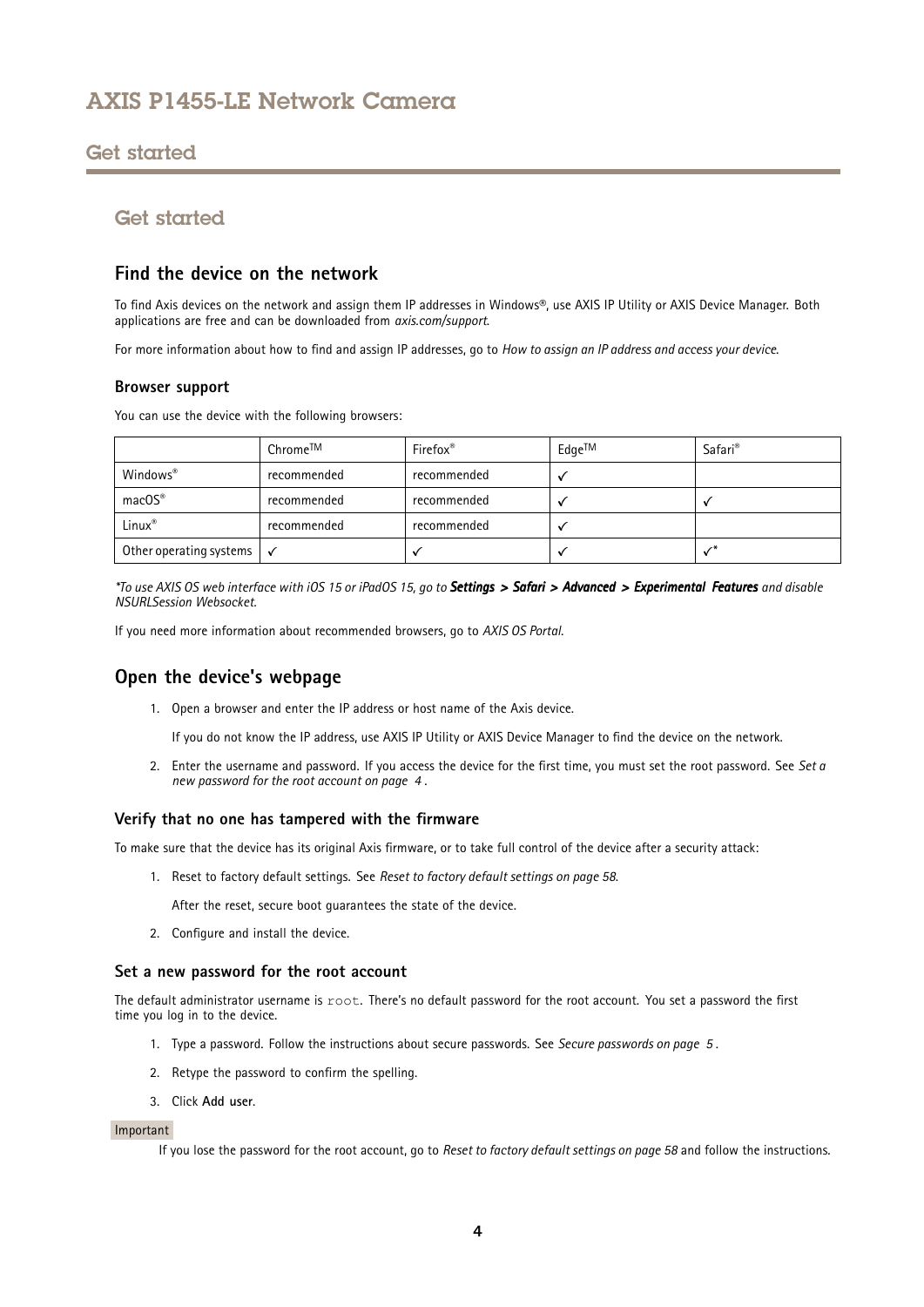# <span id="page-4-0"></span>Get started

## **Secure passwords**

### Important

Axis devices send the initially set password in clear text over the network. To protect your device after the first login, set up <sup>a</sup> secure and encrypted HTTPS connection and then change the password.

The device password is the primary protection for your data and services. Axis devices do not impose <sup>a</sup> password policy as they may be used in various types of installations.

To protect your data we strongly recommend that you:

- Use <sup>a</sup> password with at least 8 characters, preferably created by <sup>a</sup> password generator.
- Don't expose the password.
- Change the password at <sup>a</sup> recurring interval, at least once <sup>a</sup> year.

## **Webpage overview**

This video gives you an overview of the device interface.



**5**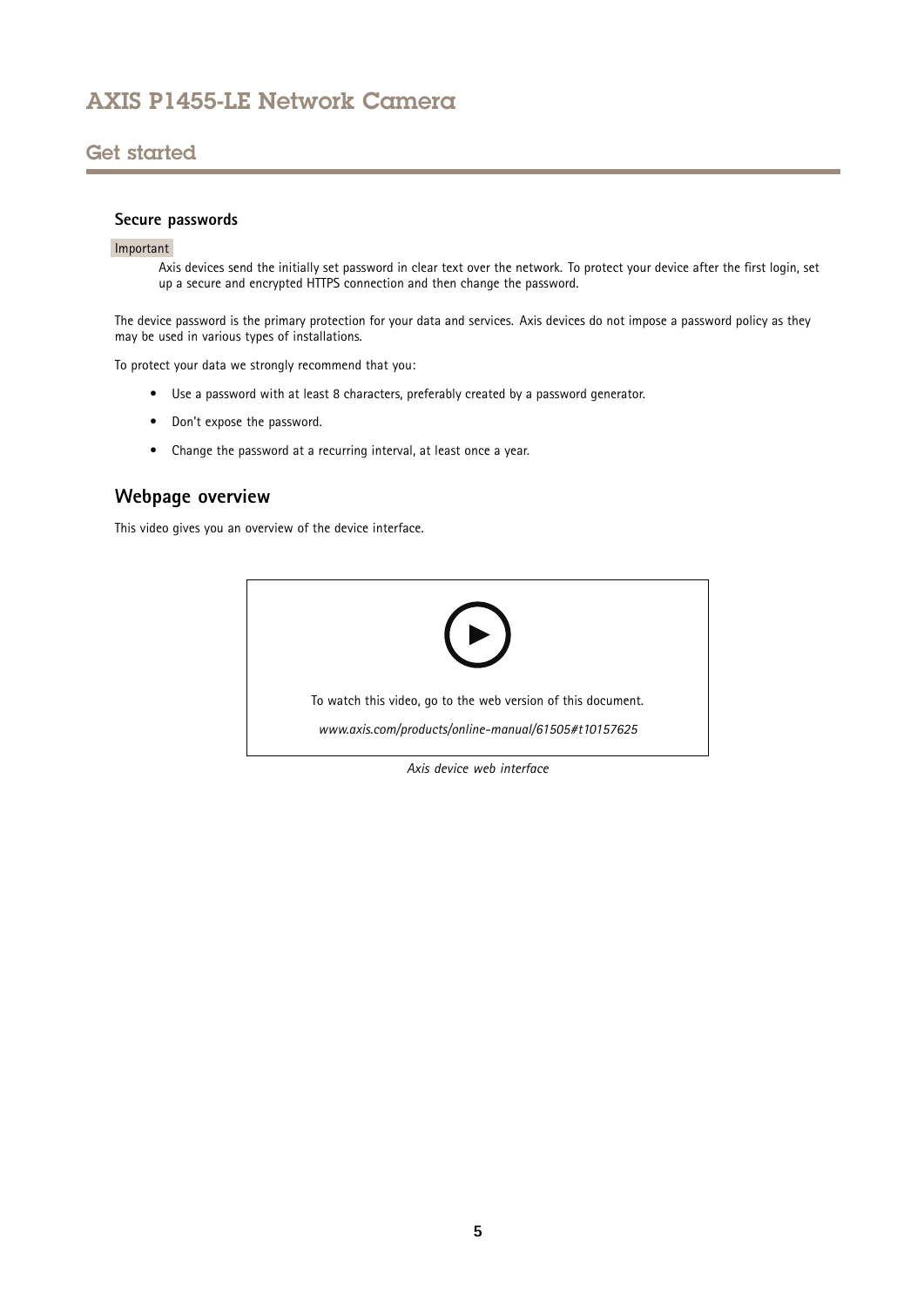# <span id="page-5-0"></span>Configure your device

# Configure your device

## **Adjust the image**

This section includes instructions about configuring your device. If you want to learn more about how certain features work, go to *[Learn](#page-46-0) more on page [47](#page-46-0)*.

## **Level the camera**

To adjust the view in relation to <sup>a</sup> reference area or an object, use the level grid in combination with <sup>a</sup> mechanical adjustment of the camera.



2. Click  $\bullet$  to show the level grid.

3. Adjust the camera mechanically until the position of the reference area or the object is aligned with the level grid.

## **Adjust the focus and zoom**

To adjust the zoom:

1. Go to **Video <sup>&</sup>gt; Image <sup>&</sup>gt; Focus and zoom** and use the zoom slider to adjust.

To adjust the focus:

- 1. Go to **Video <sup>&</sup>gt; Image <sup>&</sup>gt; Focus and zoom** and click to show the autofocus area.
- 2. Adjust the autofocus area to cover the part of the image that you want to be in focus.

If you don't select an autofocus area, the camera focuses on the entire scene. We recommend that you focus on <sup>a</sup> static object.

- 3. Click **Autofocus**.
- 4. To fine tune the focus, use the focus slider.

### **Select exposure mode**

To improve image quality for specific surveillance scenes, use exposure modes. Exposure modes lets you control aperture, shutter speed, and gain. Go to **Video <sup>&</sup>gt; Image <sup>&</sup>gt; Exposure** and select between the following exposure modes:

- For most use cases, select **Automatic** exposure.
- For environments with certain artificial lighting, for example fluorescent lighting, select **Flicker-free**.

Select the same frequency as the power line frequency.

• For environments with certain artificial light and bright light, for example outdoors with fluorescent lighting at night and sun during daytime, select **Flicker-reduced**.

Select the same frequency as the power line frequency.

• To lock the current exposure settings, select **Hold current**.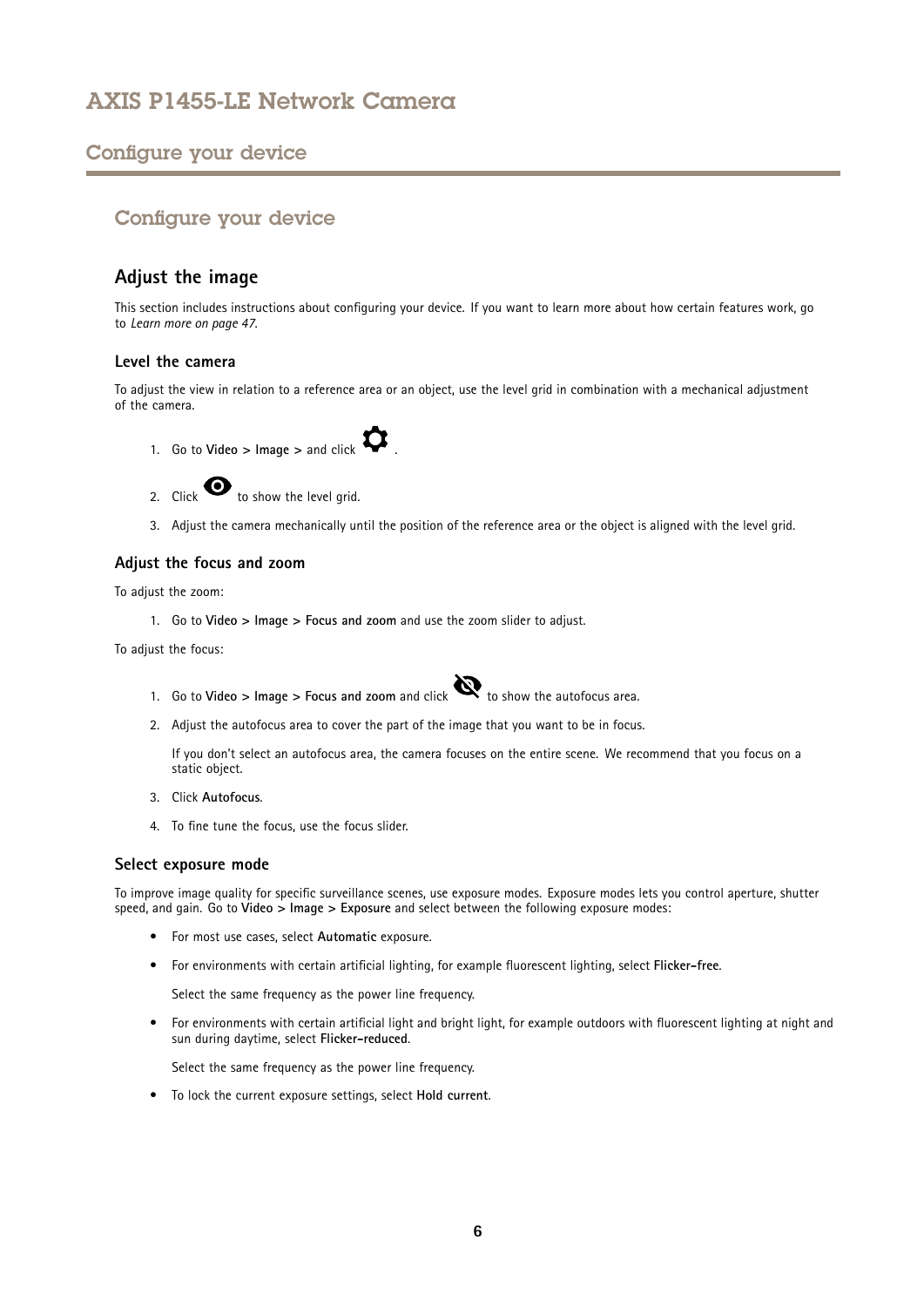# Configure your device

## **Optimize IR illumination**

Depending on the installation environment and the conditions around the camera, for example external light sources in the scene, you can sometimes improve the IR illumination if you manually adjust the intensity of the LEDs.

- 1. Go to **Video <sup>&</sup>gt; Image <sup>&</sup>gt; Day-night mode**.
- 2. Turn on **Allow illumination**.

- 3. Go to **AIR** and select Manual.
- 4. Adjust the intensity.

## **Benefit from IR light in low-light conditions by using night mode**

Your camera uses visible light to deliver color images during the day. But as the visible light diminishes, color images become less bright and clear. If you switch to night mode when this happens, the camera uses both visible and near-infrared light to deliver bright and detailed black-and-white images instead. You can set the camera to switch to night mode automatically.

- 1. Go to **Video <sup>&</sup>gt; Image <sup>&</sup>gt; Day-night mode**, and make sure that the **IR-cut filter** is set to **Auto**.
- 2. To set at what light level you want the camera to switch to night mode, move the **Threshold** slider toward **Bright** or **Dark**.
- 3. To use the built-in IR light when the camera is in night mode, turn on **Allow IR illumination** and **Synchronize IR illumination**.

## **Reduce noise in low-light conditions**

To reduce noise in low-light conditions, you can adjust one or more of the following settings:

- • Adjust the trade-off between noise and motion blur. Go to **Video <sup>&</sup>gt; Image <sup>&</sup>gt; Exposure** and move the **Blur-noise trade-off** slider toward **Low noise**.
- Set the exposure mode to automatic.

#### Note

A high max shutter value can result in motion blur.

• To slow down the shutter speed, set max shutter to the highest possible value.

## Note

When you reduce the max gain, the image can become darker.

- Set the max gain to <sup>a</sup> lower value.
- •Open the aperture.
- Reduce sharpness in the image, under **Appearance**.

### **Reduce motion blur in low-light conditions**

To reduce motion blur in low-light conditions, adjust one or more of the following settings in **Video <sup>&</sup>gt; Image <sup>&</sup>gt; Exposure**:

• Set **Exposure mode** to **Automatic** and turn on **Motion-adaptive exposure**.

#### Note

**Motion-adaptive exposure** works best when you move the **Blur-noise trade-off** slider fully toward **Low noise**.

• Move the **Blur-noise trade-off** slider toward **Low motion blur**.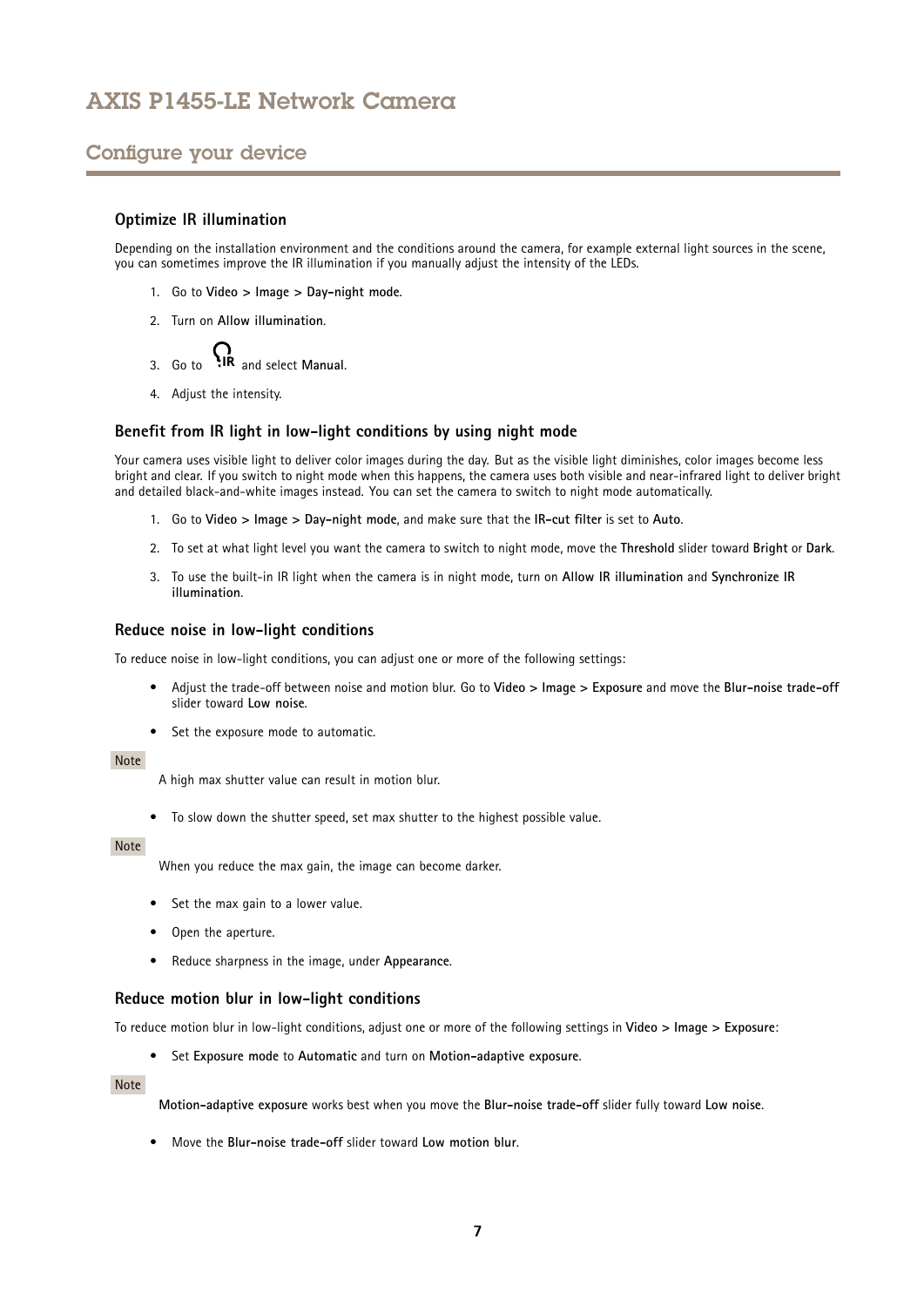# Configure your device

### Note

When you increase the gain, image noise also increases.

• Set **Max shutter** to <sup>a</sup> shorter time, and **Max gain** to <sup>a</sup> higher value.

If you still have problems with motion blur:

- Increase the light level in the scene.
- Mount the camera so that objects move toward it or away from it rather than sideways.

## **Handle scenes with strong backlight**

Dynamic range is the difference in light levels in an image. In some cases the difference between the darkest and the brightest areas can be significant. The result is often an image where either the dark or the bright areas are visible. Wide dynamic range (WDR) makes both dark and bright areas of the image visible.



*Image without WDR.*



*Image with WDR.*

#### Note

- WDR can cause artifacts in the image.
- WDR may not be available for all capture modes.
- 1. Go to **Video <sup>&</sup>gt; Image <sup>&</sup>gt; Wide dynamic range**.
- 2. Turn on WDR.
- 3. Use the **Local contrast** slider to adjust the amount of WDR.
- 4. Use the **Tone mapping** slider to adjust the amount of WDR.
- 5. If you still have problems, go to **Exposure** and adjust the **Exposure zone** to cover the area of interest.

Find out more about WDR and how to use it at *[axis.com/web-articles/wdr](https://www.axis.com/sv-se/learning/web-articles/wide-dynamic-range/index)*.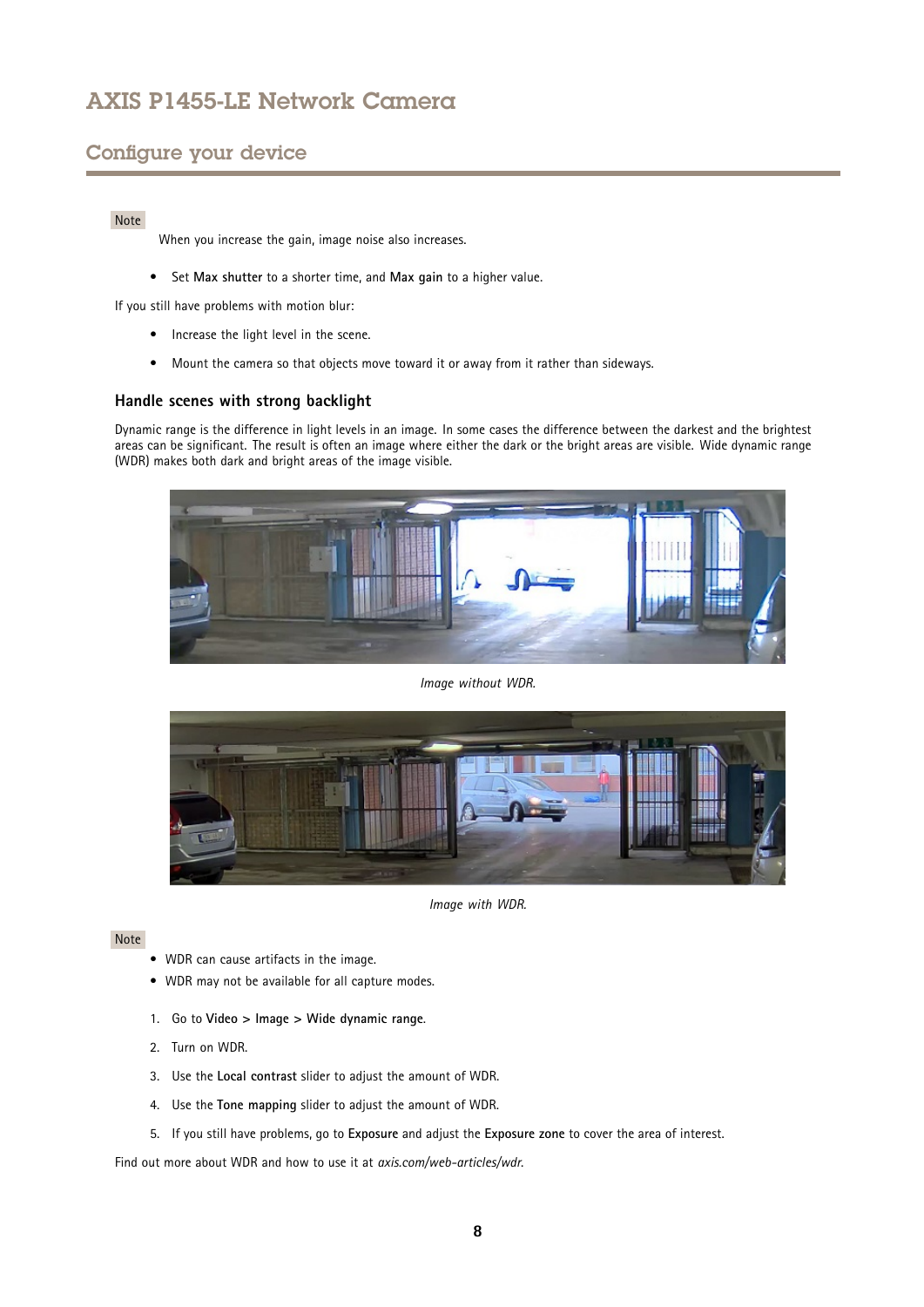# Configure your device

## **Compensate for barrel distortion**

Barrel distortion is <sup>a</sup> phenomenon where straight lines appear increasingly bent closer to the edges of the frame. A wide field of view often creates barrel distortion in an image. Barrel distortion correction compensates for this distortion.

#### Note

Barrel distortion correction affects the image resolution and field of view.

- 1. Go to **Video <sup>&</sup>gt; Image <sup>&</sup>gt; Image correction**.
- 2. Turn on **Barrel distortion correction (BDC)**.
- 3. Use the slider to improve the image.

### **Monitor long and narrow areas**

Use corridor format to better utilize the full field of view in <sup>a</sup> long and narrow area, for example <sup>a</sup> staircase, hallway, road, or tunnel.



1. Depending on your device, turn the camera or the 3-axis lens in the camera 90° or 270°.

### Note

Make sure to aim IR LEDs away from walls or weathershields.

- 2. If the device doesn't have automatic rotation of the view, go to **Video <sup>&</sup>gt; Installation**.
- 3. Rotate the view 90° or 270°.

Find out more at *[axis.com/axis-corridor-format](https://www.axis.com/axis-corridor-format)*.

### **Verify the pixel resolution**

To verify that <sup>a</sup> defined part of the image contains enough pixels to, for example, recognize license plates, you can use the pixel counter.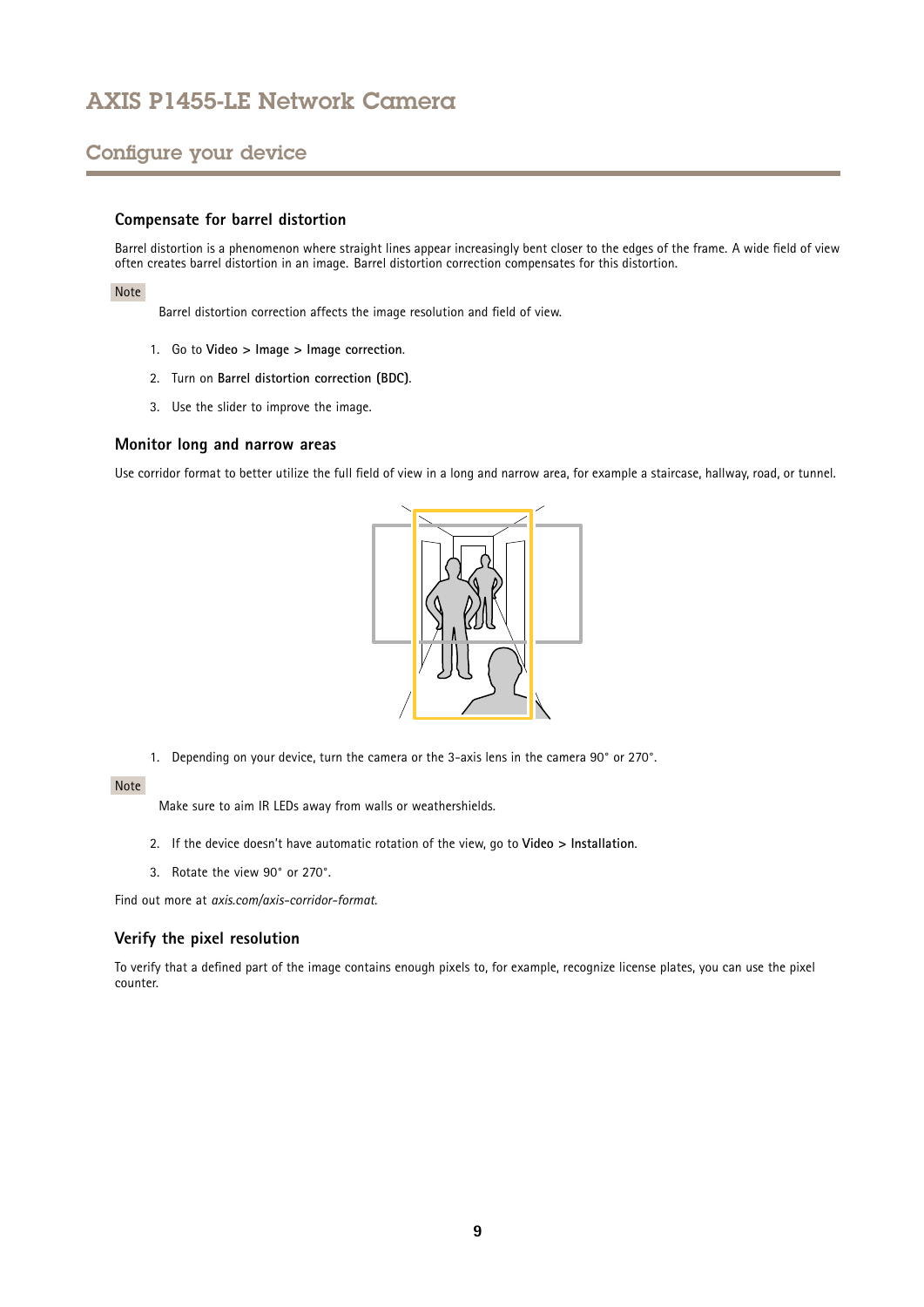# Configure your device



- 1. Go to **Video**  $>$  **Image** and click  $\bullet$
- 2. Click **R** for Pixel counter.
- 3. In the camera's live view, adjust the size and position of the rectangle around the area of interest, for example where you expect license plates to appear.

You can see the number of pixels for each of the rectangle's sides, and decide if the values are enough for your needs.

## **Hide parts of the image with privacy masks**

You can create one or several privacy masks to hide parts of the image.

- 1. Go to **Video <sup>&</sup>gt; Privacy masks**.
- 2. Click  $+$
- 3. Click the new mask and type <sup>a</sup> name.
- 4. Adjust the size and placement of the privacy mask according to your needs.
- 5. To change the color for all privacy masks, expand **Privacy masks** and select <sup>a</sup> color.

See also *[Privacy](#page-28-0) masks on page [29](#page-28-0)*

## **Show an image overlay**

You can add an image as an overlay in the video stream.

1. Go to **Video <sup>&</sup>gt; Overlays**.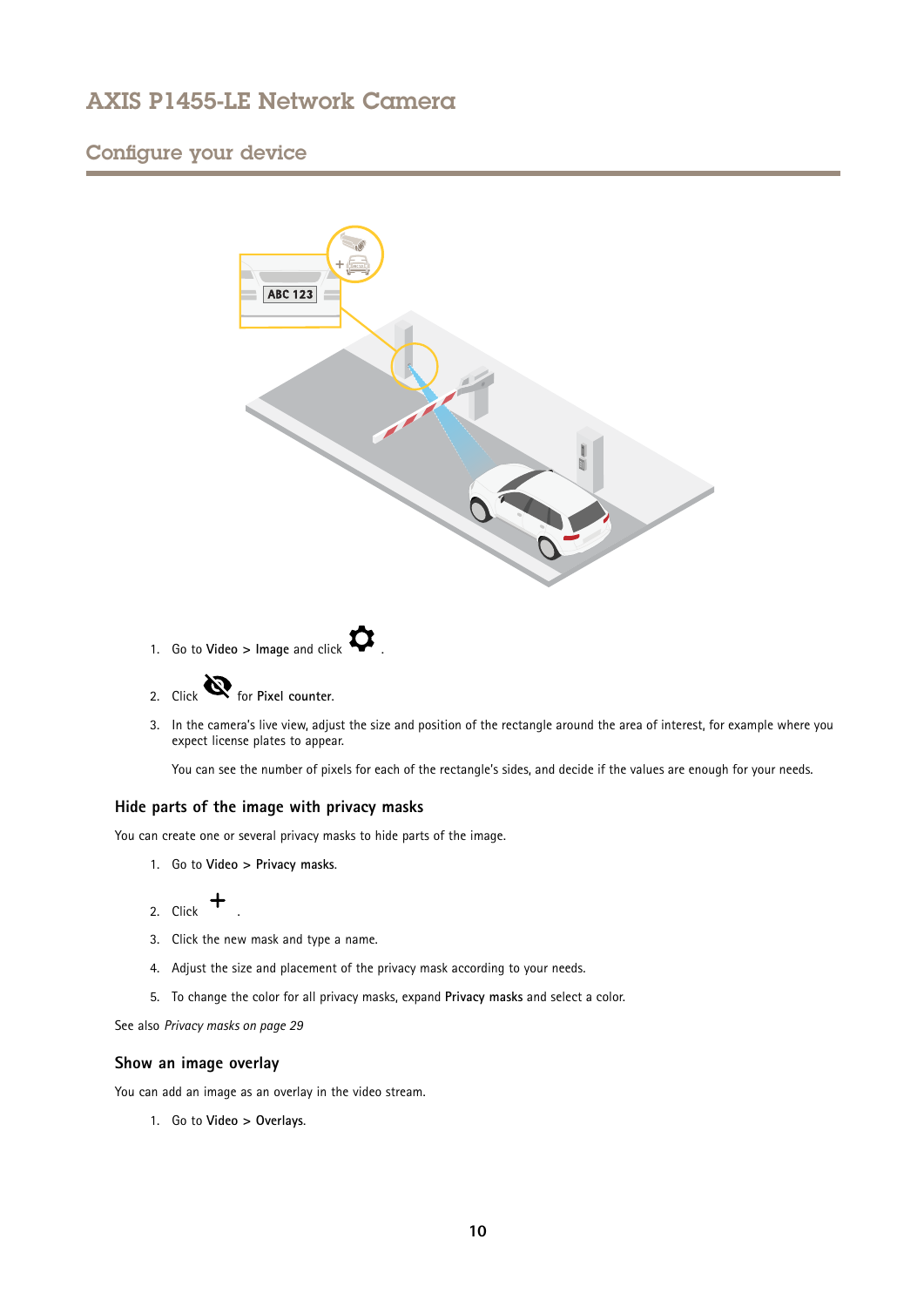## <span id="page-10-0"></span>Configure your device

- 2. Select **Image** and click **+**
- 3. Go to the **Images** tab.
- 4. Drag and drop an image.
- 5. Click **Upload**.
- 6. Go to the **Manage overlay** tab.
- 7. Select the image and <sup>a</sup> position. You can also drag the overlay image in the live view to change the position.

## **View and record video**

This section includes instructions about configuring your device. To learn more about how streaming and storage works, go to *[Streaming](#page-47-0) and storage on page [48](#page-47-0)*.

## **Reduce bandwidth and storage**

### Important

Reducing the bandwidth can result in loss of details in the image.

- 1. Go to **Video <sup>&</sup>gt; Stream**.
- 2. Click  $\bullet$  in the live view.
- 3. Select **Video format H.264**.
- 4. Go to **Video <sup>&</sup>gt; Stream <sup>&</sup>gt; General** and increase **Compression**.
- 5. Go to **Video <sup>&</sup>gt; Stream <sup>&</sup>gt; H.264 and H.265 encoding** and do one or more of the following:
	- Select the **Zipstream** level that you want to use.

## Note

The **Zipstream** settings are used for both H.264 and H.265.

- Turn on **Dynamic FPS**.
- Turn on **Dynamic GOP** and set <sup>a</sup> high **Upper limit** GOP length value.

## Note

Most web browsers don't support H.265 decoding and because of this the camera doesn't support it in its web interface. Instead you can use <sup>a</sup> video management system or application that supports H.265 decoding.

## **Set up network storage**

To store recordings on the network, you need to set up your network storage.

- 1. Go to **System <sup>&</sup>gt; Storage**.
- 2. Click **Add network storage** under **Network storage**.
- 3. Type the IP address of the host server.
- 4. Type the name of the shared location on the host server under **Network share**.
- 5. Type the username and password.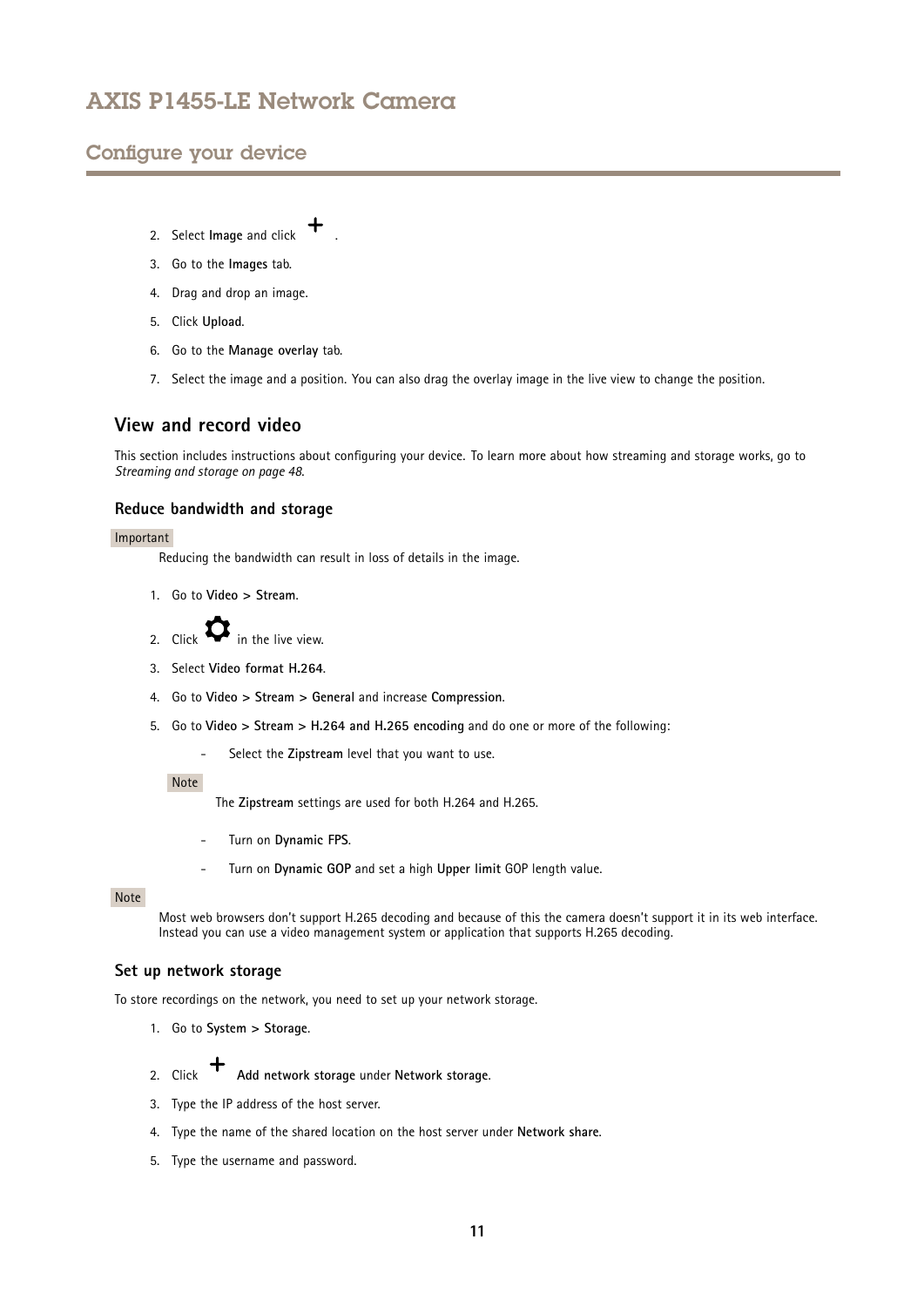# <span id="page-11-0"></span>Configure your device

- 6. Select the SMB version or leave it on **Auto**.
- 7. Select **Add share even if connection fails** if you experience temporary connection issues, or if the share is not yet configured.
- 8. Click **Add**.

### **Record and watch video**

**Record video directly from the camera**

- 1. Go to **Video <sup>&</sup>gt; Image**.
- 2. To start a recording, click
	- If you haven't set up any storage, click  $\sum_{n=0}^{\infty}$  and  $\sum_{n=0}^{\infty}$  For instructions on how to set up network storage, see *[Set](#page-10-0) up network [storage](#page-10-0) on page [11](#page-10-0)*
- 3. To stop recording, click again.

#### **Watch video**

- 1. Go to **Recordings**.
- 2. Click for your recording in the list.

## **Set up rules for events**

You can create rules to make your device perform an action when certain events occur. A rule consists of conditions and actions. The conditions can be used to trigger the actions. For example, the device can start <sup>a</sup> recording or send an email when it detects motion, or show an overlay text while the device is recording.

To learn more, check out our guide *Get [started](https://help.axis.com/get-started-with-rules-for-events) with rules for events*.

### **Trigger an action**

- 1. Go to **System <sup>&</sup>gt; Events** and add <sup>a</sup> rule. The rule defines when the device will perform certain actions. You can set up rules as scheduled, recurring, or manually triggered.
- 2. Enter a **Name**.
- 3. Select the **Condition** that must be met to trigger the action. If you specify more than one condition for the rule, all of the conditions must be met to trigger the action.
- 4. Select which **Action** the device should perform when the conditions are met.

## Note

If you make changes to an active rule, the rule must be turned on again for the changes to take effect.

#### Note

If you change the definition of <sup>a</sup> stream profile that is used in <sup>a</sup> rule, then you need to restart all the rules that use that stream profile.

## **Record video when the camera detects an object**

This example explains how to set up the camera to start recording to the SD card five seconds before it detects an object and to stop one minute after.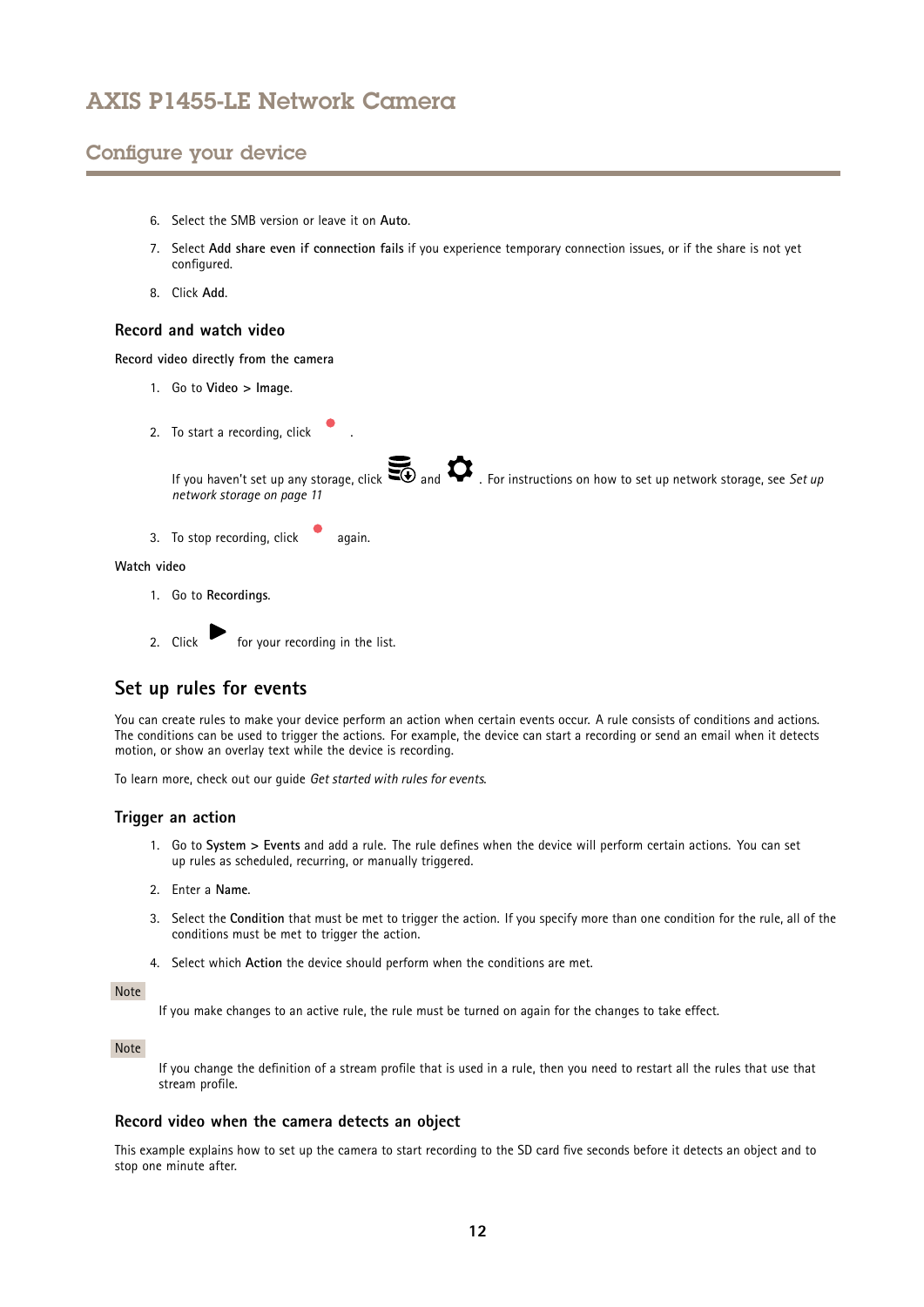## Configure your device

Make sure that AXIS Object Analytics is running:

- 1. Go to **Apps <sup>&</sup>gt; AXIS Object Analytics**.
- 2. Start the application if it is not already running.
- 3. Make sure you have set up the application according to your needs.

### Create <sup>a</sup> rule:

- 1. Go to **System <sup>&</sup>gt; Events** and add <sup>a</sup> rule.
- 2. Type <sup>a</sup> name for the rule.
- 3. In the list of conditions, under **Application**, select **Object Analytics**.
- 4. In the list of actions, under **Recordings**, select **Record video while the rule is active**.
- 5. In the list of storage options, select **SD\_DISK**.
- 6. Select <sup>a</sup> camera and <sup>a</sup> stream profile.
- 7. Set the prebuffer time to 5 seconds.
- 8. Set the postbuffer time to <sup>1</sup> minute.
- 9. Click **Save**.

### **Show <sup>a</sup> text overlay in the video stream when the device detects an object**

This example explains how to display the text "Motion detected" when the device detects an object.

Make sure that AXIS Object Analytics is running:

- 1. Go to **Apps <sup>&</sup>gt; AXIS Object Analytics**.
- 2. Start the application if it is not already running.
- 3. Make sure you have set up the application according to your needs.

Add the overlay text:

- 1. Go to **Video <sup>&</sup>gt; Overlays**.
- 2. Under **Overlays**, select **Text** and click .
- 3. Enter #D in the text field.
- 4. Choose text size and appearance.
- 5. To position the text overlay, click  $\Box$  and select an option.

## Create <sup>a</sup> rule:

- 1. Go to **System <sup>&</sup>gt; Events** and add <sup>a</sup> rule.
- 2. Type <sup>a</sup> name for the rule.
- 3. In the list of conditions, under **Application**, select **Object Analytics**.
- 4. In the list of actions, under **Overlay text**, select **Use overlay text**.
- 5. Select <sup>a</sup> video channel.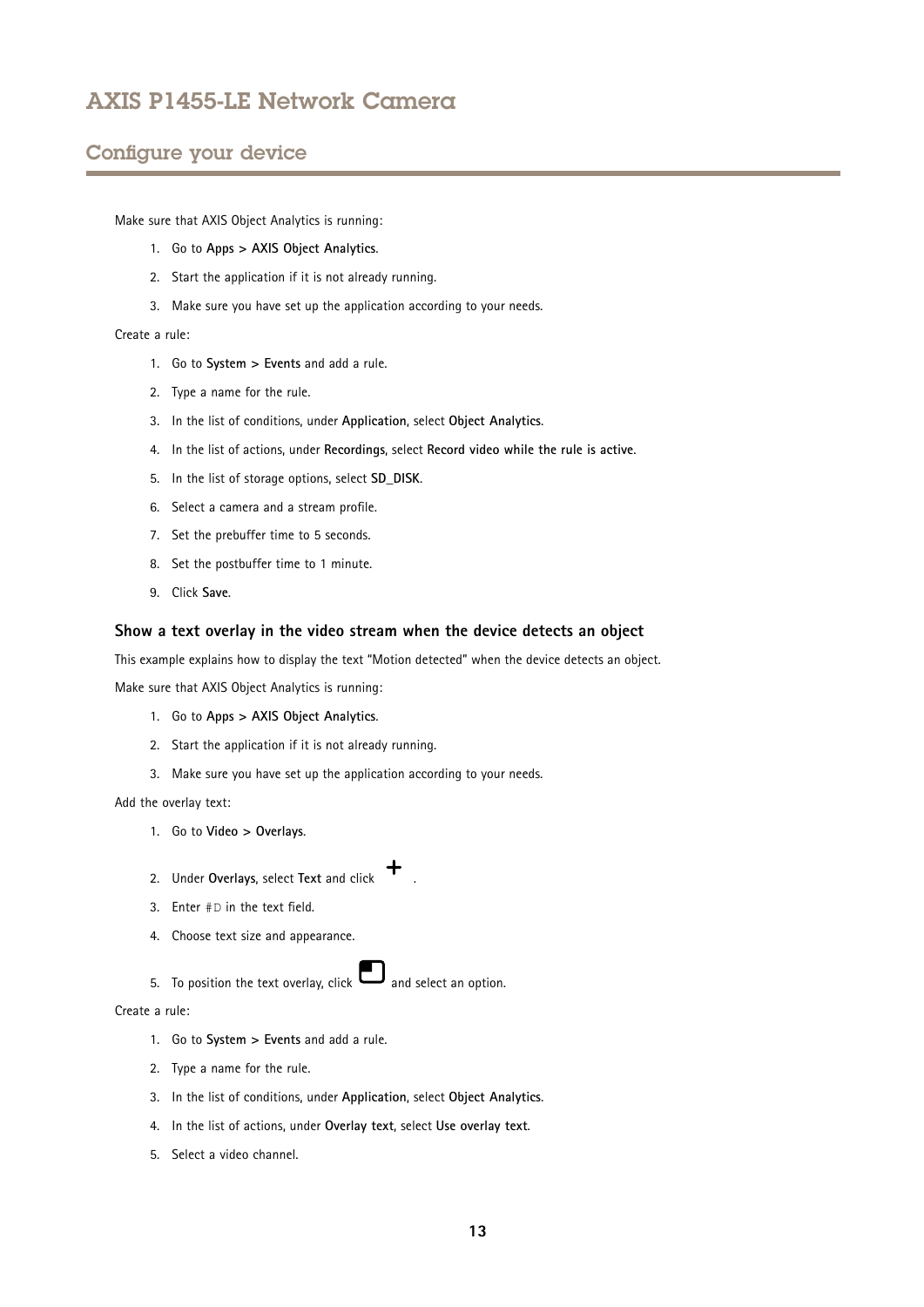# Configure your device

- 6. In **Text**, type "Motion detected".
- 7. Set the duration.
- 8. Click **Save**.

### Note

If you update the overlay text it will be automatically updated on all video streams dynamically.

## **Record video when the camera detects loud noises**

This example explains how to set up the camera to start recording to the SD card five seconds before it detects loud noise and to stop two minutes after.

#### Note

The following instructions require that <sup>a</sup> microphone is connected to audio-in.

Turn on audio:

1. Set up the stream profile to include audio, see *Add audio to your [recording](#page-16-0) on page [17](#page-16-0)*.

Turn on audio detection:

- 1. Go to **System <sup>&</sup>gt; Detectors <sup>&</sup>gt; Audio detection**.
- 2. Adjust the sound level according to your needs.

## Create <sup>a</sup> rule:

- 1. Go to **System <sup>&</sup>gt; Events** and add <sup>a</sup> rule.
- 2. Type <sup>a</sup> name for the rule.
- 3. In the list of conditions, under **Audio**, select **Audio Detection**.
- 4. In the list of actions, under **Recordings**, select **Record video**.
- 5. In the list of storage options, select **SD\_DISK**.
- 6. Select the stream profile where audio has been turned on.
- 7. Set the prebuffer time to 5 seconds.
- 8. Set the postbuffer time to 2 minutes.
- 9. Click **Save**.

### **Record video when the camera detects impact**

Shock detection allows the camera to detect tampering caused by vibrations or shock. Vibrations due to the environment or to an object can trigger an action depending on the shock sensitivity range, which can be set from 0 to 100. In this scenario, someone is throwing rocks at the camera after hours and you would like to get <sup>a</sup> video clip of the event.

**Turn on shock detection:**

- 1. Go to **System <sup>&</sup>gt; Detectors <sup>&</sup>gt; Shock detection**.
- 2. Turn on shock detection, and set <sup>a</sup> value for the shock sensitivity.

#### **Create <sup>a</sup> rule:**

- 3. Go to **System <sup>&</sup>gt; Events <sup>&</sup>gt; Rules** and add <sup>a</sup> rule.
- 4. Type <sup>a</sup> name for the rule.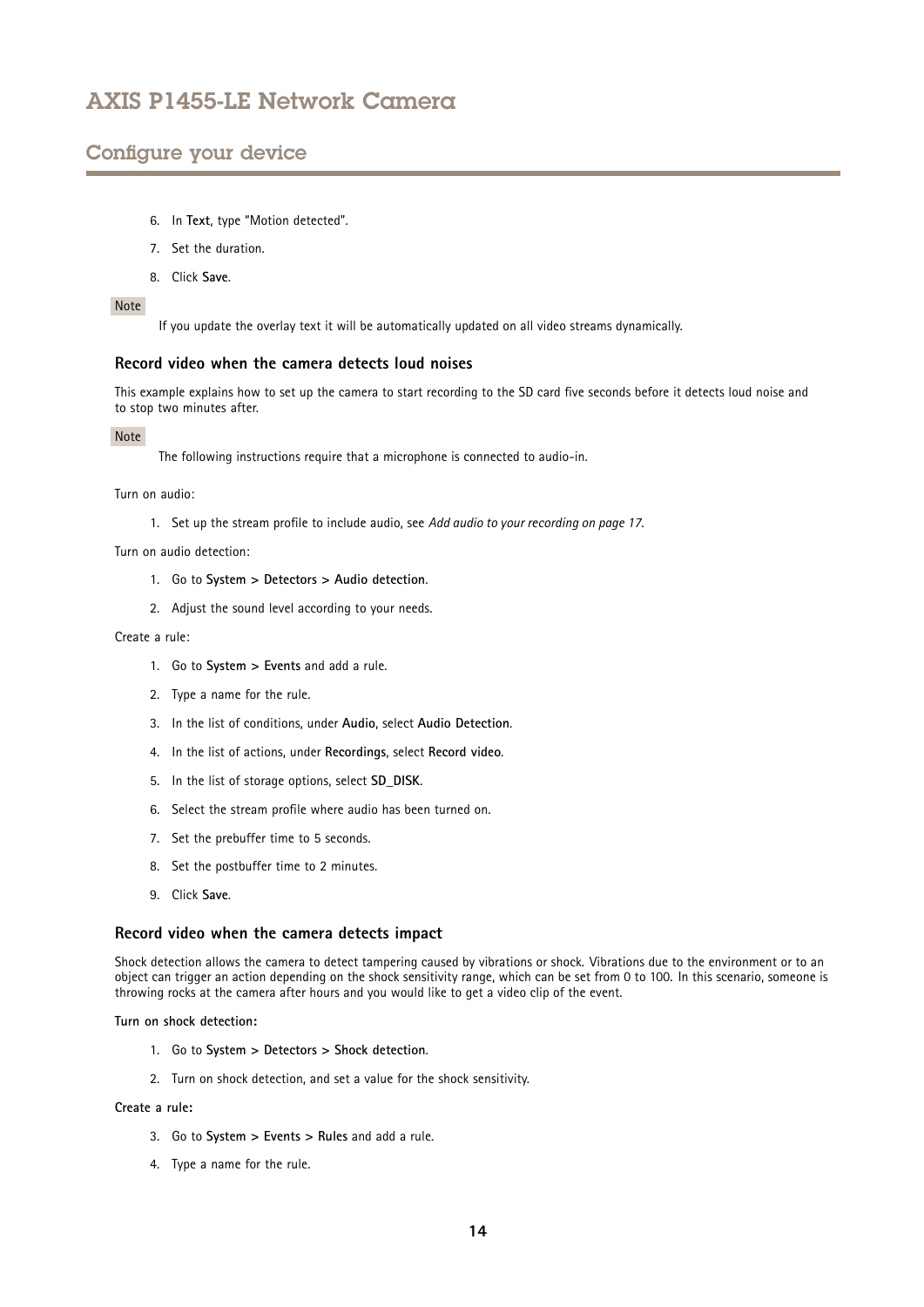# Configure your device

- 5. In the list of conditions, under **Device status**, select **Shock detected**.
- 6. Click **<sup>+</sup>** to add <sup>a</sup> second condition.
- 7. In the list of conditions, under **Scheduled and recurring**, select **Scheduled event**.
- 8. In the list of schedules, select **After hours** .
- 9. In the list of actions, under **Recordings**, select **Record video while the rule is active**.
- 10. Select where to save the recordings.
- 11. Select <sup>a</sup> **Camera**.
- 12. Set the prebuffer time to 5 seconds.
- 13. Set the postbuffer time to 60 seconds.
- 14. Click **Save**.

## **Provide visual indication of an ongoing event**

You have the option to connect the AXIS I/O Indication LED to your network camera. This LED can be configured to turn on whenever certain events occur in the camera. For example, to let people know that video recording is in progress.

#### **Required hardware**

- AXIS I/O Indication LED
- An Axis network video camera

#### Note

AXIS I/O Indication LED should be connected to an output port.

#### Note

For instructions on how to connect the AXIS I/O Indication LED, see the installation guide provided with the product.

The following example shows how to configure a rule that turns on the AXIS I/O Indication LED to indicate that camera is recording.

- 1. Go to **System <sup>&</sup>gt; Accessories <sup>&</sup>gt; I/O ports**.
- 2. Make sure that the port you connected the AXIS I/O Indication LED to is set to **Output**. Set the normal state to **Circuit open**.
- 3. Go to **System <sup>&</sup>gt; Events**.
- 4. Create <sup>a</sup> new rule.
- 5. Select the **Condition** that must be met to trigger the camera to start recording. It can, for example, be <sup>a</sup> time schedule or motion detection.
- 6. In the list of actions, select **Record video**. Select <sup>a</sup> storage space. Select <sup>a</sup> stream profile or create <sup>a</sup> new. Also set the **Prebuffer** and **Postbuffer** as required.
- 7. Save the rule.
- 8. Create <sup>a</sup> second rule and select the same **Condition** as in the first rule.
- 9. In the list of actions, select **Toggle I/O while the rule is active**, and then select the port the AXIS I/O Indication LED is connected to. Set the state to **Active**.
- 10. Save the rule.

Other scenarios where AXIS I/O Indication LED can be used are for example: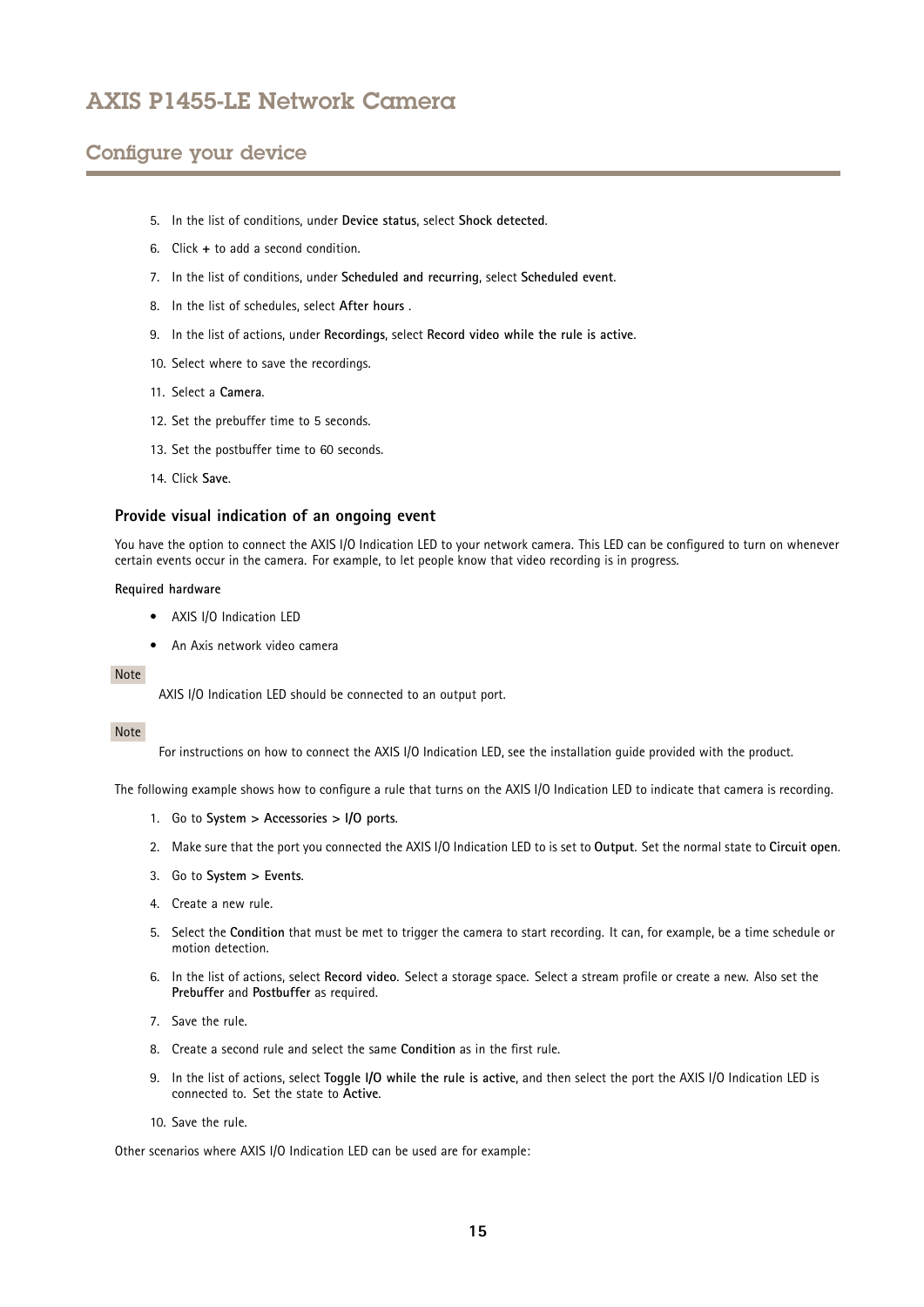# Configure your device

- • Configure the LED to turn on when the camera starts, to indicate the presence of the camera. Select **System ready** as a condition.
- • Configure the LED to turn on when live stream is active to indicate that <sup>a</sup> person or <sup>a</sup> program is accessing <sup>a</sup> stream from the camera. Select **Live stream accessed** as <sup>a</sup> condition.

## **Set up the intrusion alarm**

### **Before you start**

• Connect the intrusion alarm switch to pin <sup>1</sup> (ground) and pin <sup>3</sup> (digital input) of the camera's I/O connector.

#### **Configure the input port**

- 1. Go to **System <sup>&</sup>gt; Accessories <sup>&</sup>gt; I/O ports**.
- 2. For **Port 1**:
	- 2.1 Select **Circuit closed**.

#### **Add <sup>a</sup> recipient:**

- 3. Go to **System <sup>&</sup>gt; Events <sup>&</sup>gt; Recipients** and click **Add recipient**.
- 4. Type <sup>a</sup> name for the recipient.
- 5. Select **Email**.
- 6. Type an email address to send the email to.
- 7. The camera doesn't have it's own email server, so it will need to log into another email server to be able to send mails. Fill in the rest of the information according to your email provider.
- 8. To send <sup>a</sup> test email, click **Test**.
- 9. Click **Save**.

### **Create <sup>a</sup> rule**

- 10. Go to **System <sup>&</sup>gt; Events <sup>&</sup>gt; Rules** and add <sup>a</sup> rule.
- 11. Type <sup>a</sup> name for the rule.
- 12. In the list of conditions, under **I/O**, select **Digital input**.
- 13. In the list of ports, select **Port <sup>1</sup>**.
- 14. In the list of actions, under **Notifications**, select **Send notification to email**.
- 15. Select <sup>a</sup> recipient from the list or go to **Recipients** to create <sup>a</sup> new recipient.

To create a new recipient, click  $+$ . To copy an existing recipient, click  $\blacksquare$ 

- 16. Type <sup>a</sup> subject and <sup>a</sup> message for the email.
- 17. Click **Save**.

## **Send an email automatically if someone spray paints the lens**

Activate the tampering detection:

- 1. Go to **System <sup>&</sup>gt; Detectors <sup>&</sup>gt; Camera tampering**.
- 2. Set <sup>a</sup> duration for **Trigger after**. The value indicates the time that must pass before an email is sent.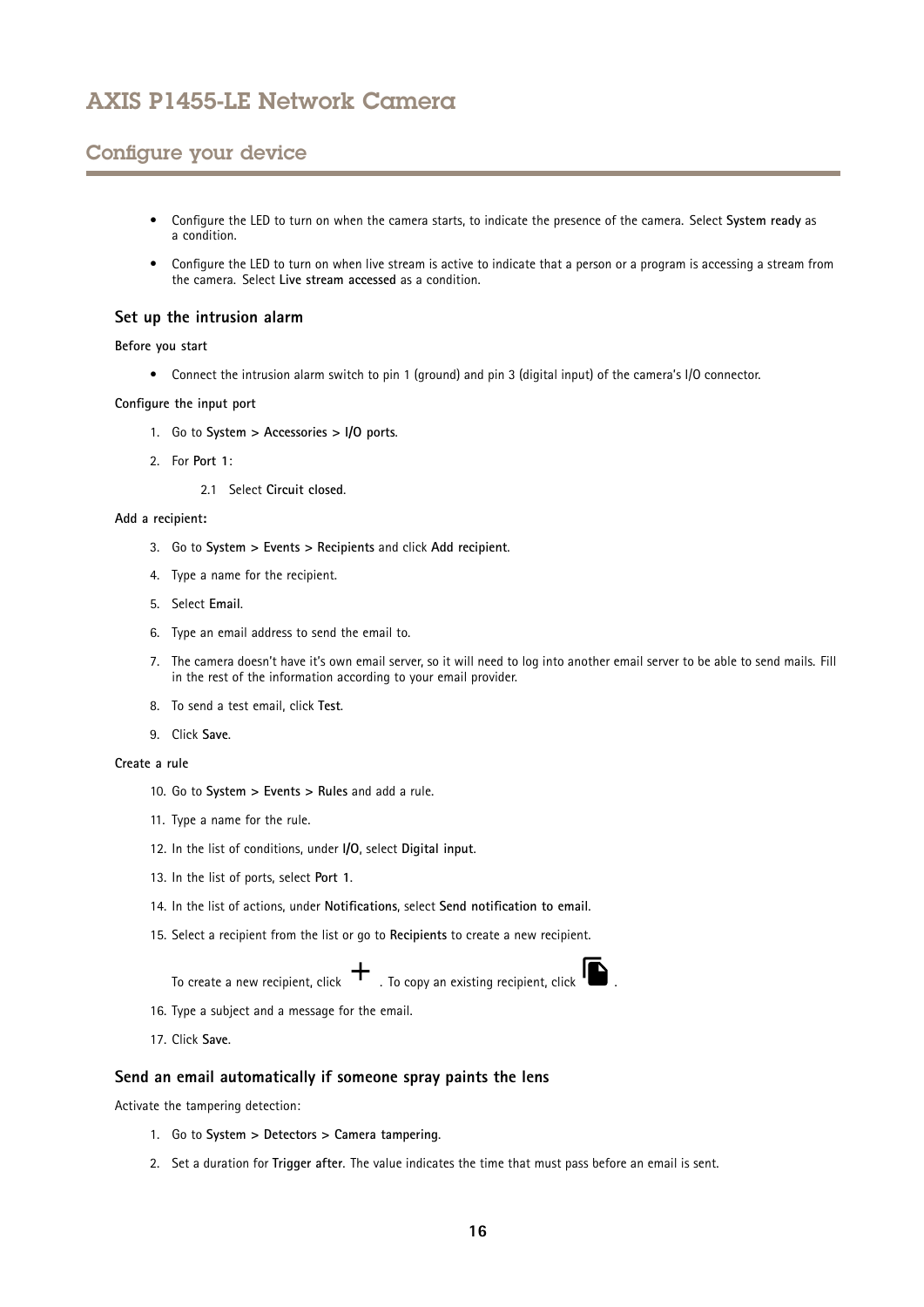## <span id="page-16-0"></span>Configure your device

3. Turn on **Trigger on dark images** to detect if the lens is sprayed, covered, or rendered severely out of focus.

Add an email recipient:

- 4. Go to **System <sup>&</sup>gt; Events <sup>&</sup>gt; Recipients** and add <sup>a</sup> recipient.
- 5. Type <sup>a</sup> name for the recipient.
- 6. Select **Email**.
- 7. Type an email address to send the email to.
- 8. The camera doesn't have it's own email server, so it has to log into another email server to send mails. Fill in the rest of the information according to your email provider.
- 9. To send <sup>a</sup> test email, click **Test**.
- 10. Click **Save**.

#### Create <sup>a</sup> rule:

- 11. Go to **System <sup>&</sup>gt; Events <sup>&</sup>gt; Rules** and add <sup>a</sup> rule.
- 12. Type <sup>a</sup> name for the rule.
- 13. In the list of conditions, under **Video**, select **Tampering**.
- 14. In the list of actions, under **Notifications**, select **Send notification to email** and then select the recipient from the list.
- 15. Type <sup>a</sup> subject and <sup>a</sup> message for the email.
- 16. Click **Save**.

## **Audio**

### **Add audio to your recording**

- 1. Go to **Video <sup>&</sup>gt; Stream <sup>&</sup>gt; Audio** and include audio.
- 2. If the device has more than one input source, select the correct one in **Source**.
- 3. Go to **Audio <sup>&</sup>gt; Device settings** and turn on the correct input source.
- 4. If you make any changes to the input source, click **Activate changes**.
- 5. Edit the stream profile that is used for the recording:
	- 5.1 Go to **System <sup>&</sup>gt; Stream profiles** and select the stream profile.
	- 5.2 Select **Include audio** and turn it on.
	- 5.3 Click **Save**.

### **Connect to <sup>a</sup> network speaker**

Network speaker pairing allows you to use <sup>a</sup> compatible Axis network speaker as if it is connected directly to the camera. Once paired, the speaker acts as an audio out device where you can play audio clips and transmit sound through the camera.

#### Important

For this feature to work with <sup>a</sup> video management software (VMS), you must first pair the camera with the network speaker, then add the camera to your VMS.

#### **Pair camera with network speaker**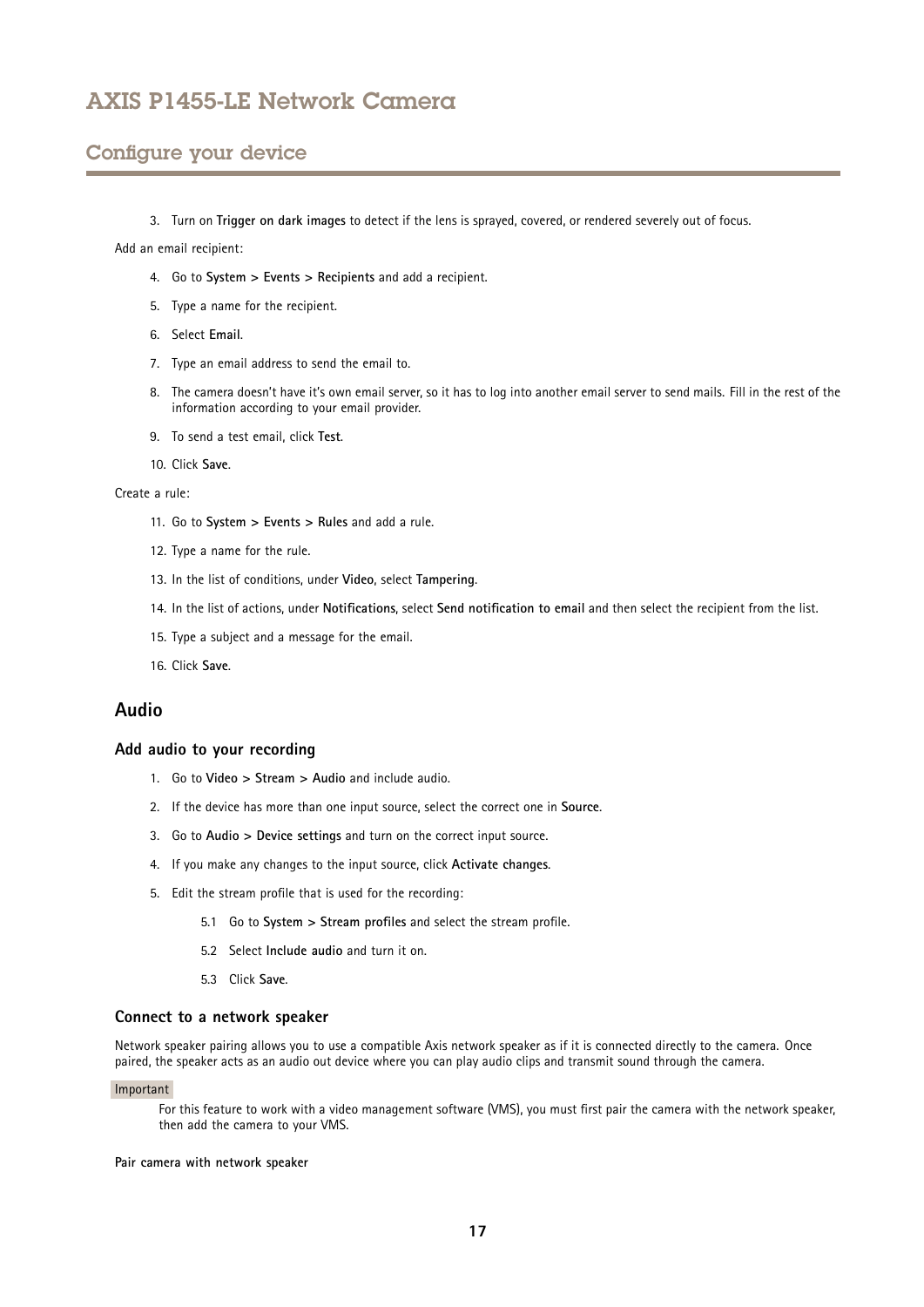# Configure your device

- 1. Go to **System <sup>&</sup>gt; Accessories <sup>&</sup>gt; Network speaker pairing**.
- 2. Type the network speaker's IP address, username and password.
- 3. Click **Connect**. A confirmation message appears and **Use speaker pairing** is turned on.
- 4. Go to **Settings <sup>&</sup>gt; Audio**.
- 5. Turn on **Allow audio**.
- 6. Make sure that audio mode is set to **Half duplex** or **Simplex - Network Camera speaker only**. Otherwise, the camera will not communicate with the network speaker.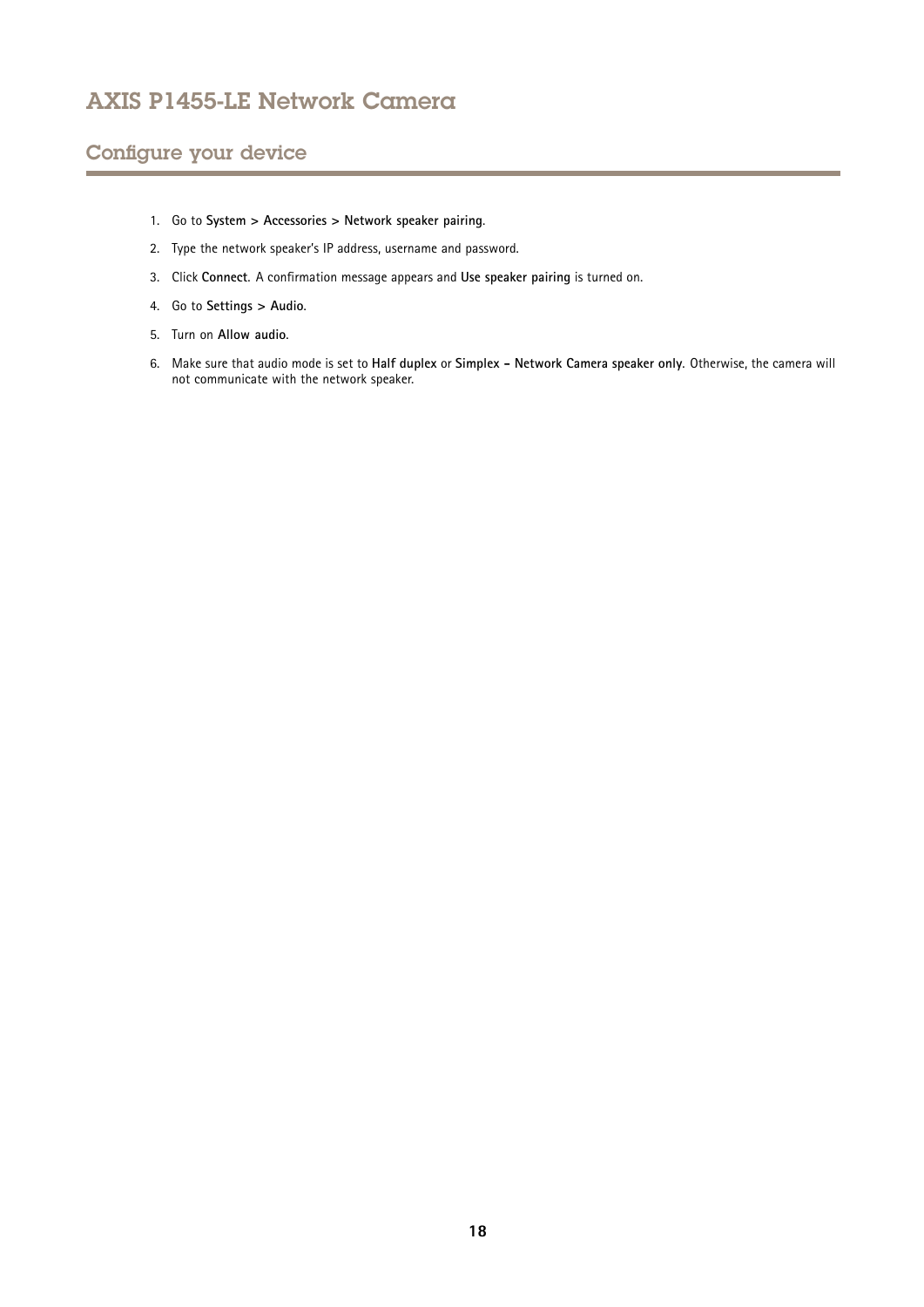# <span id="page-18-0"></span>The device interface

# The device interface

You reach the device interface by entering the IP address of the device in <sup>a</sup> web browser.

Note

Support for the features and settings described in this section varies between devices.



# **Status**

## **NTP sync**

Shows NTP synchronization information, including if the device is in sync with an NTP server and the time remaining until the next sync.

**NTP settings**: Click to go to the Date and time page where you can change the NTP settings.

### **Device info**

Shows device information, including firmware version and serial number.

**Upgrade firmware**: Click to go to the Maintenance page where you can do <sup>a</sup> firmware upgrade.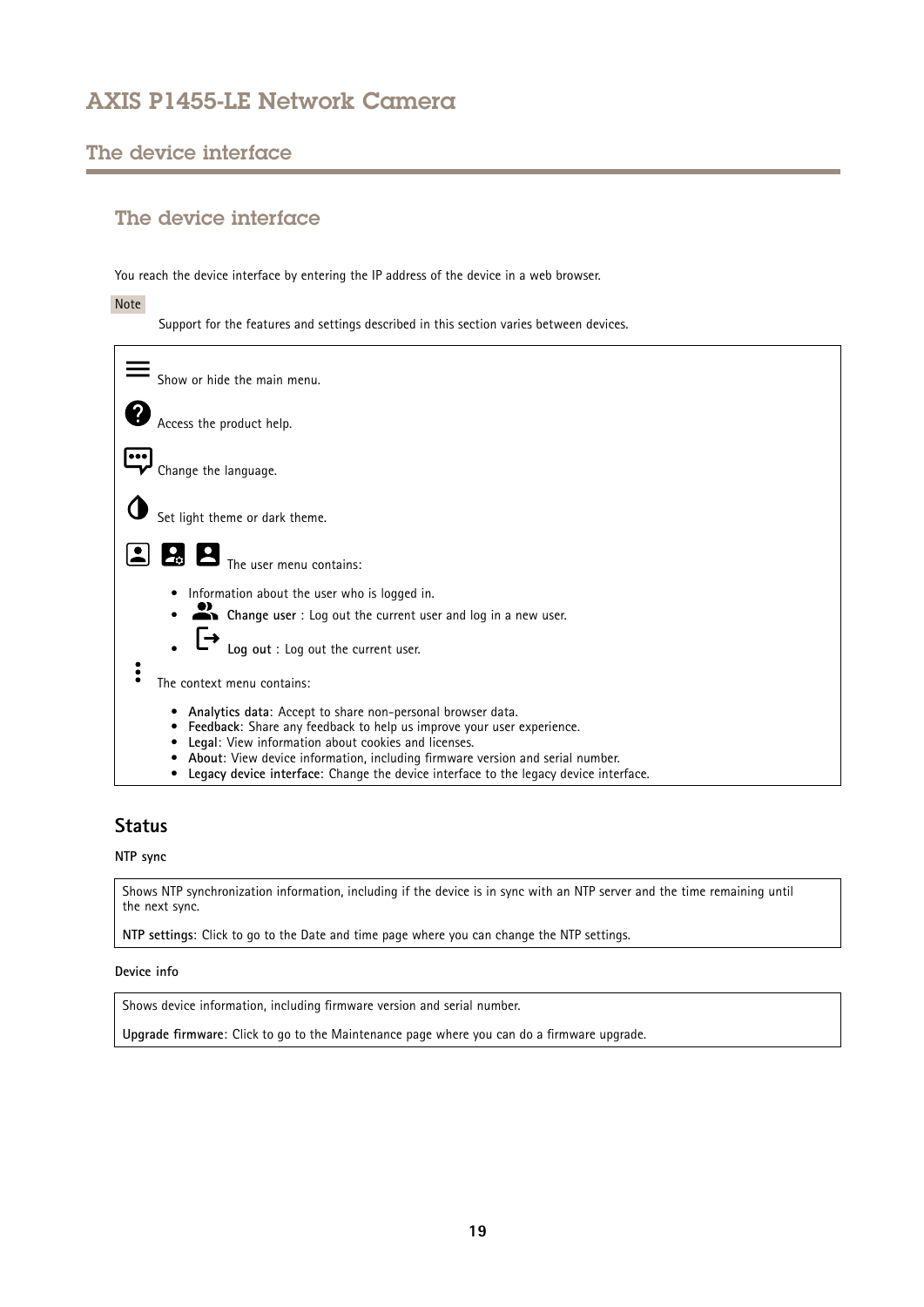# <span id="page-19-0"></span>The device interface

# **Video**

| Click to play the live video stream.                                                                                                                                                                                                                                                                                                                                                                                                                                                                                                                                                                                                                                                                                                                                                                                                                                                                                                                                                                                                                                                                                                                                                                                                                                                                                                                                                                                                                                                                                               |
|------------------------------------------------------------------------------------------------------------------------------------------------------------------------------------------------------------------------------------------------------------------------------------------------------------------------------------------------------------------------------------------------------------------------------------------------------------------------------------------------------------------------------------------------------------------------------------------------------------------------------------------------------------------------------------------------------------------------------------------------------------------------------------------------------------------------------------------------------------------------------------------------------------------------------------------------------------------------------------------------------------------------------------------------------------------------------------------------------------------------------------------------------------------------------------------------------------------------------------------------------------------------------------------------------------------------------------------------------------------------------------------------------------------------------------------------------------------------------------------------------------------------------------|
| Click to freeze the live video stream.                                                                                                                                                                                                                                                                                                                                                                                                                                                                                                                                                                                                                                                                                                                                                                                                                                                                                                                                                                                                                                                                                                                                                                                                                                                                                                                                                                                                                                                                                             |
| Click to take a snapshot of the live video stream. The file is saved in the 'Downloads' folder on your computer. The image<br>file name is [snapshot_YYYY_MM_DD_HH_MM_SS.jpg]. The size of the snapshot depends on the compression that is applied<br>from the specific web-browser engine where the snapshot is received, therefore, the snapshot size may vary from the actual<br>compression setting that is configured in the device.                                                                                                                                                                                                                                                                                                                                                                                                                                                                                                                                                                                                                                                                                                                                                                                                                                                                                                                                                                                                                                                                                          |
| Click to show I/O output ports. Use the switch to open or close the circuit of a port, for example to test external<br>devices.                                                                                                                                                                                                                                                                                                                                                                                                                                                                                                                                                                                                                                                                                                                                                                                                                                                                                                                                                                                                                                                                                                                                                                                                                                                                                                                                                                                                    |
| Click to manually turn on or turn off the IR illumination.                                                                                                                                                                                                                                                                                                                                                                                                                                                                                                                                                                                                                                                                                                                                                                                                                                                                                                                                                                                                                                                                                                                                                                                                                                                                                                                                                                                                                                                                         |
| 法<br>Click to access onscreen controls:                                                                                                                                                                                                                                                                                                                                                                                                                                                                                                                                                                                                                                                                                                                                                                                                                                                                                                                                                                                                                                                                                                                                                                                                                                                                                                                                                                                                                                                                                            |
| Predefined controls: Turn on to use the available onscreen controls.<br>$\bullet$                                                                                                                                                                                                                                                                                                                                                                                                                                                                                                                                                                                                                                                                                                                                                                                                                                                                                                                                                                                                                                                                                                                                                                                                                                                                                                                                                                                                                                                  |
| Add custom control to add an onscreen control.<br>· Custom controls: Click                                                                                                                                                                                                                                                                                                                                                                                                                                                                                                                                                                                                                                                                                                                                                                                                                                                                                                                                                                                                                                                                                                                                                                                                                                                                                                                                                                                                                                                         |
| 111<br>Click to manually turn on the heater for a selected period of time.                                                                                                                                                                                                                                                                                                                                                                                                                                                                                                                                                                                                                                                                                                                                                                                                                                                                                                                                                                                                                                                                                                                                                                                                                                                                                                                                                                                                                                                         |
| Click to start a continuous recording of the live video stream. Click again to stop the recording. If a recording is ongoing, it<br>will resume automatically after a reboot.                                                                                                                                                                                                                                                                                                                                                                                                                                                                                                                                                                                                                                                                                                                                                                                                                                                                                                                                                                                                                                                                                                                                                                                                                                                                                                                                                      |
| $\blacktriangleright$ Click to show the storage that is configured for the device. To configure the storage you need to be logged in as an<br>administrator.                                                                                                                                                                                                                                                                                                                                                                                                                                                                                                                                                                                                                                                                                                                                                                                                                                                                                                                                                                                                                                                                                                                                                                                                                                                                                                                                                                       |
| Click to access more settings:                                                                                                                                                                                                                                                                                                                                                                                                                                                                                                                                                                                                                                                                                                                                                                                                                                                                                                                                                                                                                                                                                                                                                                                                                                                                                                                                                                                                                                                                                                     |
| • Video format: Select the encoding format to use in the live view. If you select a format with video compression, it<br>results in a higher CPU and memory usage.<br>• Client stream information: Turn on to show dynamic information about the video stream used by the browser that<br>shows the live video stream. The bitrate information differs from the information shown in a text overlay, because of<br>different information sources. The bitrate in the client stream information is the bitrate of the last second, and it<br>comes from the encoding driver of the device. The bitrate in the overlay is the average bitrate of the last 5 seconds,<br>and it comes from the browser. Both values cover only the raw video stream and not the additional bandwidth<br>generated when it's transported over the network through UDP/TCP/HTTP.<br>• Adaptive stream: Turn on to adapt the image resolution to the viewing client's actual display resolution, to increase<br>the user experience and help prevent a possible overload of the client's hardware. The adaptive stream is only<br>applied when you view the live video stream in the web interface in a browser. When adaptive stream is turned on,<br>the maximum frame rate is 30 fps. If you take a snapshot while adaptive stream is turned on, it will use the image<br>resolution selected by the adaptive stream.<br>Level grid: Click $\mathbf{Q}$ to show the level grid. The grid helps you decide if the image is horizontally aligned. Click |
| $\bullet$<br>to hide it.                                                                                                                                                                                                                                                                                                                                                                                                                                                                                                                                                                                                                                                                                                                                                                                                                                                                                                                                                                                                                                                                                                                                                                                                                                                                                                                                                                                                                                                                                                           |
| Pixel counter: Click $\ddot{\mathbf{C}}$ to show the pixel counter. Drag and resize the box to contain your area of interest. You can<br>also define the pixel size of the box in the Width and Height fields.                                                                                                                                                                                                                                                                                                                                                                                                                                                                                                                                                                                                                                                                                                                                                                                                                                                                                                                                                                                                                                                                                                                                                                                                                                                                                                                     |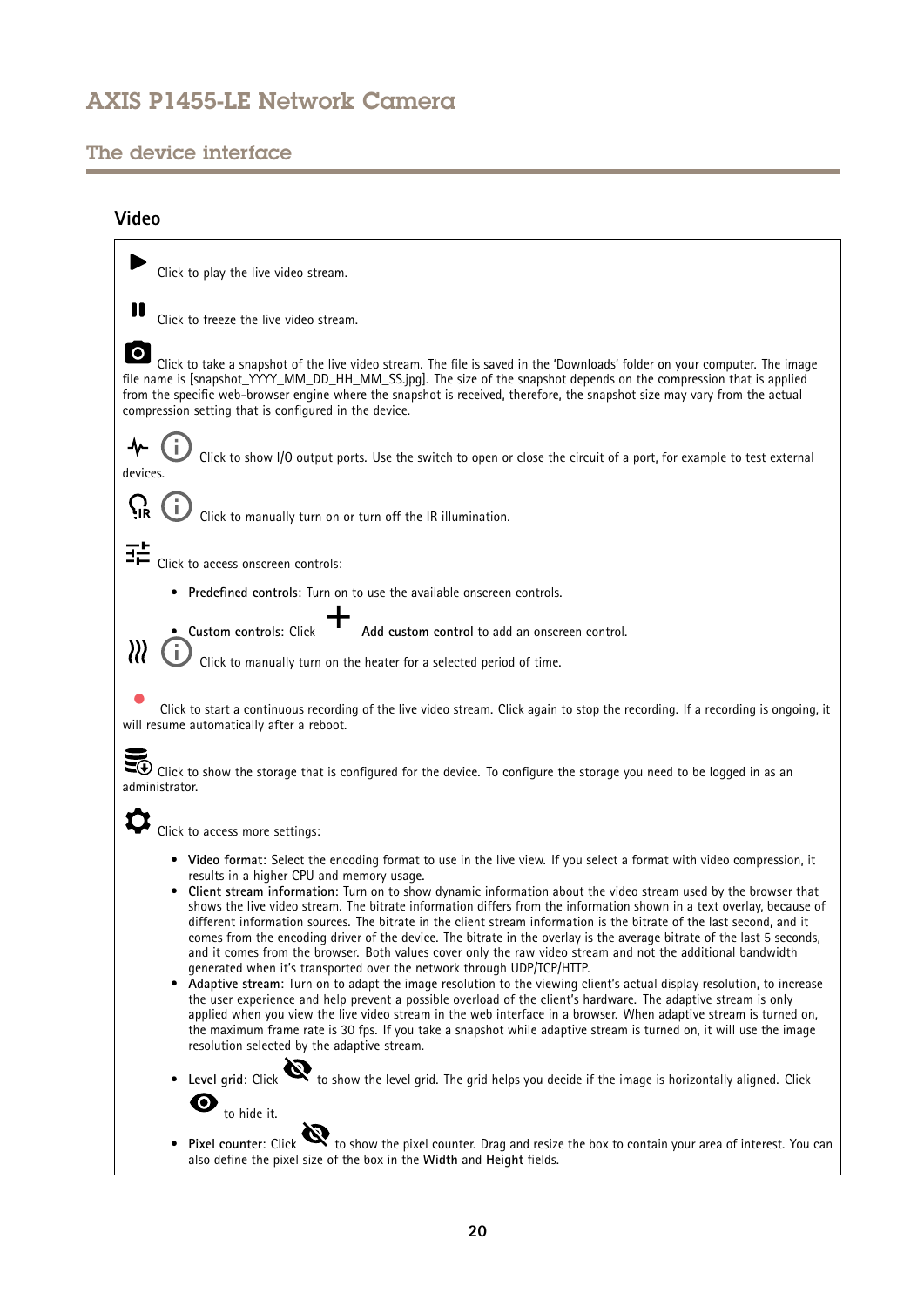# The device interface

• **Refresh**: Click  $\bullet$  to refresh the still image in the live view.  ${\small 1:1}\normalsize$  Click to show the live view at full resolution. If the full resolution is larger than your screen size, use the smaller image to navigate in the image.

 $\Delta$ Click to show the live video stream in full screen. Press ESC to exit full screen mode.

## **Installation**

**Capture mode** : A capture mode is <sup>a</sup> preset configuration that defines how the camera captures images. When you change the capture mode, it can affect many other settings, such as view areas and privacy masks.

**Mounting position** : The orientation of the image can change depending on how the camera is mounted.

**Power line frequency**: Select the frequency that is used in your region to minimize image flicker. The American regions usually use 60 Hz. The rest of the world mostly uses 50 Hz. If you're not sure of your region's power line frequency, check with the local authorities.

**Rotate**: Select the preferred image orientation.

**Zoom**: Use the slider to adjust the zoom level.

Autofocus area: Click  $\bullet$  to show the autofocus area. This area should include the area of interest.

**Autofocus**: Click to make the camera focus on the selected area. If you don't select an autofocus area, the camera focuses on the entire scene.

**Reset focus**: Click to make the focus return to its original position.

**Focus**: Use the slider to set the focus manually.

**Image correction**

### Important

We recommend you not to use multiple image correction features at the same time, since it can lead to performance issues.

**Barrel distortion correction (BDC)** : Turn on to get <sup>a</sup> straighter image if it suffers from barrel distortion. Barrel distortion is <sup>a</sup> lens effect that makes the image appear curved and bent outwards. The condition is seen more clearly when the image is zoomed out.

**Crop** : Use the slider to adjust the correction level. A lower level means that the image width is kept at the expense of image height and resolution. A higher level means that image height and resolution are kept at the expense of image width.

**Remove distortion** : Use the slider to adjust the correction level. Pucker means that the image width is kept at the expense of image height and resolution. Bloat means that image height and resolution are kept at the expense of image width.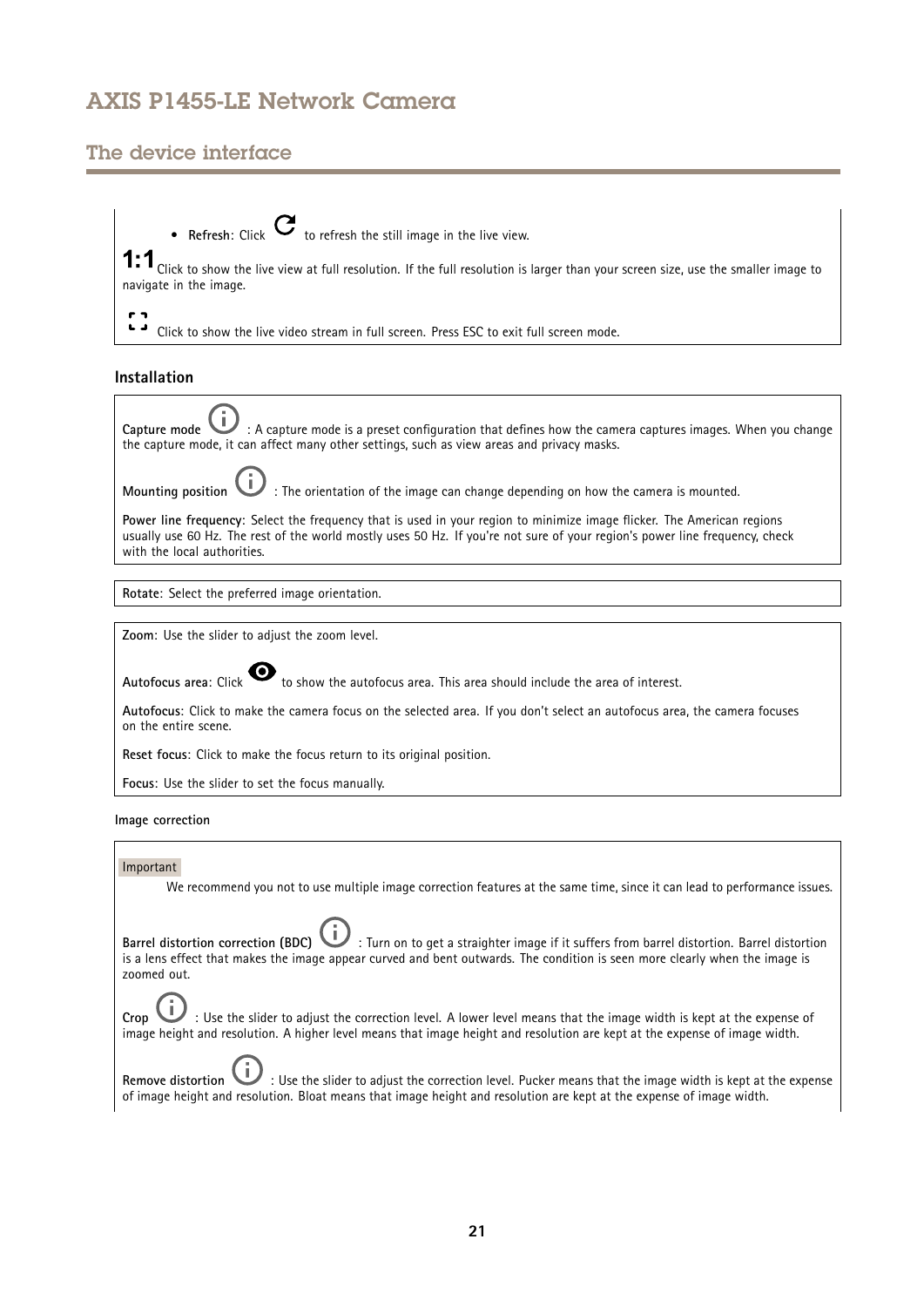# The device interface

| : Turn on to get a smoother and steadier image with less blur. We recommend you<br>Electronic image stabilization (EIS)<br>to use EIS in environments where the device is mounted in an exposed location and subject to vibrations due to, for example,<br>wind or passing traffic.                                                                                       |
|---------------------------------------------------------------------------------------------------------------------------------------------------------------------------------------------------------------------------------------------------------------------------------------------------------------------------------------------------------------------------|
| $\prime\,$ : Use the slider to adjust the focal length. A higher value leads to higher magnification and a narrower angle<br>Focal length<br>of view, while a lower value leads to a lower magnification and a wider angle of view.                                                                                                                                       |
| $\prime\,$ : Use the slider to adjust the size of the stabilizer margin, which determines the level of vibration to<br>Stabilizer margin<br>stabilize. If the product is mounted in an environment with a lot of vibration, move the slider towards Max. As a result, a smaller<br>scene is captured. If the environment has less vibration, move the slider towards Min. |
| $^\prime\,$ : Turn on and use the slider to straighten the image horizontally by rotating and cropping it digitally. The<br>Straighten image<br>functionality is useful when it's not possible to mount the camera exactly level. Ideally, straighten the image during installation.                                                                                      |
| : Click to show a supporting grid in the image.                                                                                                                                                                                                                                                                                                                           |
| : Click to hide the grid.                                                                                                                                                                                                                                                                                                                                                 |
|                                                                                                                                                                                                                                                                                                                                                                           |
| The image before and after it has been straightened.                                                                                                                                                                                                                                                                                                                      |
|                                                                                                                                                                                                                                                                                                                                                                           |

## **Image**

## **Appearance**

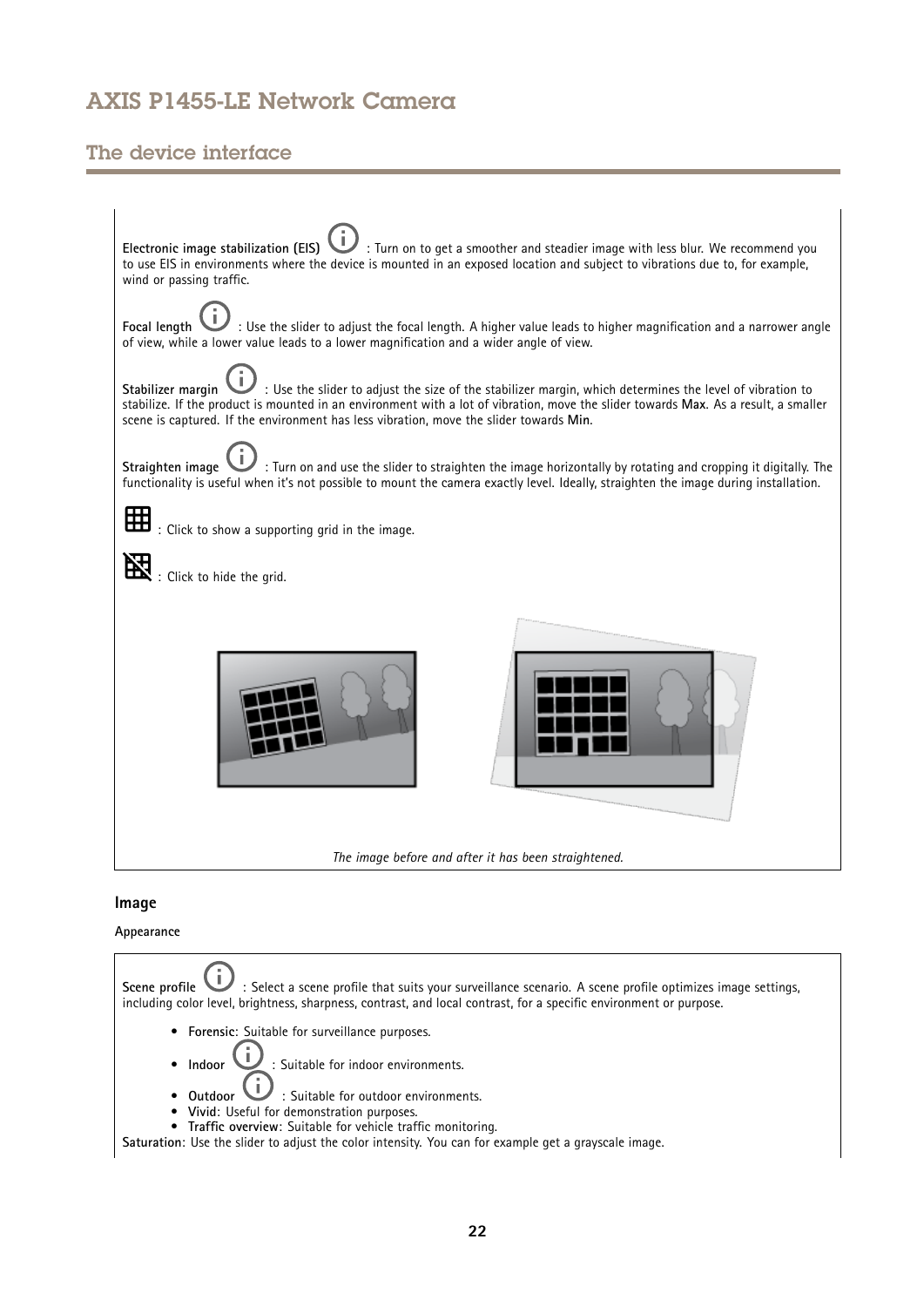# The device interface



**Tone mapping**  $\cup$  : Use the slider to adjust the amount of tone mapping that is applied to the image. If the value is set to zero only the standard gamma correction is applied, while <sup>a</sup> higher value increases the visibility in the image.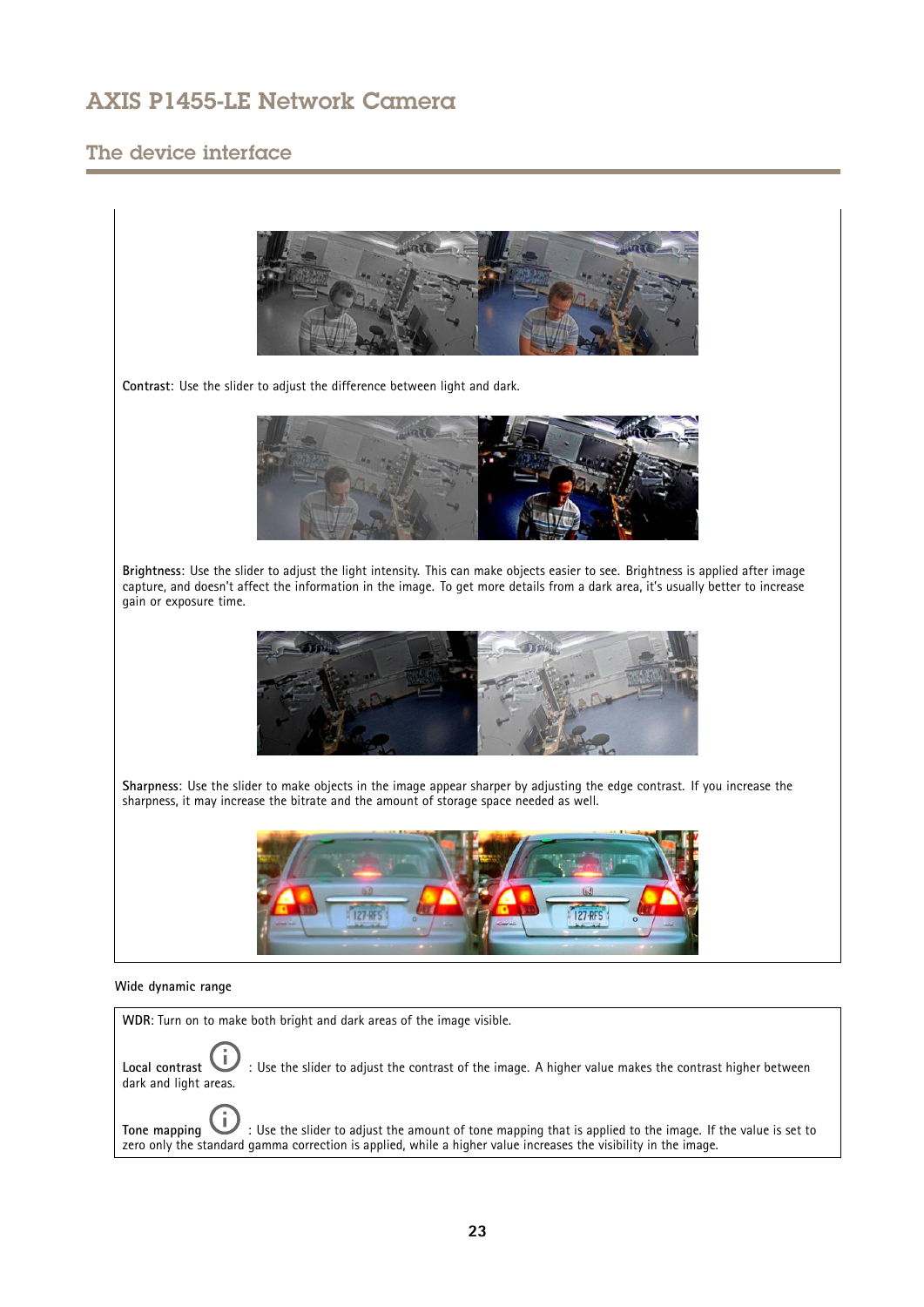# The device interface

## **White balance**

When the camera detects the color temperature of the incoming light, it can adjust the image to make the colors look more natural. If this is not sufficient, you can select <sup>a</sup> suitable light source from the list.

The automatic white balance setting reduces the risk of color flicker by adapting to changes gradually. If the lighting changes, or when the camera is first started, it can take up to 30 seconds to adapt to the new light source. If there is more than one type of light source in <sup>a</sup> scene, that is they differ in color temperature, the dominating light source acts as <sup>a</sup> reference for the automatic white balance algorithm. This behavior can be overridden by choosing <sup>a</sup> fixed white balance setting that matches the light source you want to use as <sup>a</sup> reference.

**Light environment**:

- **Automatic**: Automatic identification and compensation for the light source color. This is the recommended setting which can be used in most situations.
- I. **Automatic – outdoors** : Automatic identification and compensation for the light source color. This is the •recommended setting which can be used in most outdoor situations.
- •**Custom** – indoors  $\cup$ : Fixed color adjustment for a room with some artificial light other than fluorescent lighting and good for <sup>a</sup> normal color temperature around 2800 K.
- • **Custom – outdoors** : Fixed color adjustment for sunny weather conditions with <sup>a</sup> color temperature around 5500 K.
- •**Fixed – fluorescent <sup>1</sup>**: Fixed color adjustment for fluorescent lighting with <sup>a</sup> color temperature around 4000 K.
- •**Fixed – fluorescent 2**: Fixed color adjustment for fluorescent lighting with <sup>a</sup> color temperature around 3000 K.
- • **Fixed – indoors**: Fixed color adjustment for <sup>a</sup> room with some artificial light other than fluorescent lighting and good for <sup>a</sup> normal color temperature around 2800 K.
- •**Fixed – outdoors <sup>1</sup>**: Fixed color adjustment for sunny weather conditions with <sup>a</sup> color temperature around 5500 K.
- •**Fixed – outdoors 2**: Fixed color adjustment for cloudy weather condition with <sup>a</sup> color temperature around 6500 K.
- • **Street light – mercury** : Fixed color adjustment for ultraviolet emission in mercury vapor lights common in street lighting.
- •**Street light – sodium**  $\cup$  : Fixed color adjustment that compensates for the yellow orange color of sodium vapor lights common in street lighting.
- •**Hold current**: Keep the current settings and do not compensate for light changes.
- •**Manual** : Fix the white balance with the help of a white object. Drag the circle to an object that you want the camera to interpret as white in the live view image. Use the **Red balance** and **Blue balance** sliders to adjust the white balance manually.

### **Day-night mode**

#### **IR-cut filter**:

- **Auto**: Select to automatically turn on and off the IR-cut filter. When the camera is in day mode, the IR-cut filter is turned on and blocks incoming infrared light, and when in night mode, the IR-cut filter is turned off and the camera's light sensitivity increases.
- •**On**: Select to turn on the IR-cut filter. The image is in color, but with reduced light sensitivity.
- **Off**: Select to turn off the IR-cut filter. The image is in black and white for increased light sensitivity.

**Threshold**: Use the slider to adjust the light threshold where the camera changes from day mode to night mode.

- • Move the slider towards **Bright** to decrease the threshold for the IR-cut filter. The camera changes to night mode earlier.
- Move the slider towards **Dark** to increase the threshold for the IR-cut filter. The camera changes to night mode later. •î,

**IR light**

If your device doesn't have built-in illumination, these controls are only available when you have connected <sup>a</sup> supporting Axis accessory.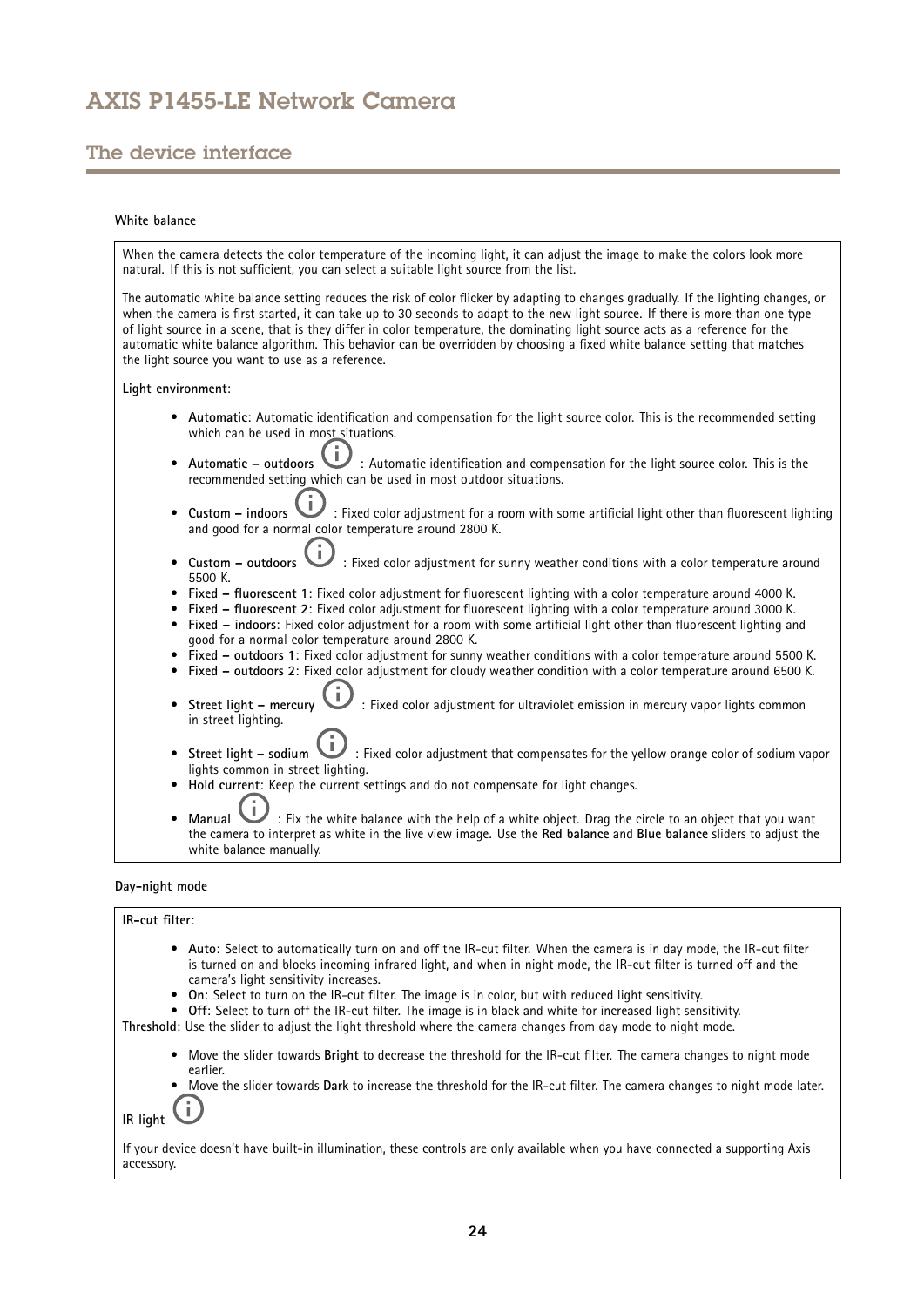# The device interface

| Allow illumination: Turn on to let the camera use the built-in light in night mode.                                                                                                                                                                                                                                                                       |
|-----------------------------------------------------------------------------------------------------------------------------------------------------------------------------------------------------------------------------------------------------------------------------------------------------------------------------------------------------------|
| Synchronize illumination: Turn on to automatically synchronize the illumination with the surrounding light. The synchronization<br>between day and night only works if the IR-cut filter is set to Auto or Off.                                                                                                                                           |
| $\prime$ : Turn on to use the automatic illumination angle.<br>Automatic illumination angle                                                                                                                                                                                                                                                               |
| Use the slider to manually set the illumination angle, for example if the angle needs to be different :<br>Illumination angle<br>from the camera's angle of view. If the camera has a wide angle of view, you can set the illumination angle to a narrower angle,<br>which equals a greater tele position. This will result in dark corners in the image. |
| : Select the desired wavelength for the IR light.<br>IR wavelength                                                                                                                                                                                                                                                                                        |
| White light                                                                                                                                                                                                                                                                                                                                               |
| : Turn on to let the camera use white light in night mode.<br>Allow illumination                                                                                                                                                                                                                                                                          |
| : Turn on to automatically synchronize the white light with the surrounding light.<br>Synchronize illumination                                                                                                                                                                                                                                            |
| Exposure                                                                                                                                                                                                                                                                                                                                                  |
| Exposure mode: Select an exposure mode to reduce rapidly changing irregular effects in the image, for example flicker produced<br>by different types of light sources. We recommend you to use the automatic exposure mode, or the same frequency as your<br>power network.                                                                               |
| • Automatic: The camera adjusts the aperture, gain and shutter automatically.                                                                                                                                                                                                                                                                             |
| : The camera adjusts the aperture and gain automatically. The shutter is fixed.<br>Automatic aperture                                                                                                                                                                                                                                                     |
| $\mathbf{U}$ : The camera adjusts the shutter and gain automatically. The aperture is fixed.<br>Automatic shutter<br>Hold current: Locks the current exposure settings.                                                                                                                                                                                   |
| $'$ : The camera adjusts the aperture and gain automatically, and uses only the following shutter<br>Flicker-free<br>speeds: 1/50 s (50 Hz) and 1/60 s (60 Hz).                                                                                                                                                                                           |
| : The camera adjusts the aperture and gain automatically, and uses the shutter speed 1/50 s.<br>Flicker-free 50 Hz                                                                                                                                                                                                                                        |
| Flicker-free 60 Hz<br>: The camera adjusts the aperture and gain automatically, and uses the shutter speed 1/60 s.                                                                                                                                                                                                                                        |
| $\mathbf{U}$ : This is the same as flicker-free, but the camera might use shutter speeds faster than<br>Flicker-reduced<br>$1/100$ s (50 Hz) and $1/120$ s (60 Hz) for brighter scenes.                                                                                                                                                                   |

- • **Flicker-reduced 50 Hz** : This is the same as flicker-free, but the camera might use shutter speeds faster than 1/100 <sup>s</sup> for brighter scenes.
- •**Fig.**  $\bullet$  : This is the same as flicker-free, but the camera might use shutter speeds faster Flicker-reduced 60 Hz  $\bigcup$ :<br>than 1/120 s for brighter scenes.
- **Manual** : The aperture, gain and shutter are fixed.

**Exposure zone**: The exposure zone tells the camera to prioritize image quality in the most important part of the scene. Select the part of the scene of greatest interest to calculate the automatic exposure levels, for example the area in front of an entrance door.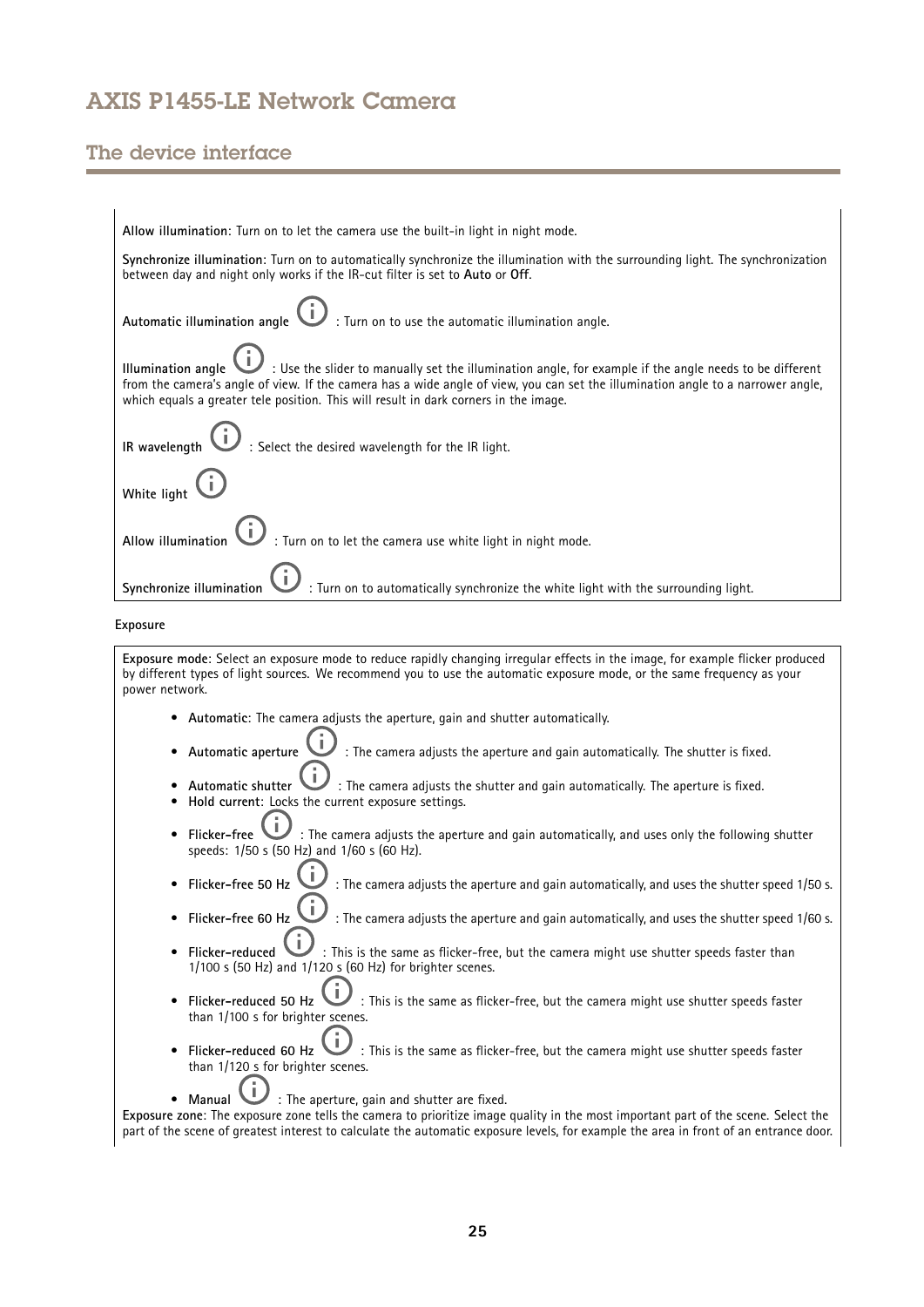# The device interface

## Note

The exposure zones are related to the original image (un-rotated), and the names of the zones apply to the original image. This means, for example, that if the video stream is rotated 90°, then the **Upper** zone becomes the **Right** zone in the stream, and **Left** becomes **Lower**.

- •**Automatic**: Suitable for most situations.
- • **Center**: Uses <sup>a</sup> fixed area in the center of the image to calculate the exposure. The area has <sup>a</sup> fixed size and position in the live view.
- •Full **U** : Uses the entire live view to calculate the exposure.
- Upper **UP** : Uses an area with a fixed size and position in the upper part of the image to calculate the exposure. •Î
- Lower **UP** : Uses an area with a fixed size and position in the lower part of the image to calculate the exposure. •î
- •Left  $\bullet$ : Uses an area with a fixed size and position in the left part of the image to calculate the exposure.
- •Right  $\bigcup$ : Uses an area with a fixed size and position in the right part of the image to calculate the exposure.
- •**Spot**: Uses an area with <sup>a</sup> fixed size and position in the live view to calculate the exposure.

• **Custom**: Uses an area in the live view to calculate the exposure. You can adjust the size and position of the area. **Max shutter**: Select the shutter speed to provide the best image. Low shutter speeds (longer exposure) might cause motion blur when there is movement, and <sup>a</sup> too high shutter speed might affect the image quality. Max shutter works with max gain to improve the image.

**Max gain**: Select the suitable max gain. If you increase the max gain, it improves the visible level of detail in dark images, but also increases the noise level. More noise can also result in increased use of bandwidth and storage. If you set the max gain to <sup>a</sup> high value, images can differ <sup>a</sup> lot if the light conditions are very different from day to night. Max gain works with max shutter to improve the image.

**Motion-adaptive exposure**  $\bullet$ **:** Select to reduce motion blur in low-light conditions.

**Blur-noise trade-off**: Use the slider to adjust the priority between motion blur and noise. If you want to prioritize low bandwidth and have less noise at the expense of details in moving objects, move the slider towards **Low noise**. If you want to prioritize the preservation of details in moving objects at the expense of noise and bandwidth, move the slider towards **Low motion blur**.

### Note

You can change the exposure either by adjusting the exposure or by adjusting the gain. If you increase the exposure time, it results in more motion blur, and if you increase the gain it results in more noise. If you adjust the **Blur-noise trade-off** towards **Low noise**, the exposure will prefer longer exposure times over sensor gain when the exposure is increased, and the opposite if you adjust the trade-off towards **Low motion blur**. Both the gain and exposure time will eventually reach their maximum values in low-light conditions, regardless of the priority set.

**Lock aperture** : Turn on to keep the aperture size set by the **Aperture** slider. Turn off to allow the camera to automatically adjust the aperture size. You can, for example, lock the aperture for scenes with permanent light conditions.

Aperture **U**: Use the slider to adjust the aperture size, that is, how much light passes through the lens. To allow more light to enter the sensor and thereby produce <sup>a</sup> brighter image in low-light conditions, move the slider towards **Open**. An open aperture also reduces the depth of field, which means that objects close to or far from the camera can appear unfocused. To allow more of the image to be in focus, move the slider towards **Closed**.

**Exposure level**: Use the slider to adjust the image exposure.

**Defog** : Turn on to detect the effects of foggy weather and automatically remove them for <sup>a</sup> clearer image.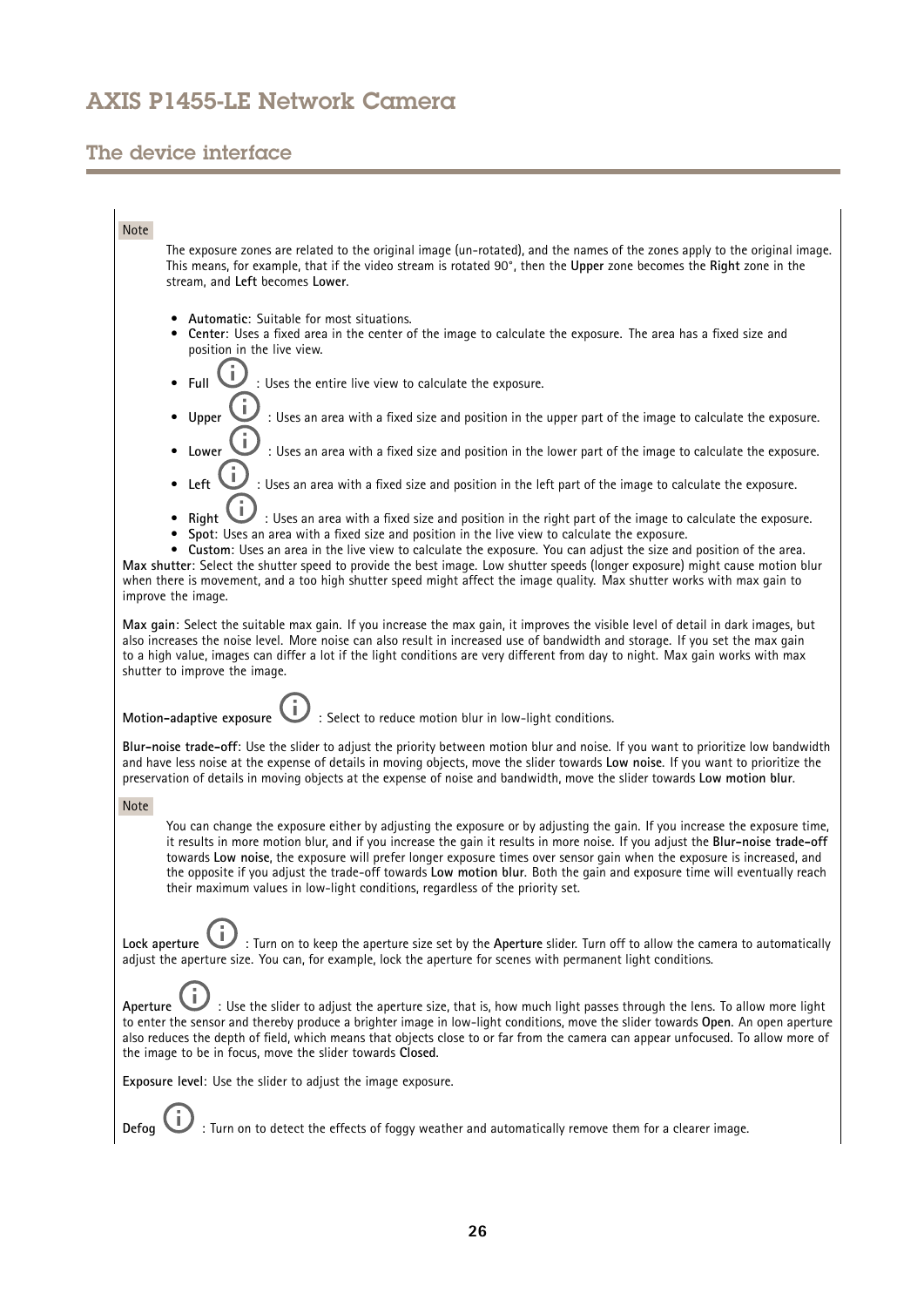# The device interface

## Note

We recommend you not to turn on **Defog** in scenes with low contrast, large light level variations, or when the autofocus is slightly off. This can affect the image quality, for example, by increasing the contrast. Furthermore, too much light can negatively impact the image quality when defog is active.

## **Stream**

**General**

**Resolution**: Select the image resolution suitable for the surveillance scene. A higher resolution increases bandwidth and storage.

**Frame rate**: To avoid bandwidth problems on the network or reduce storage size, you can limit the frame rate to <sup>a</sup> fixed amount. If you leave the frame rate at zero, the frame rate is kept at the highest possible rate under the current conditions. A higher frame rate requires more bandwidth and storage capacity.

**Compression**: Use the slider to adjust the image compression. High compression results in <sup>a</sup> lower bitrate and lower image quality. Low compression improves the image quality, but uses more bandwidth and storage when you record.

**Signed video**: Turn on to add the signed video feature to the video. Signed video protects the video from tampering by adding cryptographic signatures to the video.

### **H.26x encoding**

**Zipstream**: A bitrate reduction technology, optimized for video surveillance, that reduces the average bitrate in an H.264 or H.265 stream in real time. Axis Zipstream applies <sup>a</sup> high bitrate in scenes where there are multiple regions of interest, for example in scenes with moving objects. When the scene is more static, Zipstream applies <sup>a</sup> lower bitrate, and thereby reduces the required storage. To learn more, see *Reducing the bit rate with Axis [Zipstream](https://www.axis.com/learning/web-articles/reducing-the-bit-rate-with-axis-zipstream)*

Select the desired level of bitrate reduction:

- **Off**: No bitrate reduction.
- **Low**: No visible quality degradation in most scenes. This is the default option and it can be used in all types of scenes to reduce the bitrate.
- • **Medium**: Visible effects in some scenes through less noise and <sup>a</sup> slightly lower level of detail in regions of lower interest, for example where there's no movement.
- **High**: Visible effects in some scenes through less noise and <sup>a</sup> lower level of detail in regions of lower interest, for example where there's no movement. We recommend this level for cloud-connected devices and devices that use local storage.
- • **Higher**: Visible effects in some scenes through less noise and <sup>a</sup> lower level of detail in regions of lower interest, for example where there's no movement.
- **Extreme**: Visible effects in most scenes. The bitrate is optimized for smallest possible storage.

**Dynamic FPS** (frames per second): Turn on to allow the bandwidth to vary based on the level of activity in the scene. More activity requires more bandwidth.

Lower limit **the state is a value to adjust the frame rate between minimal fps and the stream default fps based on scene** motion. We recommend you to use lower limit in scenes with very little motion, where the fps could drop to <sup>1</sup> or lower.

**Dynamic GOP** (Group of Pictures): Turn on to dynamically adjust the interval between I-frames based on the level of activity in the scene.

Upper limit **UP**: Enter a maximum GOP length, that is, the maximum number of P-frames between two I-frames.

**P-frames**: Enter the desired number of P-frames. The higher the number, the less bandwidth is required. However, if there are network congestion, there could be <sup>a</sup> noticeable deterioration in the video quality.

**H.264 profile**: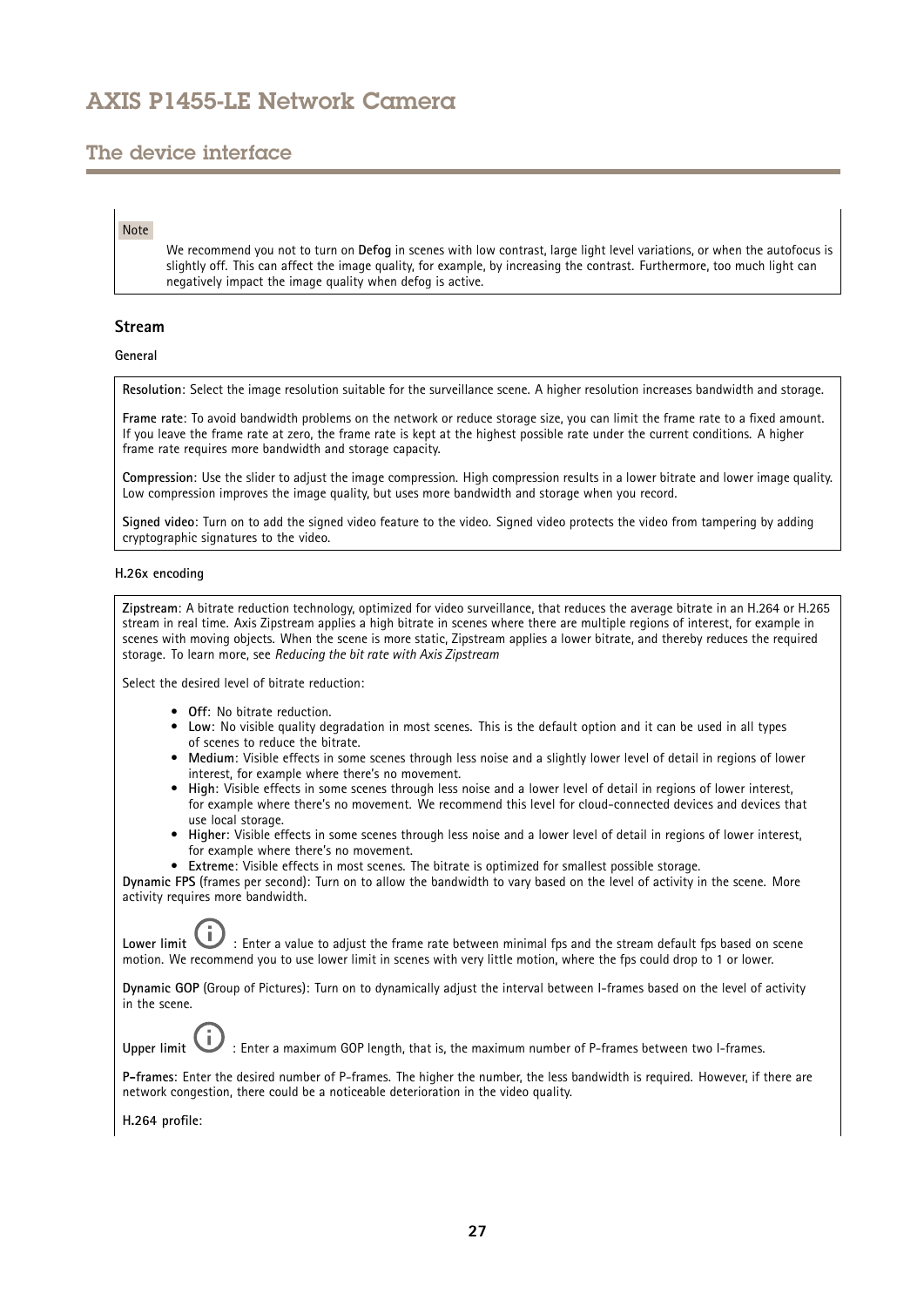# The device interface



**Orientation**

Rotate **W** : Rotate the image to match your requirements. **Mirror**: Turn on to mirror the image.

### **Audio**



## **Overlays**

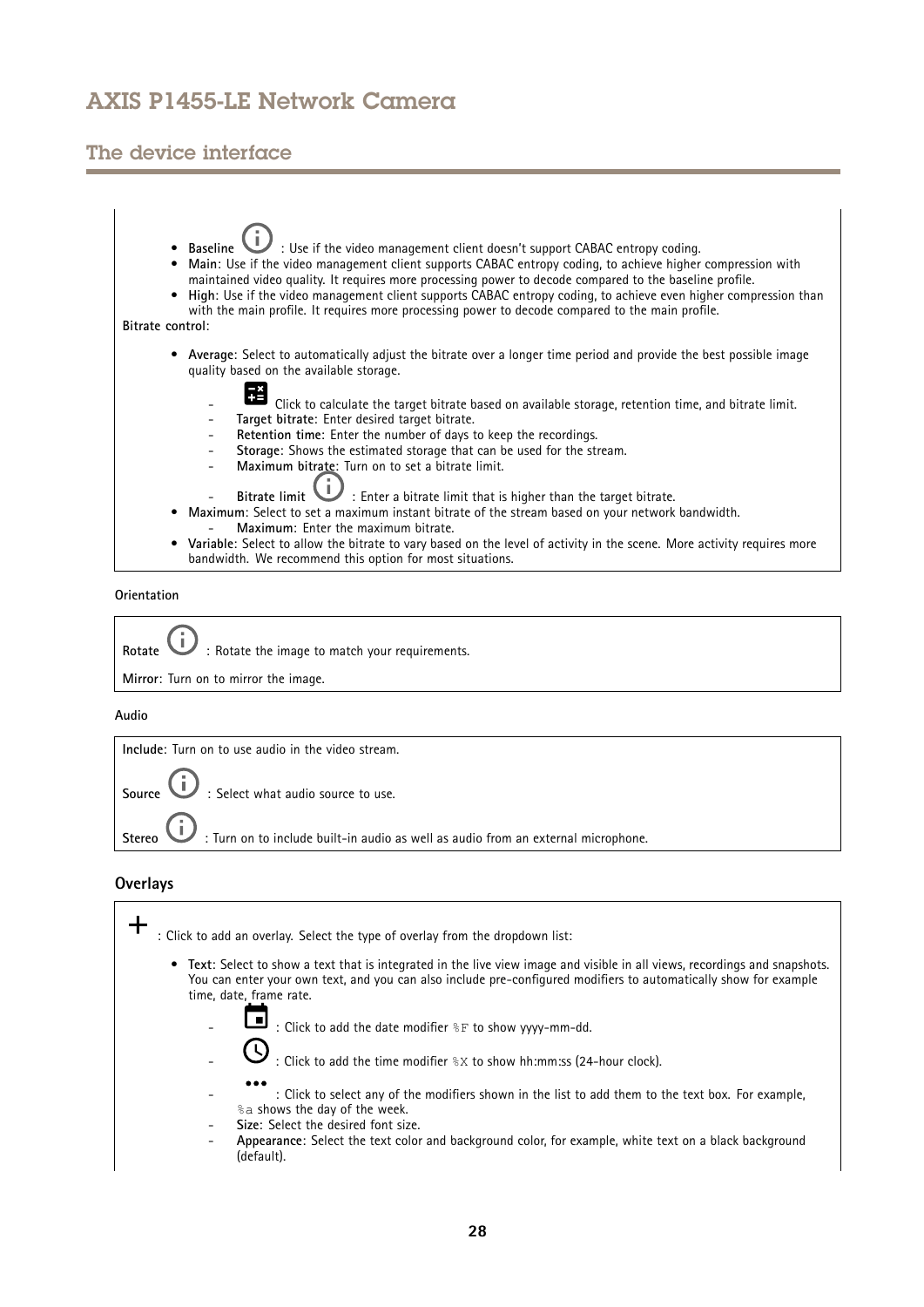# <span id="page-28-0"></span>The device interface



## **View areas**

: Click to create <sup>a</sup> view area.

Click the view area to access settings.

**Name**: Enter <sup>a</sup> name for the view area. The maximum length is 64 characters.

**Aspect ratio**: Select desired aspect ratio. The resolution adjusts automatically.

**PTZ**: Turn on to use pan, tilt, and zoom functionality in the view area.

## **Privacy masks**

: Click to create <sup>a</sup> new privacy mask. The maximum number of masks depend on the complexity of all masks combined. Each mask can have maximum 10 anchor points.

**Privacy masks**: Click to change the color of all privacy masks, or to delete all privacy masks permanently.

**Mask <sup>x</sup>**: Click to rename, disable, or permanently delete the mask.

## **Audio**

## **Overview**

**Locate device**: Click to play <sup>a</sup> sound that helps you identify the speaker. For some products, <sup>a</sup> LED will flash on the device.

**Calibrate U** : Click to calibrate the speaker.

**Launch AXIS Audio Manager Edge**: Click to launch the application.

## **Device settings**

**Input**: Turn on or off audio input. Shows the type of input.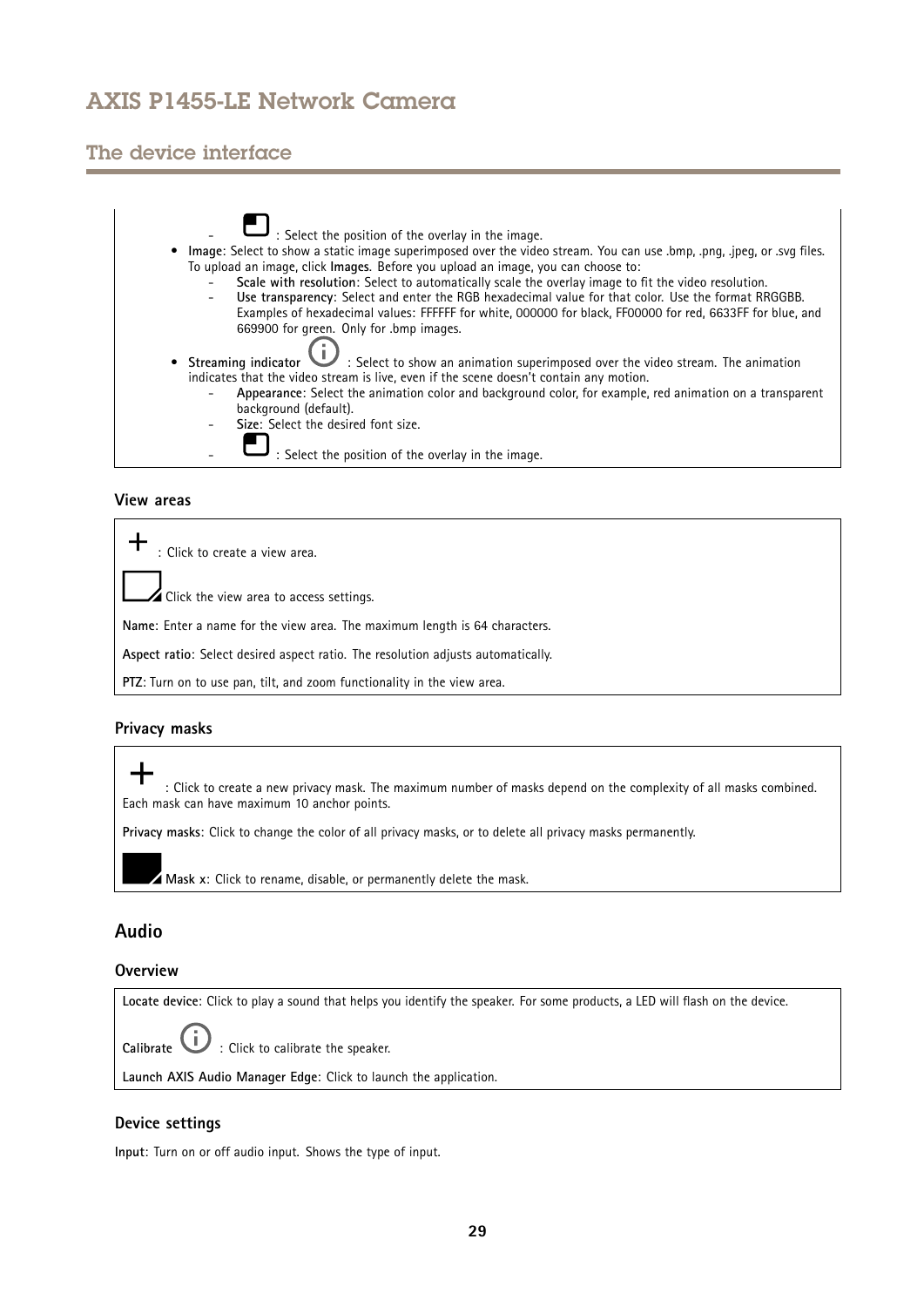# <span id="page-29-0"></span>The device interface



**Gain**: Use the slider to change the gain. Click the speaker icon to mute or unmute.

## **Stream**

**Encoding**: Select the encoding to use for the input source streaming. You can only choose encoding if audio input is turned on. If audio input is tuned off, click **Enable audio input** to turn it on.

## **Audio clips**

**Add clip**: Click to add <sup>a</sup> new audio clip. Click to play the audio clip. Click to stop playing the audio clip.  $\ddot{\cdot}$ The context menu contains: • **Rename**: Change the name of the audio clip.

- **Create link**: Create <sup>a</sup> URL which, when used, plays the audio clip on the device. Specify the volume and number of times to play the clip.
- •**Download**: Download the audio clip to your computer.
- **Delete**: Delete the audio clip from the device.

# **Recordings**

Click to filter the recordings. **From**: Show recordings done after <sup>a</sup> certain point in time. **To**: Show recordings up until <sup>a</sup> certain point in time. **Source**  $\odot$  : Show recordings based on source. **Event**: Show recordings based on events. **Storage**: Show recordings based on storage type.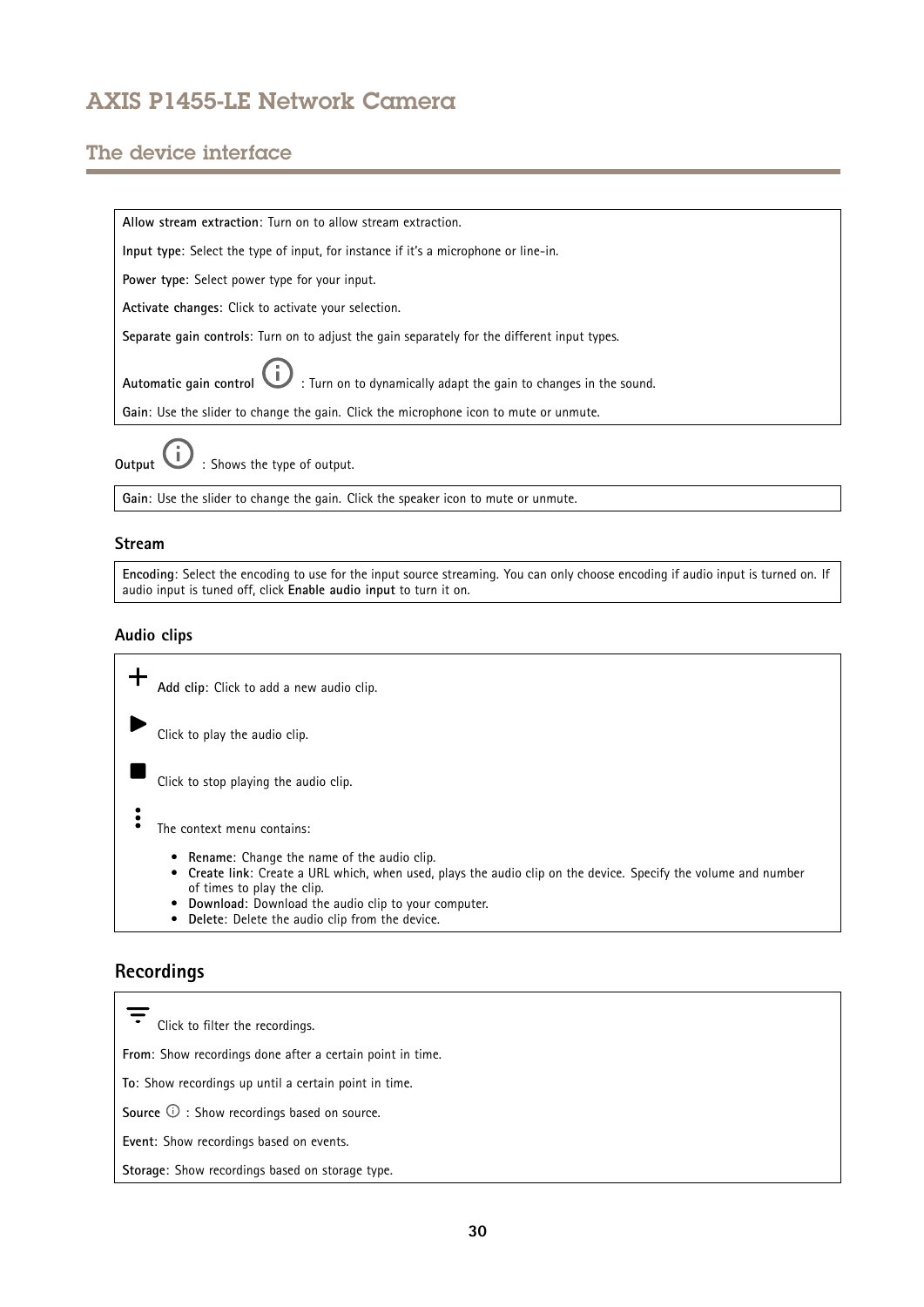# <span id="page-30-0"></span>The device interface



## **Apps**

**Add app**: Click to install <sup>a</sup> new app. **Find more apps**: Click to go to an overview page of Axis apps. The context menu contains: • **App log**: Click to view <sup>a</sup> log of the app events. The log is helpful when you contact support. • **Activate license with <sup>a</sup> key**: If the app requires <sup>a</sup> license, you need to activate it. Use this option if your device doesn't have internet access. If you don't have <sup>a</sup> license key, go to *[axis.com/applications](https://www.axis.com/applications)*. You need <sup>a</sup> license code and the Axis product serial number to generate <sup>a</sup> license key. • **Activate license automatically**: If the app requires <sup>a</sup> license, you need to activate it. Use this option if your device has internet access. You need a license code to activate the license. • **Deactivate the license**: Deactivate the license to use it in another device. If you deactivate the license, you also remove it from the device. To deactivate the license requires internet access. •**Settings**  $\bigcup$  : Configure the parameters. • **Delete**: Delete the app permanently from the device. If you don't deactivate the license first, it remains active. Note The device's performance might be affected if you run several apps at the same time. **Start**: Start or stop the app. **Open**: Click to access the app's settings. The available settings depend on the application. Some applications don't have any settings.

# **System**

## **Date and time**

The time format depends on the web browser's language settings.

**Note** 

We recommend you to synchronize the device's date and time with an NTP server.

**Synchronization**: Select an option for synchronizing the device's date and time.

• **Automatic date and time (NTP server using DHCP)**: Synchronize with the NTP server connected to the DHCP server.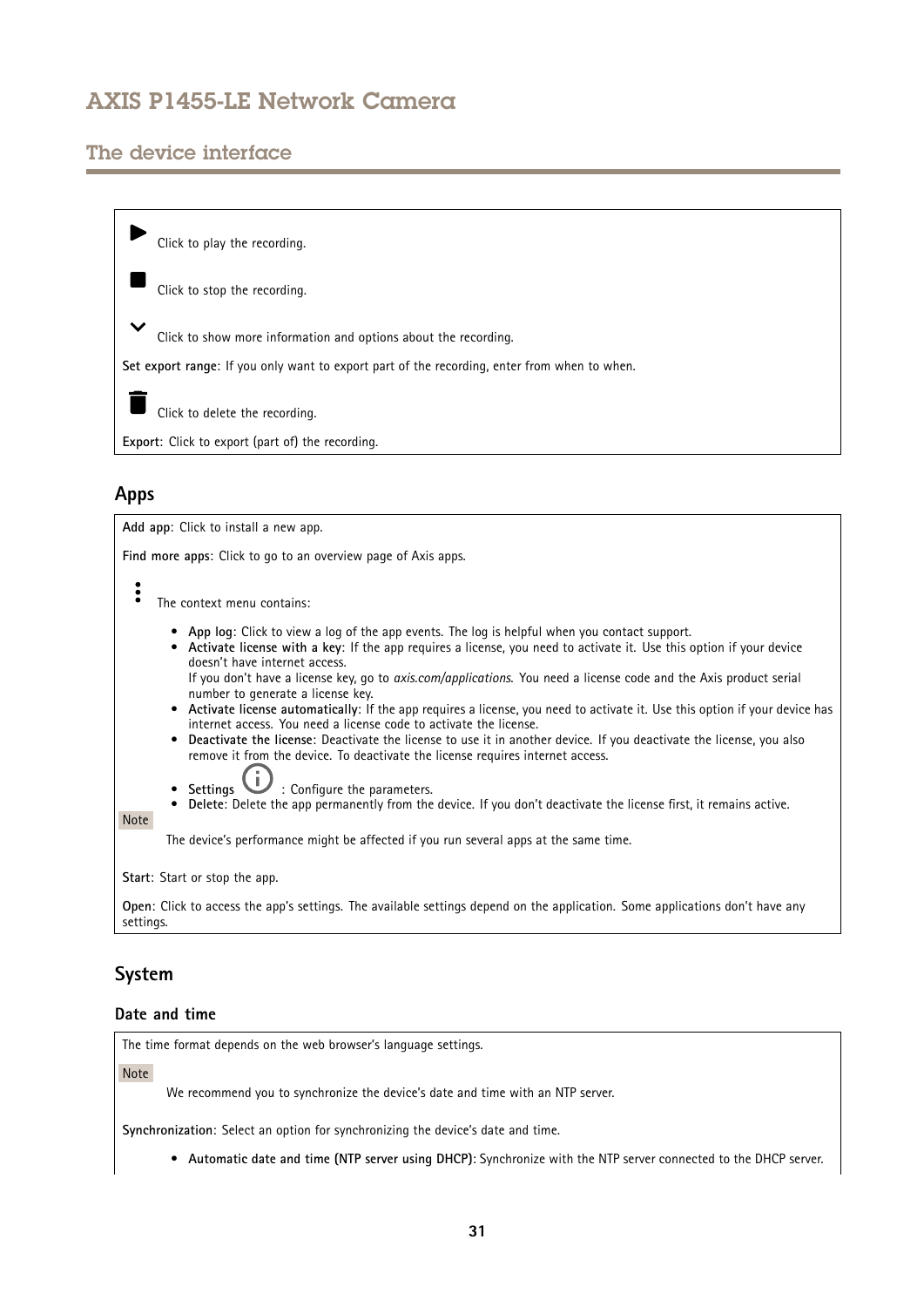# The device interface

- **Automatic date and time (manual NTP server)**: Synchronize with NTP servers of your choice. **Primary NTP server** and **Secondary NTP server**: Enter the IP address of one or two NTP servers. When you use
	- two NTP servers, the device synchronizes and adapts its time based on input from both.
- • **Custom date and time**: Manually set the date and time. Click **Get from system** to fetch the date and time settings once from your computer or mobile device.
- **Time zone**: Select which time zone to use. Time will be automatically adjusted for daylight saving time and standard time.

### Note

The system uses the date and time settings in all recordings, logs and system settings.

## **Network**

**IPv4 and IPv6**

### **IPv4**

- **Automatic IP (DHCP) and DNS (DHCP)**: The recommended setting for most networks. The current settings are updated automatically.
- • **Automatic IP (DHCP) and manual DNS**: Contact your network administrator to configure the manual settings. The current automatic settings are updated automatically.
- **Manual IP and DNS**: Contact your network administrator to configure the settings.

**IP address**: Enter <sup>a</sup> unique IP address for the device. Static IP addresses can be assigned at random within isolated networks, provided that each address is unique. To avoid conflicts, we recommend you to contact your network administrator before you assign <sup>a</sup> static IP address.

**Subnet mask**: Enter the subnet mask.

**Router**: Enter the IP address of the default router (gateway) used to connect devices that are attached to different networks and network segments.

**Hostname**: Enter the hostname.

**Search domains**: When you use <sup>a</sup> hostname that is not fully qualified, click **Add search domain** and enter <sup>a</sup> domain in which to search for the hostname used by the device.

**DNS servers**: Click **Add DNS server** and enter the IP address of the primary DNS server. This provides the translation of hostnames to IP addresses on your network.

**IPv6**

**Assign IPv6 automatically**: Select to let the network router assign an IP address to the device automatically.

### **HTTP and HTTPS**

**Allow access through**: Select if <sup>a</sup> user is allowed to connect to the device through the **HTTP**, **HTTPS**, or both **HTTP and HTTPS** protocols.

HTTPS is <sup>a</sup> protocol that provides encryption for page requests from users and for the pages returned by the web server. The encrypted exchange of information is governed by the use of an HTTPS certificate, which guarantees the authenticity of the server.

To use HTTPS on the device, you must install an HTTPS certificate. Go to **System <sup>&</sup>gt; Security** to create and install certificates.

#### Note

If you view encrypted web pages through HTTPS, you might experience <sup>a</sup> drop in performance, especially when you request <sup>a</sup> page for the first time.

**HTTP port**: Enter the HTTP port to use. Port 80 or any port in the range 1024-65535 are allowed. If you are logged in as an administrator, you can also enter any port in the range 1-1023. If you use <sup>a</sup> port in this range, you get <sup>a</sup> warning.

**HTTPS port**: Enter the HTTPS port to use. Port 443 or any port in the range 1024-65535 are allowed. If you are logged in as an administrator, you can also enter any port in the range 1-1023. If you use <sup>a</sup> port in this range, you get <sup>a</sup> warning.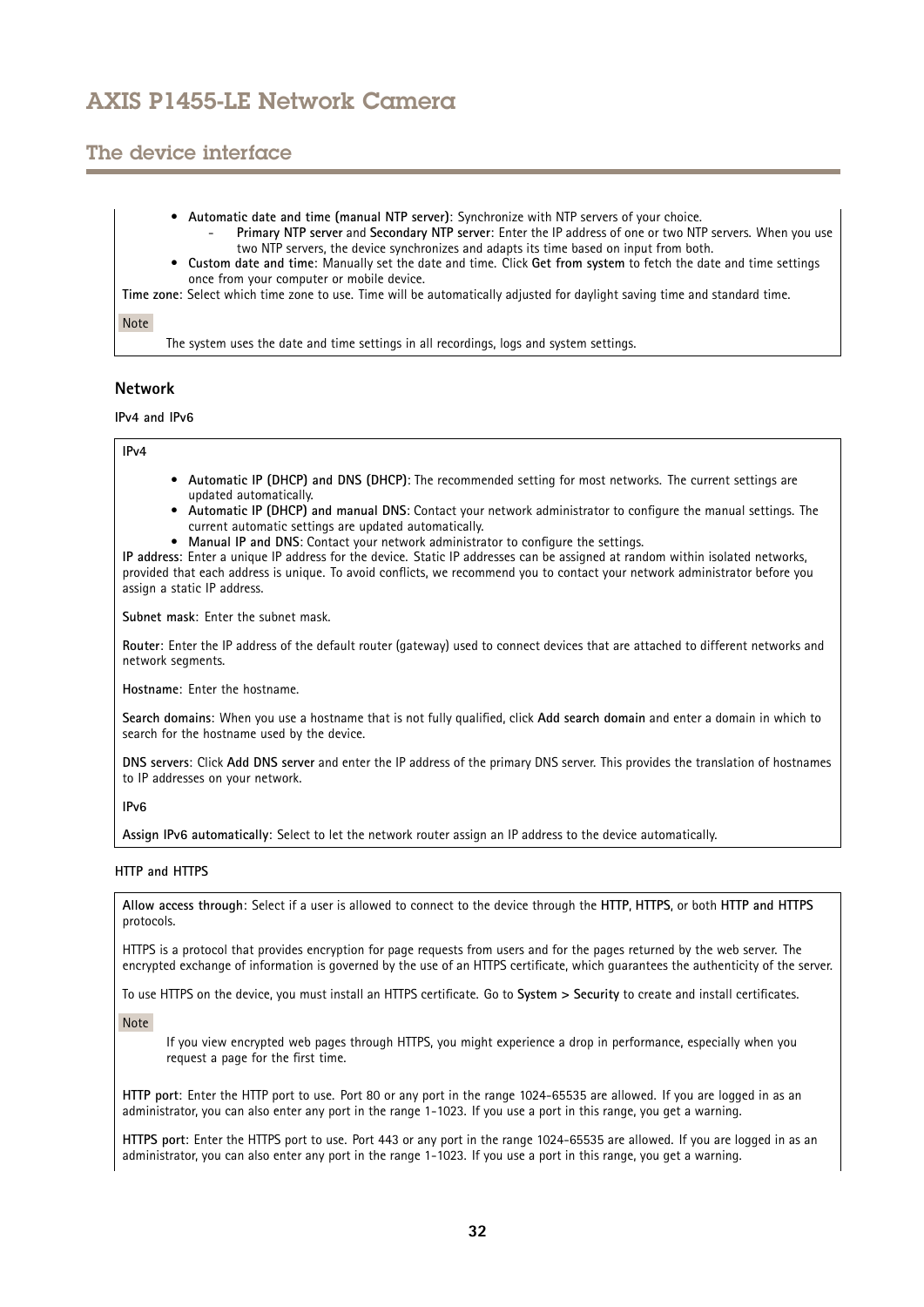# The device interface

### **Certificate**: Select <sup>a</sup> certificate to enable HTTPS for the device.

#### **Friendly name**

**Bonjour**® : Turn on to allow automatic discovery on the network.

**Bonjour name**: Enter <sup>a</sup> friendly name to be visible on the network. The default name is the device name and MAC address.

**Use UPnP**® : Turn on to allow automatic discovery on the network.

**UPnP name**: Enter <sup>a</sup> friendly name to be visible on the network. The default name is the device name and MAC address.

#### **One-click cloud connection**

One-click cloud connection (O3C) together with an O3C service provides easy and secure internet access to live and recorded video from any location. For more information, see *[axis.com/end-to-end-solutions/hosted-services](https://www.axis.com/end-to-end-solutions/hosted-services)*.

## **Allow O3C**:

- **One-click**: The default setting. Press and hold the control button on the device to connect to an O3C service over the internet. You need to register the device with the O3C service within 24 hours after you press the control button. Otherwise, the device disconnects from the O3C service. Once you have registered the device, **Always** is enabled and the device stays connected to the O3C service.
- **Always**: The device constantly attempts to connect to an O3C service over the internet. Once you have registered the device, it stays connected to the O3C service. Use this option if the control button on the device is out of reach.
- **No**: Disables the O3C service.

**Proxy settings**: If needed, enter the proxy settings to connect to the HTTP server.

**Host**: Enter the proxy server's address.

**Port**: Enter the port number used for access.

**Login** and **Password**: If needed, enter username and password for the proxy server.

#### **Authentication method**:

- **Basic**: This method is the most compatible authentication scheme for HTTP. It's less secure than the **Digest** method because it sends the username and password unencrypted to the server.
- **Digest**: This method is more secure because it always transfers the password encrypted across the network.
- • **Auto**: This option lets the device select the authentication method depending on the supported methods. It prioritizes the **Digest** method over the **Basic** method.

**Owner authentication key (OAK)**: Click **Get key** to fetch the owner authentication key. This is only possible if the device is connected to the internet without <sup>a</sup> firewall or proxy.

### **SNMP**

The Simple Network Management Protocol (SNMP) allows remote management of network devices.

**SNMP**: Select the version of SNMP to use.

- **v1 and v2c**:
	- **Read community**: Enter the community name that has read-only access to all supported SNMP objects. The default value is **public**.
	- **Write community**: Enter the community name that has read/write access to all supported SNMP objects (except read-only objects). The default value is **write**.
	- **Activate traps**: Turn on to activate trap reporting. The device uses traps to send messages for important events or status changes to <sup>a</sup> management system. In the device interface, you can set up traps for SNMP v1 and v2c. Traps are automatically turned off if you change to SNMP v3 or turn off SNMP. If you use SNMP v3, you can set up traps through the SNMP v3 management application.
	- **Trap address**: Enter the IP address or host name of the management server.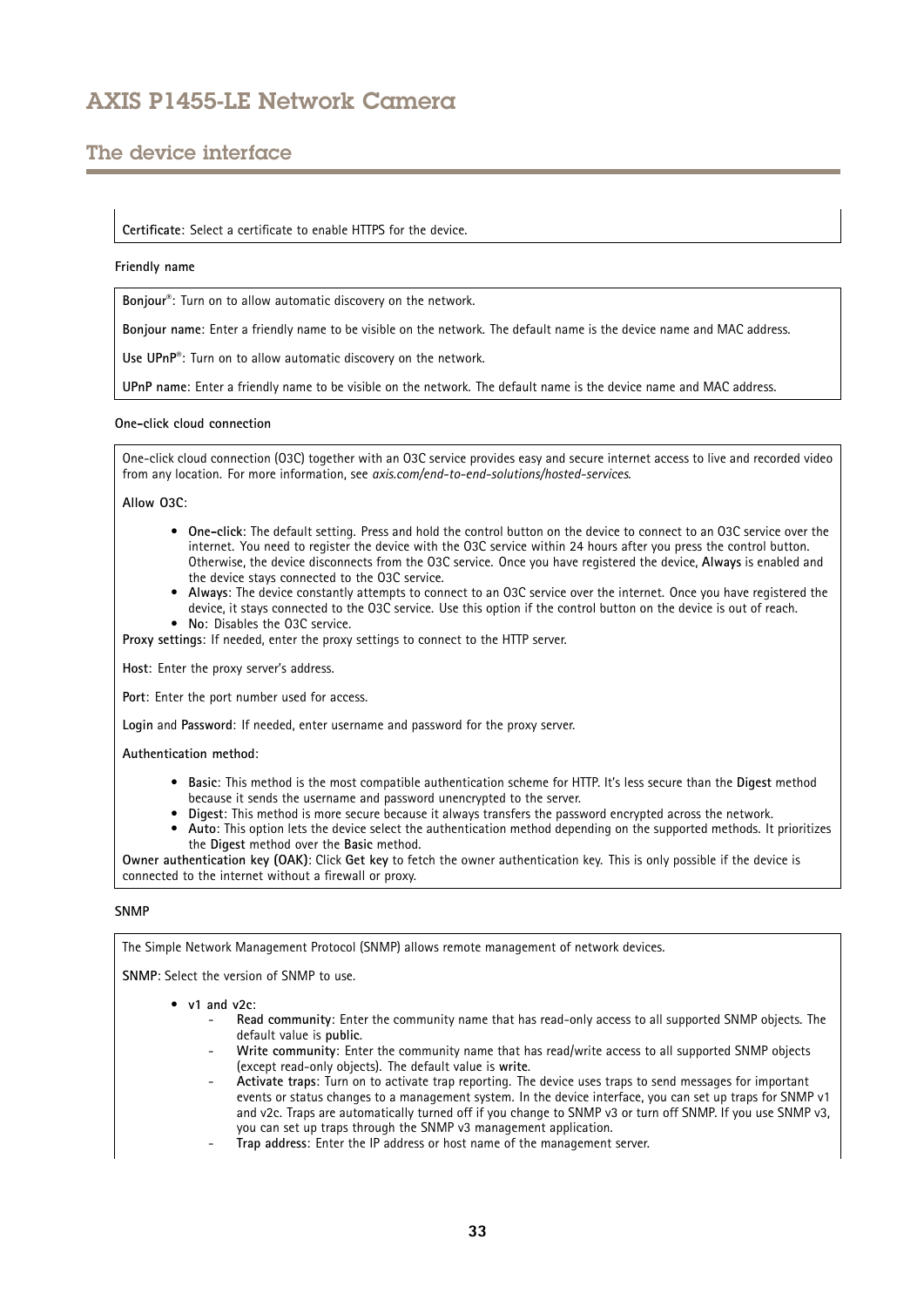# The device interface

- **Trap community**: Enter the community to use when the device sends <sup>a</sup> trap message to the management system.
- **Traps**:
- **Cold start**: Sends <sup>a</sup> trap message when the device starts.
- **Warm start**: Sends <sup>a</sup> trap message when you change an SNMP setting.
- **Link up**: Sends <sup>a</sup> trap message when <sup>a</sup> link changes from down to up.
- **Authentication failed**: Sends <sup>a</sup> trap message when an authentication attempt fails.

#### Note

All Axis Video MIB traps are enabled when you turn on SNMP v1 and v2c traps. For more information, see *AXIS OS Portal <sup>&</sup>gt; [SNMP](https://www.axis.com/products/online-manual/00000#t10163561)*.

- **v3**: SNMP v3 is <sup>a</sup> more secure version, which provides encryption and secure passwords. To use SNMP v3, we recommend you to activate HTTPS, as the password is then sent through HTTPS. This also prevents unauthorized parties to access unencrypted SNMP v1 and v2c traps. If you use SNMP v3, you can set up traps through the SNMP v3 management application.
	- **Password for the account "initial"**: Enter the SNMP password for the account named "initial". Although the password can be sent without activating HTTPS, we don't recommend it. The SNMP v3 password can only be set once, and preferably only when HTTPS is enabled. Once the password is set, the password field is no longer displayed. To set the password again, you must reset the device to factory default settings.

**Connected clients**

The list shows all clients that are connected to the device.

**Update**: Click to refresh the list.

## **Security**

### **Certificates**

Certificates are used to authenticate devices on <sup>a</sup> network. The device supports two types of certificates:

- **Client/server certificates**
	- A client/server certificate validates the device's identity, and can be self-signed or issued by <sup>a</sup> Certificate Authority (CA). A self-signed certificate offers limited protection and can be used before <sup>a</sup> CA-issued certificate has been obtained.
- • **CA certificates** You can use <sup>a</sup> CA certificate to authenticate <sup>a</sup> peer certificate, for example to validate the identity of an authentication server when the device connects to <sup>a</sup> network protected by IEEE 802.1X. The device has several pre-installed CA certificates.

These formats are supported:

- Certificate formats: .PEM, .CER, and .PFX
- •Private key formats: PKCS#1 and PKCS#12

## Important

If you reset the device to factory default, all certificates are deleted. Any pre-installed CA certificates are reinstalled.

 $\overline{\phantom{a}}$ 

Filter the certificates in the list.

**Add certificate** : Click to add <sup>a</sup> certificate.

- The context menu contains:
	- **Certificate information**: View an installed certificate's properties.
	- **Delete certificate**: Delete the certificate.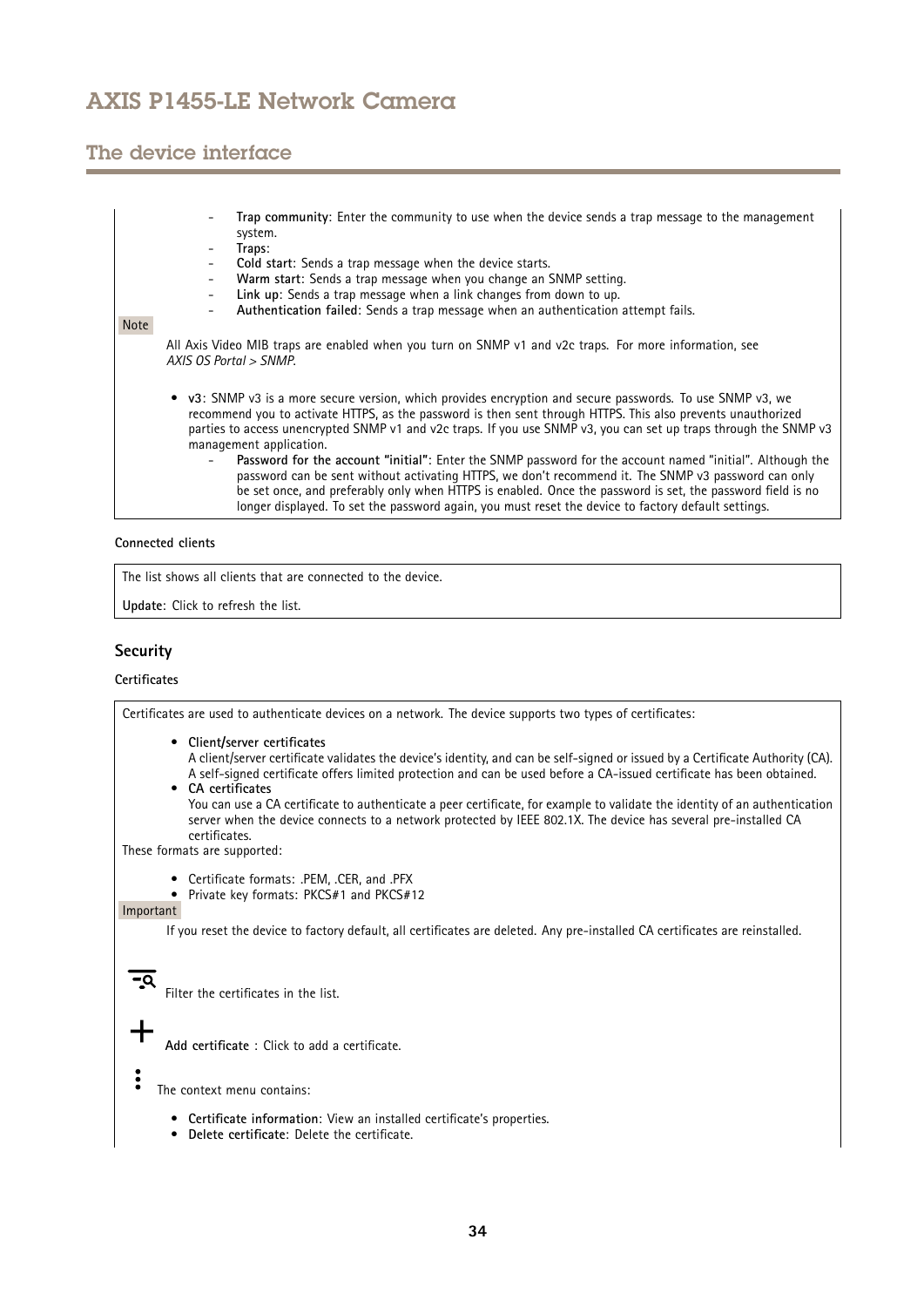# The device interface

• **Create certificate signing request**: Create <sup>a</sup> certificate signing request to send to <sup>a</sup> registration authority to apply for <sup>a</sup> digital identity certificate.

### **IEEE 802.1x**

IEEE 802.1x is an IEEE standard for port-based network admission control providing secure authentication of wired and wireless network devices. IEEE 802.1x is based on EAP (Extensible Authentication Protocol).

To access <sup>a</sup> network protected by IEEE 802.1x, network devices must authenticate themselves. The authentication is performed by an authentication server, typically <sup>a</sup> RADIUS server (for example FreeRADIUS and Microsoft Internet Authentication Server).

### **Certificates**

When configured without <sup>a</sup> CA certificate, server certificate validation is disabled and the device tries to authenticate itself regardless of what network it is connected to.

When using <sup>a</sup> certificate, in Axis' implementation, the device and the authentication server authenticate themselves with digital certificates using EAP-TLS (Extensible Authentication Protocol - Transport Layer Security).

To allow the device to access <sup>a</sup> network protected through certificates, <sup>a</sup> signed client certificate must be installed on the device.

**Client certificate**: Select <sup>a</sup> client certificate to use IEEE 802.1x. The authentication server uses the certificate to validate the client's identity.

**CA certificate**: Select <sup>a</sup> CA certificate to validate the authentication server's identity. When no certificate is selected, the device tries to authenticate itself regardless of what network it is connected to.

**EAP identity**: Enter the user identity associated with the client certificate.

**EAPOL version**: Select the EAPOL version that is used in the network switch.

**Use IEEE 802.1x**: Select to use the IEEE 802.1x protocol.

### **Prevent brute-force attacks**

**Blocking**: Turn on to block brute-force attacks. A brute-force attack uses trial-and-error to guess login info or encryption keys.

**Blocking period**: Enter the number of seconds to block <sup>a</sup> brute-force attack.

**Blocking conditions**: Enter the number of authentication failures allowed per second before the block starts. You can set the number of failures allowed both on page level and device level.

### **IP address filter**

**Use filter**: Select to filter which IP addresses that are allowed to access the device.

**Policy**: Choose whether to **Allow** access or **Deny** access for certain IP addresses.

**Addresses**: Enter the IP numbers that are either allowed or denied access to the device. You can also use the CIDR format.

### **Custom-signed firmware certificate**

To install test firmware or other custom firmware from Axis on the device, you need <sup>a</sup> custom-signed firmware certificate. The certificate verifies that the firmware is approved by both the device owner and Axis. The firmware can only run on <sup>a</sup> specific device which is identified by its unique serial number and chip ID. Custom-signed firmware certificates can only be created by Axis, since Axis holds the key to sign them.

Click **Install** to install the certificate. You need to install the certificate before you install the firmware.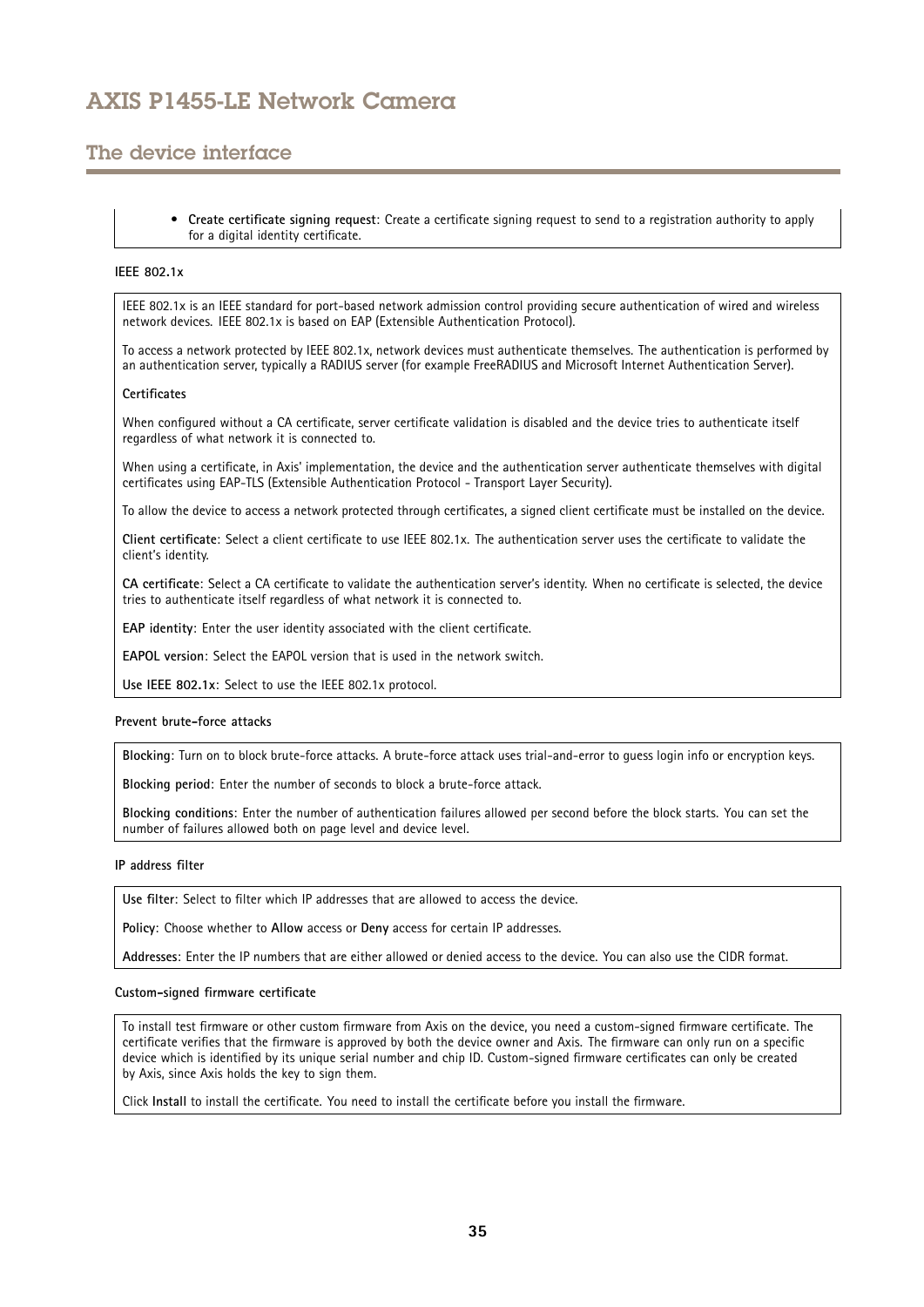# The device interface

## **Users**

**Add user**: Click to add <sup>a</sup> new user. You can add up to 100 users. **Username**: Enter <sup>a</sup> unique username. **New password**: Enter <sup>a</sup> password for the user. Passwords must be <sup>1</sup> to <sup>64</sup> characters long. Only ASCII printable characters (code <sup>32</sup> to 126) are allowed in the password, for example letters, numbers, punctuation, and some symbols. **Repeat password**: Enter the same password again. **Role**: • **Administrator**: Has full access to all settings. Administrators can also add, update, and remove other users. • **Operator**: Has access to all settings except: All **System** settings. Adding apps. • **Viewer**: Has access to: Watch and take snapshots of <sup>a</sup> video stream. Watch and export recordings. With PTZ user access: pan, tilt, and zoom. The context menu contains: **Update user**: Edit the user's properties. **Delete user**: Delete the user. You can't delete the root user.

### **Anonymous users**

**Allow anonymous viewers**: Turn on to allow anyone to access the device as <sup>a</sup> viewer without having to log in with <sup>a</sup> user account.

**Allow anonymous PTZ operators**: Turn on to allow anonymous users to pan, tilt, and zoom the image.

## **Events**

### **Rules**

A rule defines the conditions that must be met for the product to perform an action. The list shows all the currently configured rules in the product.

Note

You can create up to 256 action rules.

**Add <sup>a</sup> rule**: Click to create <sup>a</sup> rule.

**Name**: Enter a name for the rule.

**Wait between actions**: Enter the minimum time (hh:mm:ss) that must pass between rule activations. It is useful if the rule is activated by for example day-night mode conditions, to avoid that small light changes during sunrise and sunset activate the rule repeatedly.

**Condition**: Select <sup>a</sup> condition from the list. A condition must be met for the device to perform an action. If multiple conditions are defined, all of them must be met to trigger the action. For information about specific conditions, see *Get [started](https://help.axis.com/get-started-with-rules-for-events#conditions) with rules for events*.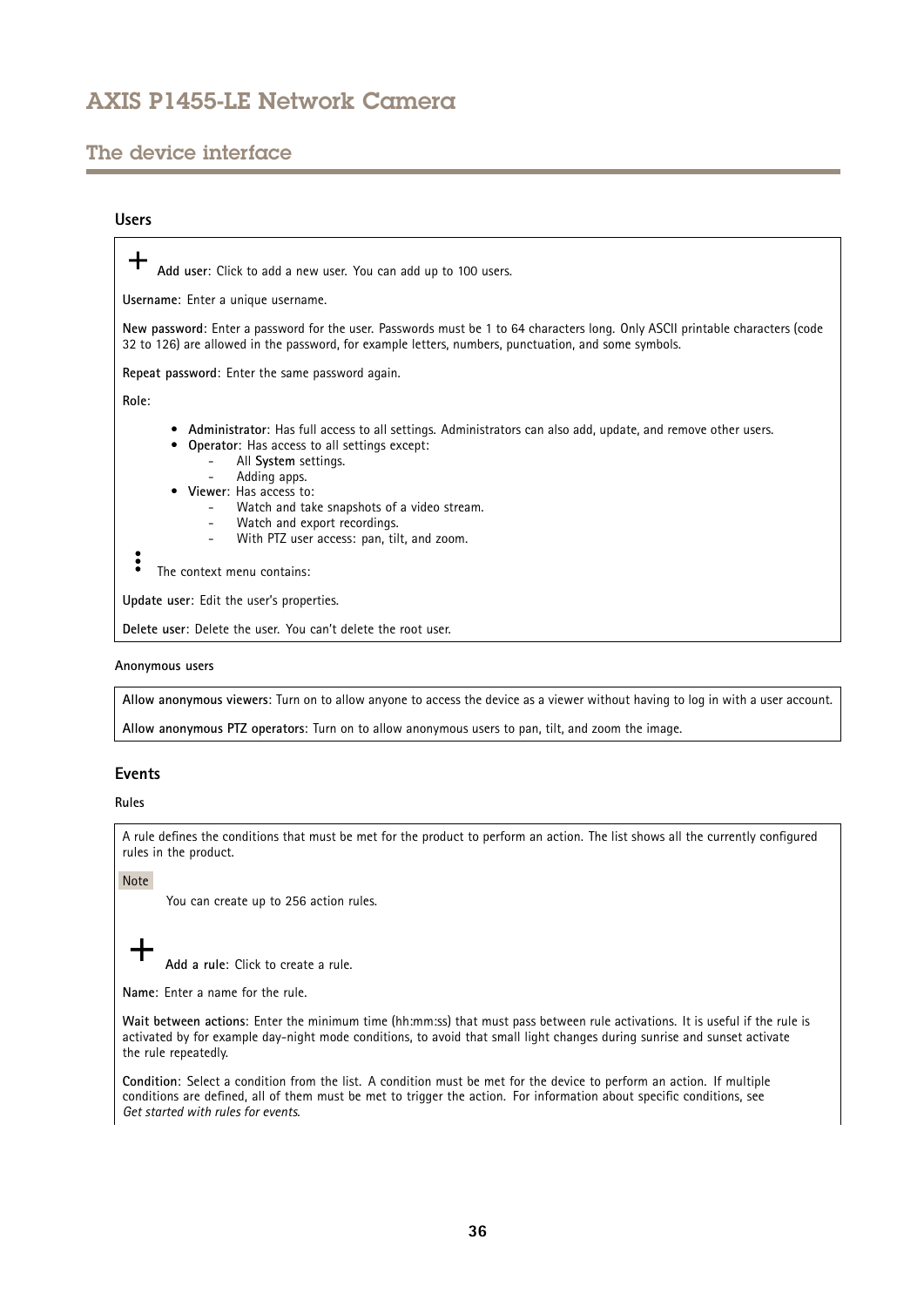# The device interface

**Use this condition as <sup>a</sup> trigger**: Select to make this first condition function only as <sup>a</sup> starting trigger. It means that once the rule is activated it remains active for as long as all the other conditions are met, no matter the state of the first condition. If you don't select this option, the rule will simply be active whenever all the conditions are met.

**Invert this condition**: Select if you want the condition to be the opposite of your selection.

**Add <sup>a</sup> condition**: Click to add an additional condition.

**Action**: Select an action from the list and enter its required information. For information about specific actions, see *Get [started](https://help.axis.com/get-started-with-rules-for-events#actions) with rules for events*.

#### **Recipients**

You can set up your device to notify recipients about events or send files. The list shows all the recipients currently configured in the product, along with information about their configuration.

#### Note

You can create up to 20 recipients.

**Add <sup>a</sup> recipient**: Click to add <sup>a</sup> recipient.

**Name**: Enter <sup>a</sup> name for the recipient.

**Type**: Select from the list:

- **FTP**
	- **Host**: Enter the server's IP address or hostname. If you enter <sup>a</sup> hostname, make sure that <sup>a</sup> DNS server is specified under **System <sup>&</sup>gt; Network <sup>&</sup>gt; IPv4 and IPv6**.
	- **Port**: Enter the port number used by the FTP server. The default is 21.
	- **Folder**: Enter the path to the directory where you want to store files. If this directory doesn't already exist on the FTP server, you will get an error message when uploading files.
	- **Username**: Enter the username for the login.
	- **Password**: Enter the password for the login.
	- **Use temporary file name**: Select to upload files with temporary, automatically generated filenames. The files get renamed to the desired names when the upload completes. If the upload is aborted/interrupted, you don't get any corrupt files. However, you probably still get the temporary files. This way you know that all files that have the desired name, are correct.
	- **Use passive FTP**: Under normal circumstances the product simply requests the target FTP server to open the data connection. The device actively initiates both the FTP control and data connections to the target server. This is normally needed if there is <sup>a</sup> firewall between the device and the target FTP server.

•**HTTP**

- **URL**: Enter the network address to the HTTP server and the script that will handle the request. For example: http://192.168.254.10/cgi-bin/notify.cgi.
- **Username**: Enter the username for the login.
- **Password**: Enter the password for the login.
- **Proxy**: Turn on and enter the required information if <sup>a</sup> proxy server must be passed to connect to the HTTP server.
- • **HTTPS**
	- **URL**: Enter the network address to the HTTPS server and the script that will handle the request. For example: https://192.168.254.10/cgi-bin/notify.cgi.
	- **Validate server certificate**: Select to validate the certificate that was created by HTTPS server.
	- **Username**: Enter the username for the login.
	- **Password**: Enter the password for the login.
	- **Proxy**: Turn on and enter the required information if <sup>a</sup> proxy server must be passed to connect to the HTTPS server.
- •**Network storage**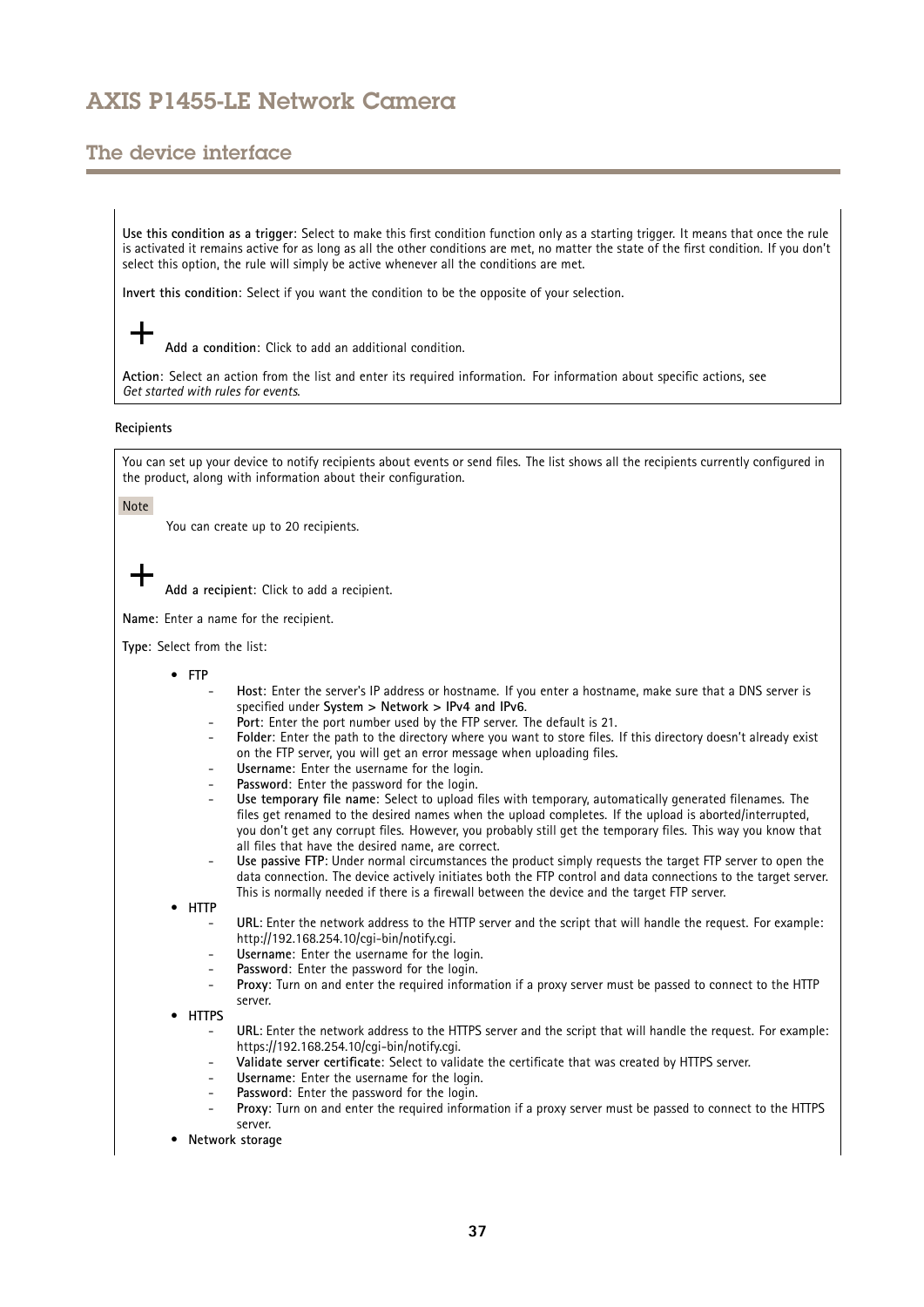# The device interface

|                                | You can add network storage such as a NAS (Network Attached Storage) and use it as a recipient to store files.                                                                                                                                |
|--------------------------------|-----------------------------------------------------------------------------------------------------------------------------------------------------------------------------------------------------------------------------------------------|
|                                | The files are stored in the Matroska (MKV) file format.                                                                                                                                                                                       |
|                                | Host: Enter the IP address or hostname for the network storage.<br>$\overline{a}$<br>Share: Enter the name of the share on the host.<br>$\overline{\phantom{a}}$                                                                              |
|                                | Folder: Enter the path to the directory where you want to store files.<br>-                                                                                                                                                                   |
|                                | Username: Enter the username for the login.<br>-                                                                                                                                                                                              |
|                                | Password: Enter the password for the login.<br>۰                                                                                                                                                                                              |
| <b>SFTP</b>                    |                                                                                                                                                                                                                                               |
|                                | Host: Enter the server's IP address or hostname. If you enter a hostname, make sure that a DNS server is<br>-                                                                                                                                 |
|                                | specified under System > Network > IPv4 and IPv6.                                                                                                                                                                                             |
|                                | Port: Enter the port number used by the SFTP server. The default is 22.<br>$\overline{\phantom{0}}$                                                                                                                                           |
|                                | Folder: Enter the path to the directory where you want to store files. If this directory doesn't already exist on<br>-<br>the SFTP server, you will get an error message when uploading files.                                                |
|                                | Username: Enter the username for the login.<br>$\overline{\phantom{a}}$                                                                                                                                                                       |
|                                | Password: Enter the password for the login.<br>$\overline{\phantom{a}}$                                                                                                                                                                       |
|                                | SSH host public key (MD5): Enter the fingerprint of the remote host's public key (a 32 hexadecimal digits<br>$\overline{\phantom{a}}$                                                                                                         |
|                                | string). The SFTP client supports SFTP servers using SSH-2 with RSA, DSA, ECDSA, and ED25519 host key                                                                                                                                         |
|                                | types. RSA is the preferred method during negotiation, followed by ECDSA, ED25519, and DSA. Make sure to                                                                                                                                      |
|                                | enter the right MD5 host key that is used by your SFTP server.                                                                                                                                                                                |
|                                | Use temporary file name: Select to upload files with temporary, automatically generated filenames. The<br>$\overline{\phantom{a}}$<br>files get renamed to the desired names when the upload completes. If the upload is aborted/interrupted, |
|                                | you don't get any corrupt files. However, you probably still get the temporary files. This way you know that                                                                                                                                  |
|                                | all files that have the desired name, are correct.                                                                                                                                                                                            |
| Email                          |                                                                                                                                                                                                                                               |
|                                | Send email to: Enter the email address to send emails to. To enter multiple addresses, use commas to<br>$\overline{\phantom{a}}$                                                                                                              |
|                                | separate them.                                                                                                                                                                                                                                |
|                                | Send email from: Enter the email address of the sending server.<br>Ξ.<br>Username: Enter the username for the mail server. Leave this field empty if the mail server does not                                                                 |
|                                | $\overline{\phantom{0}}$<br>require authentication.                                                                                                                                                                                           |
|                                | Password: Enter the password for the mail server. Leave this field empty if the mail server does not require<br>$\overline{\phantom{0}}$                                                                                                      |
|                                | authentication.                                                                                                                                                                                                                               |
|                                | Email server (SMTP): Enter the name of the SMTP server, for example smtp.gmail.com, smtp.mail.yahoo.com.<br>Ξ.                                                                                                                                |
|                                | Port: Enter the port number for the SMTP server, using values in the range 0-65535. The default value is 587.<br>$\overline{\phantom{a}}$                                                                                                     |
|                                | Encryption: To use encryption, select either SSL or TLS.<br>Ξ.                                                                                                                                                                                |
|                                | Validate server certificate: If you use encryption, select to validate the identity of the device. The certificate<br>can be self-signed or issued by a Certificate Authority (CA).                                                           |
|                                | POP authentication: Turn on to enter the name of the POP server, for example pop.gmail.com.                                                                                                                                                   |
| Note                           |                                                                                                                                                                                                                                               |
|                                | Some email providers have security filters that prevent users from receiving or viewing large amount of                                                                                                                                       |
|                                | attachments, from receiving scheduled emails and similar. Check the email provider's security policy to avoid                                                                                                                                 |
|                                | your email account being locked or missing out on your expected emails.                                                                                                                                                                       |
|                                |                                                                                                                                                                                                                                               |
| TCP<br>٠                       |                                                                                                                                                                                                                                               |
|                                | Host: Enter the server's IP address or hostname. If you enter a hostname, make sure that a DNS server is                                                                                                                                      |
|                                | specified under System > Network > IPv4 and IPv6.                                                                                                                                                                                             |
| Test: Click to test the setup. | Port: Enter the port number used to access the server.                                                                                                                                                                                        |
|                                |                                                                                                                                                                                                                                               |
| $\ddot{\bullet}$               |                                                                                                                                                                                                                                               |
| ٠                              | The context menu contains:                                                                                                                                                                                                                    |
|                                | View recipient: Click to view all the recipient details.                                                                                                                                                                                      |
|                                | Copy recipient: Click to copy a recipient. When you copy, you can make changes to the new recipient.                                                                                                                                          |
|                                | Delete recipient: Click to delete the recipient permanently.                                                                                                                                                                                  |
|                                |                                                                                                                                                                                                                                               |

**Schedules**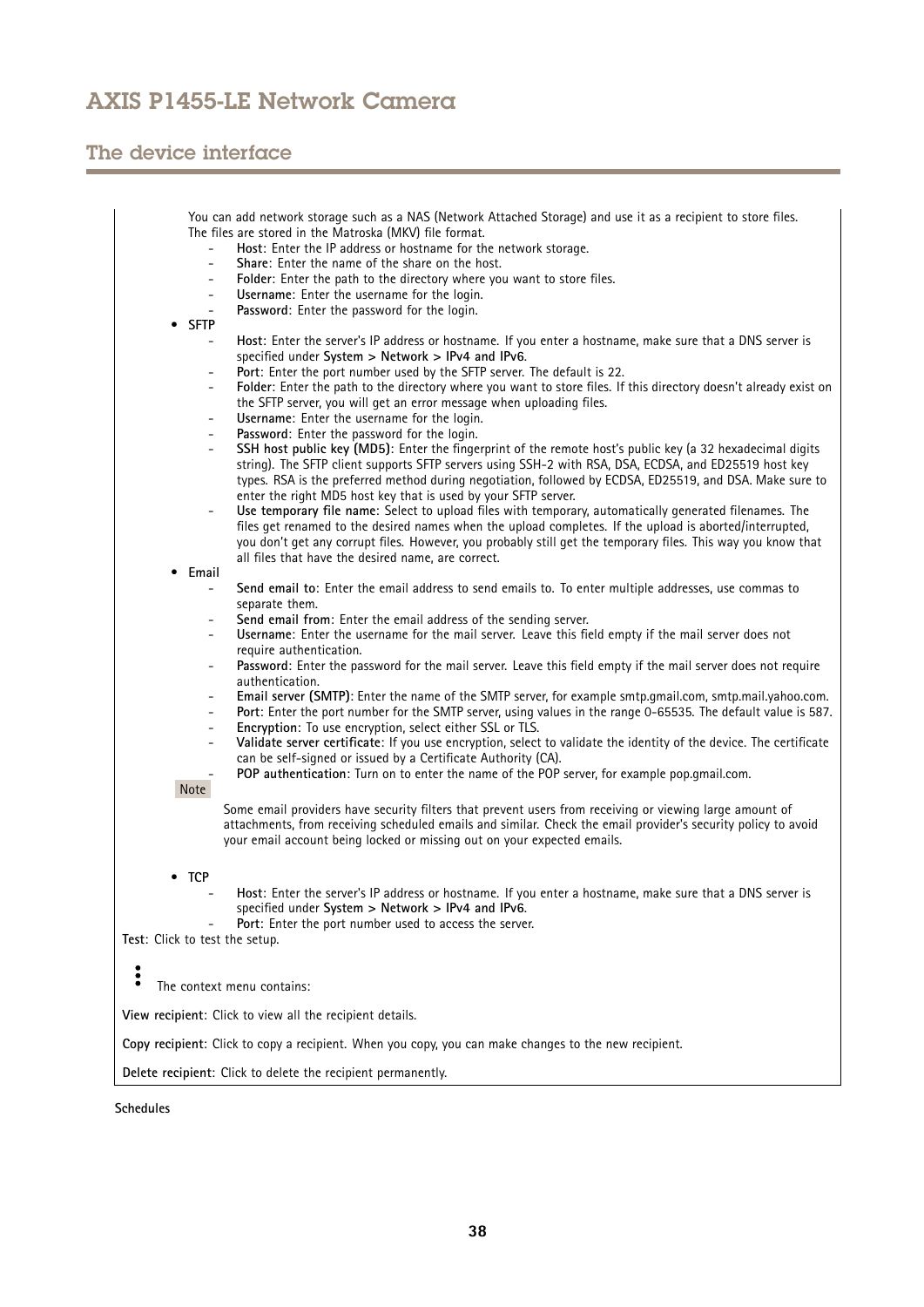# The device interface

Schedules and pulses can be used as conditions in rules. The list shows all the schedules and pulses currently configured in the product, along with information about their configuration.

**Add schedule**: Click to create <sup>a</sup> schedule or pulse.

#### **Manual trigger**

The manual trigger is used to manually trigger <sup>a</sup> rule. The manual trigger can for example be used to validate actions during product installation and configuration.

## **MQTT**

MQTT (Message Queuing Telemetry Transport) is <sup>a</sup> standard messaging protocol for the Internet of Things (IoT). It was designed for simplified IoT integration and is used in <sup>a</sup> wide variety of industries to connect remote devices with <sup>a</sup> small code footprint and minimal network bandwidth. The MQTT client in Axis device firmware can simplify integration of data and events produced in the device to systems which are not video management systems (VMS).

Set up the device as an MQTT client. MQTT communication is based on two entities, the clients and the broker. The clients can send and receive messages. The broker is responsible for routing messages between clients.

You can learn more about MQTT in *AXIS OS [Portal](https://help.axis.com/axis-os#mqtt)*.

### **MQTT client**

**Connect**: Turn on or off the MQTT client.

**Status**: Shows the current status of the MQTT client.

**Broker**

**Host**: Enter the hostname or IP address of the MQTT server.

**Protocol**: Select which protocol to use.

**Port**: Enter the port number.

- 1883 is the default value for **MQTT over TCP**
- 8883 is the default value for **MQTT over SSL**
- 80 is the default value for **MQTT over WebSocket**
- 443 is the default value for **MQTT over WebSocket Secure**

**Username**: Enter the username that the client will use to access the server.

**Password**: Enter <sup>a</sup> password for the username.

**Client ID**: Enter <sup>a</sup> client ID. The client identifier is sent to the server when the client connects to it.

**Clean session**: Controls the behavior at connection and disconnection time. When selected, the state information is discarded at connect and disconnect.

**Keep alive interval**: The keep alive interval enables the client to detect when the server is no longer available without having to wait for the long TCP/IP timeout.

**Timeout**: The time interval in seconds to allow <sup>a</sup> connect to complete. Default value: 60

**Device topic prefix**: Used in the default values for the topic in the connect message and LWT message on the **MQTT client** tab, and in the publication conditions on the **MQTT publication** tab.

**Reconnect automatically**: Specifies whether the client should reconnect automatically after <sup>a</sup> disconnect.

**Connect message**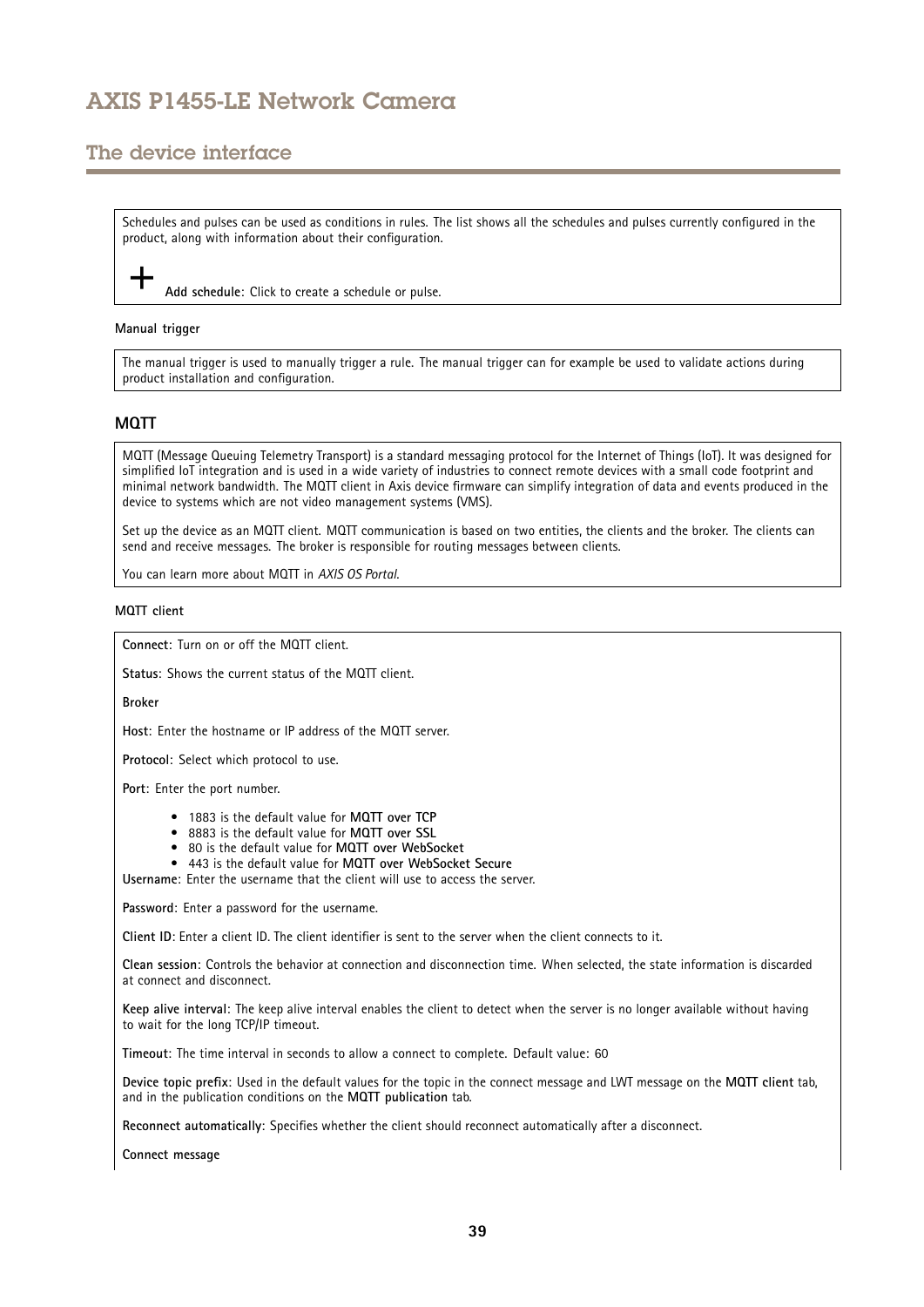# The device interface

Specifies if <sup>a</sup> message should be sent out when <sup>a</sup> connection is established.

**Send message**: Turn on to send messages.

**Use default**: Turn off to enter your own default message.

**Topic**: Enter the topic for the default message.

**Payload**: Enter the content for the default message.

**Retain**: Select to keep the state of client on this **Topic**

**QoS**: Change the QoS layer for the packet flow.

**Last Will and Testament message**

The Last Will Testament (LWT) lets <sup>a</sup> client provide <sup>a</sup> testament along with its credentials when connecting to the broker. If the client disconnects ungracefully at some point later (maybe because his power source died), it can let the broker deliver <sup>a</sup> message to other clients. This LWT message has the same form as an ordinary message and gets routed via the same mechanics.

**Send message**: Turn on to send messages.

**Use default**: Turn off to enter your own default message.

**Topic**: Enter the topic for the default message.

**Payload**: Enter the content for the default message.

**Retain**: Select to keep the state of client on this **Topic**

**QoS**: Change the QoS layer for the packet flow.

#### **MQTT publication**

**Use default condition prefix**: Select to use the default condition prefix, that is defined using the device topic prefix in the **MQTT client** tab.

**Include condition name**: Select to include the topics that describe the condition in the MQTT topic.

**Include condition namespaces**: Select to include ONVIF topic namespaces in the MQTT topic.

**Include serial number**: Select to include the device's serial number in the MQTT payload.

**Add condition**: Click to add <sup>a</sup> condition.

**Retain**: Defines which MQTT messages are sent as retained.

- **None**: Send all messages as non-retained.
- **Property**: Send only stateful messages as retained.
- **All**: Send both stateful and stateless messages as retained.

**QoS**: Select the desired level for the MQTT publication.

**MQTT subscriptions**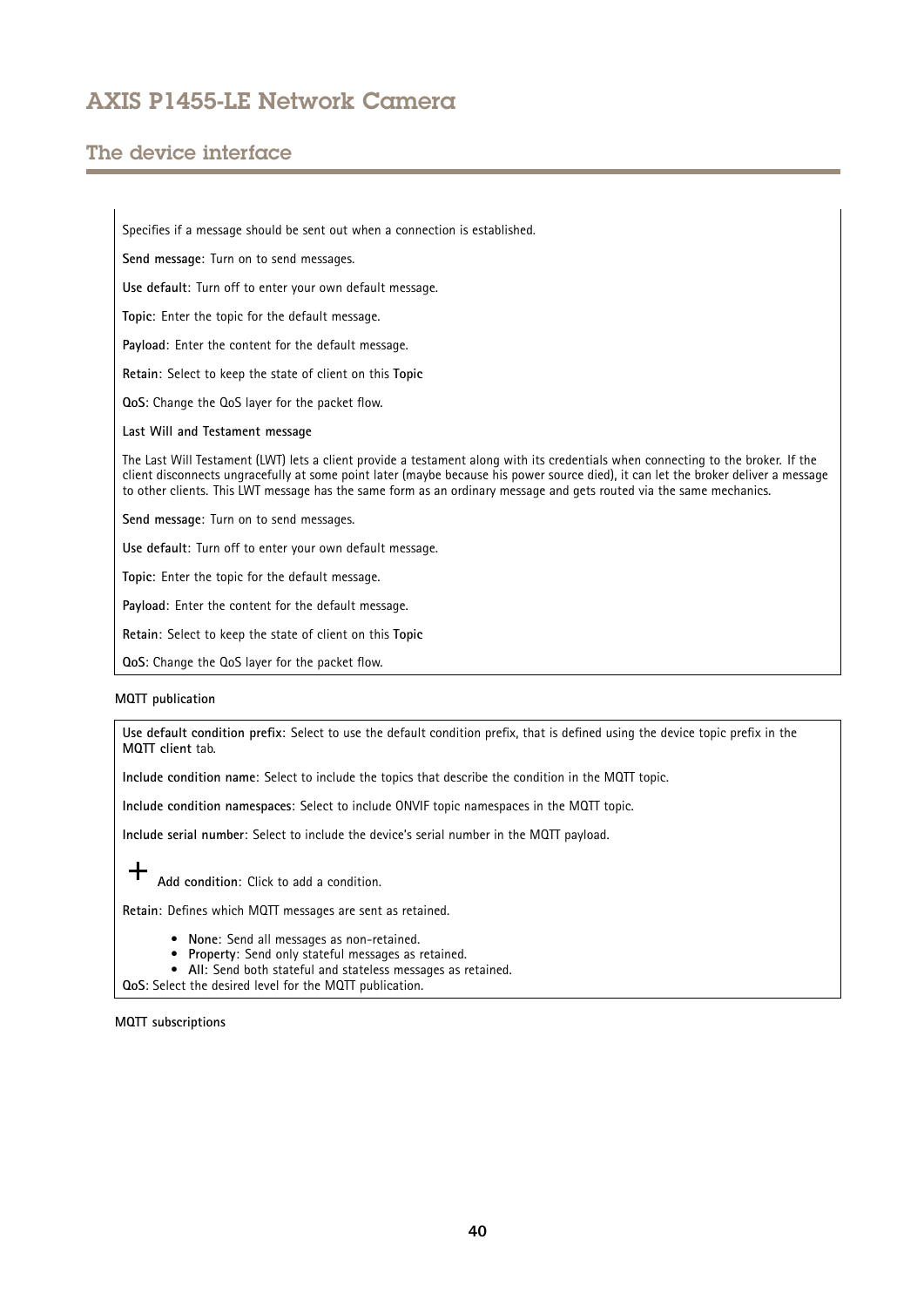# The device interface

**Add subscription**: Click to add <sup>a</sup> new MQTT subscription.

**Subscription filter**: Enter the MQTT topic that you want to subscribe to.

**Use device topic prefix**: Add the subscription filter as prefix to the MQTT topic.

**Subscription type**:

- **Stateless**: Select to convert MQTT messages into <sup>a</sup> stateless message.
- •**Stateful**: Select to convert MQTT messages into <sup>a</sup> condition. The payload is used as the state.

**QoS**: Select the desired level for the MQTT subscription.

## **Storage**

**Network storage**

**Add network storage**: Click to add <sup>a</sup> network share where you can save recordings.

- **Address**: Enter the IP address or host name of the host server, typically <sup>a</sup> NAS (Network Attached Storage). We recommend you to configure the host to use <sup>a</sup> fixed IP address (not DHCP since <sup>a</sup> dynamic IP address can change) or that you use DNS. Windows SMB/CIFS names are not supported.
- **Network share**: Enter the name of the shared location on the host server. Several Axis devices can use the same network share, since each device gets its own folder.
- **User**: If the server requires <sup>a</sup> login, enter the username. To log in to <sup>a</sup> specific domain server, type DOMAIN\username.
- **Password**: If the server requires <sup>a</sup> login, enter the password.
- **SMB version**: Select the SMB storage protocol version to connect to the NAS. If you select **Auto**, the device tries to negotiate one of the secure versions SMB: 3.02, 3.0, or 2.1. Select 1.0 or 2.0 to connect to older NAS that don't support higher versions. You can read more about SMB support in Axis devices *[here](https://help.axis.com/axis-os#about-cifssmb-support)*.
- **Add share even if connection test fails**: Select to add the network share even if an error is discovered during the

connection test. The error can be, for example, that you didn't enter <sup>a</sup> password even though the server requires one. **Remove network storage**: Click to remove the connection to the network share. This removes all settings for the network share.

**Write protect**: Turn on to stop writing to the network share and protect recordings from being removed. You can't format <sup>a</sup> write-protected network share.

**Ignore**: Turn on to stop storing recordings on the network share.

**Retention time**: Select how long to keep recordings, to limit the amount of old recordings or to comply with regulations regarding data storage. If the network storage becomes full, old recordings are removed before the selected time period has passed.

**Tools**

- **Test connection**: Test the connection to the network share.
- • **Format**: Format the network share, for example when you need to quickly erase all data. cifs is the available file system option.

Click **Use tool** to activate the selected tool.

**Onboard storage**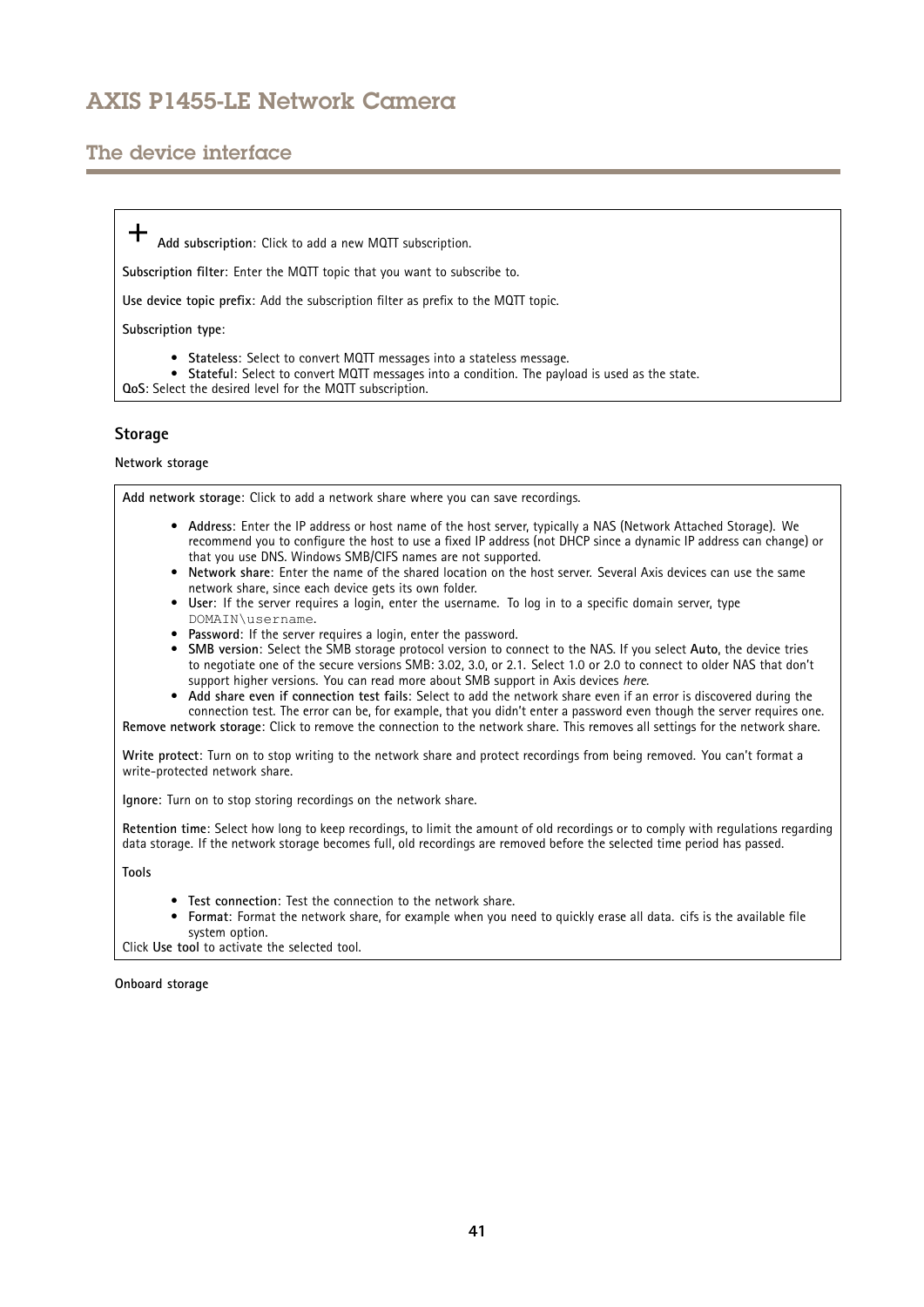# The device interface

### Important

Risk of data loss and corrupted recordings. Do not remove the SD card while the device is running. Unmount the SD card before you remove it.

**Unmount**: Click to safely remove the SD card.

**Write protect**: Turn on to stop writing to the SD card and protect recordings from being removed. You can't format <sup>a</sup> write-protected SD card.

**Autoformat**: Turn on to automatically format <sup>a</sup> newly inserted SD card. It formats the file system into ext4.

**Ignore**: Turn on to stop storing recordings on the SD card. When you ignore the SD card, the device no longer recognizes that the card exists. The setting is only available for administrators.

**Retention time**: Select how long to keep recordings, to limit the amount of old recordings or to comply with regulations regarding data storage. If the SD card becomes full, old recordings are removed before the selected time period has passed.

**Tools**

- **Check**: Check for errors on the SD card. This only works for the ext4 file system.
- $\bullet$  **Repair**: Repair errors in the ext4 file system. To repair an SD card with the VFAT file system, eject the SD card, insert it in <sup>a</sup> computer and perform <sup>a</sup> disk repair.
- • **Format**: Format the SD card, for example when you need to change the file system or quickly erase all data. VFAT and ext4 are the two available file system options. The recommended format is ext4, due to its resilience against data loss if the card is ejected or if there is an abrupt power loss. However, you need <sup>a</sup> third-party ext4 driver or application to access the file system from Windows®.
- **Encrypt**: Encrypt data that is stored.
- •**Decrypt**: Decrypt data that is stored.
- **Change password**: Change the password required to encrypt the SD card.

Click **Use tool** to activate the selected tool.

## **Stream profiles**

Click to create and save groups of video stream settings. You can use the settings in different situations, for example in continuous recording or when you use action rules to record.

## **ONVIF**

### **ONVIF users**

ONVIF (Open Network Video Interface Forum) is <sup>a</sup> global interface standard that makes it easier for end-users, integrators, consultants, and manufacturers to take advantage of the possibilities offered by network video technology. ONVIF enables interoperability between different vendor products, increased flexibility, reduced cost and future-proof systems.

**Add user**: Click to add <sup>a</sup> new ONVIF user.

**Username**: Enter <sup>a</sup> unique username.

**New password**: Enter <sup>a</sup> password for the user. Passwords must be <sup>1</sup> to <sup>64</sup> characters long. Only ASCII printable characters (code <sup>32</sup> to 126) are allowed in the password, for example letters, numbers, punctuation, and some symbols.

**Repeat password**: Enter the same password again

**Role**:

• **Administrator**: Has full access to all settings. Administrators can also add, update, and remove other users.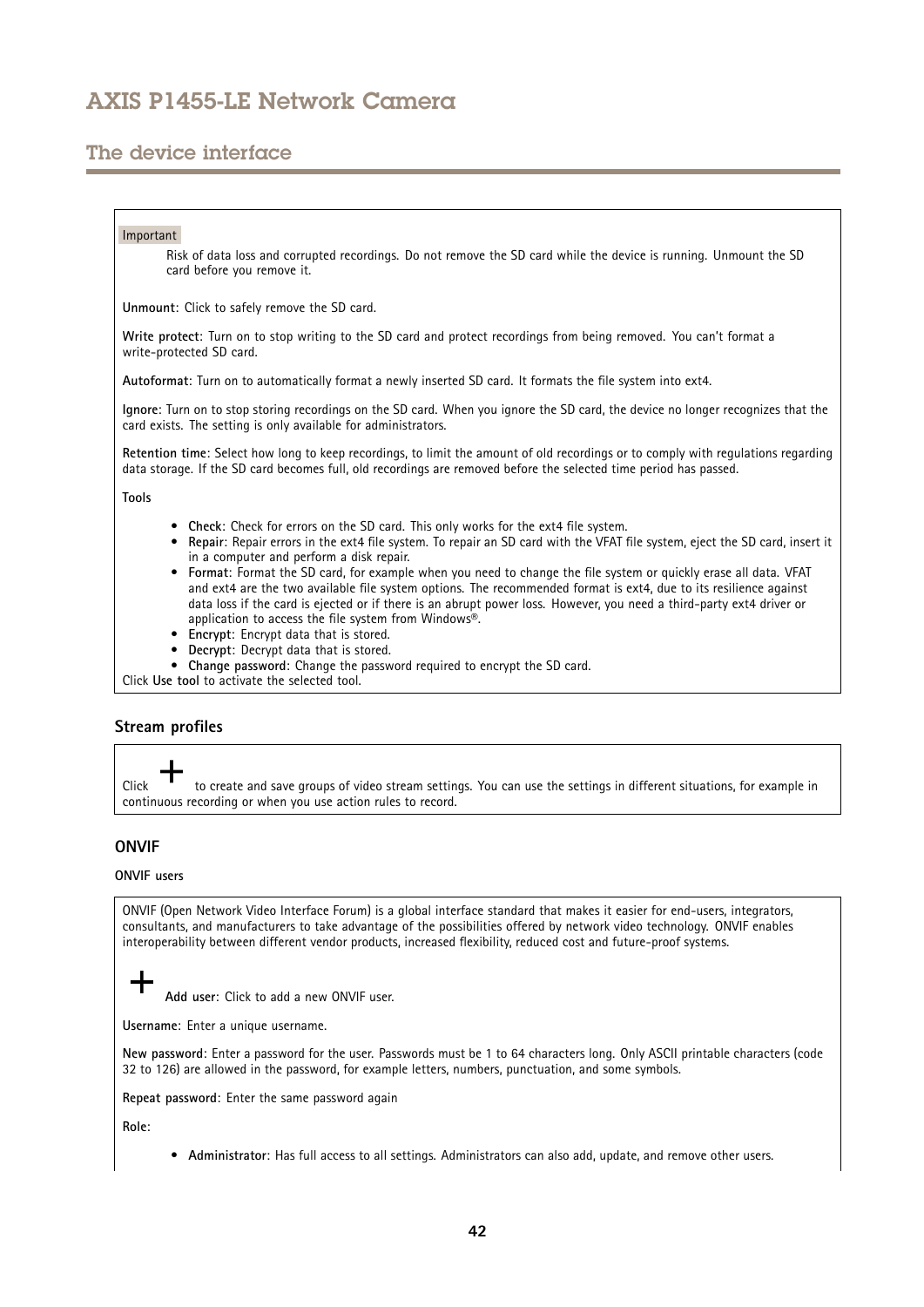# The device interface

- • **Operator**: Has access to all settings except:
	- All **System** settings. Adding apps.
- •**Media user**: Allows access to the video stream only.

The context menu contains:

**Update user**: Edit the user's properties.

**Delete user**: Delete the user. You can't delete the root user.

By creating an ONVIF user, you automatically enable ONVIF communication. Use the username and password for all ONVIF communication with the device. For more information see the Axis Developer Community at *[axis.com](https://www.axis.com/developer-community-intro)*.

## **ONVIF media profiles**

An ONVIF media profile consists of <sup>a</sup> set of configurations that you can use to change media stream settings.

**Add media profile**: Click to add <sup>a</sup> new ONVIF media profile.

**profile\_x**: Click <sup>a</sup> profile to edit.

## **Analytics metadata**

### **Metadata producers**

**Metadata producers** lists the channels used by apps and the metadata they are streaming from the device.

**Producer**: The app producing the metadata.

**Channel**: The channel used by the app. Check to enable the metadata stream. Uncheck to disable the stream for compatibility or resources management reasons.

## **Detectors**

### **Camera tampering**

The camera tampering detector generates an alarm when the scene changes, for example because the lens is covered, sprayed or severely put out of focus, and the time in **Trigger after** has passed. The tampering detector only activates when the camera has not moved for at least 10 seconds. During this period the detector sets up <sup>a</sup> scene model to use as <sup>a</sup> comparison to detect tampering in current images. For the scene model to be set up properly, make sure that the camera is in focus, the lighting conditions are correct, and the camera doesn't point at <sup>a</sup> scene that lacks contours, for example <sup>a</sup> blank wall. Camera tampering can be used as <sup>a</sup> condition to trigger actions.

**Trigger after**: Enter the minimum time that the tampering conditions must be active before the alarm triggers. This can help prevent false alarms for known conditions that affect the image.

**Trigger on dark images**: It is very difficult to generate alarms when the camera lens is sprayed, since it is impossible to distinguish that event from other situations where the image turns dark in <sup>a</sup> similar way, for example when the lighting conditions change. Turn on this parameter to generate alarms for all cases where the image turns dark. When it's turned off, the device doesn't generate any alarm when the image turns dark.

#### **Audio detection**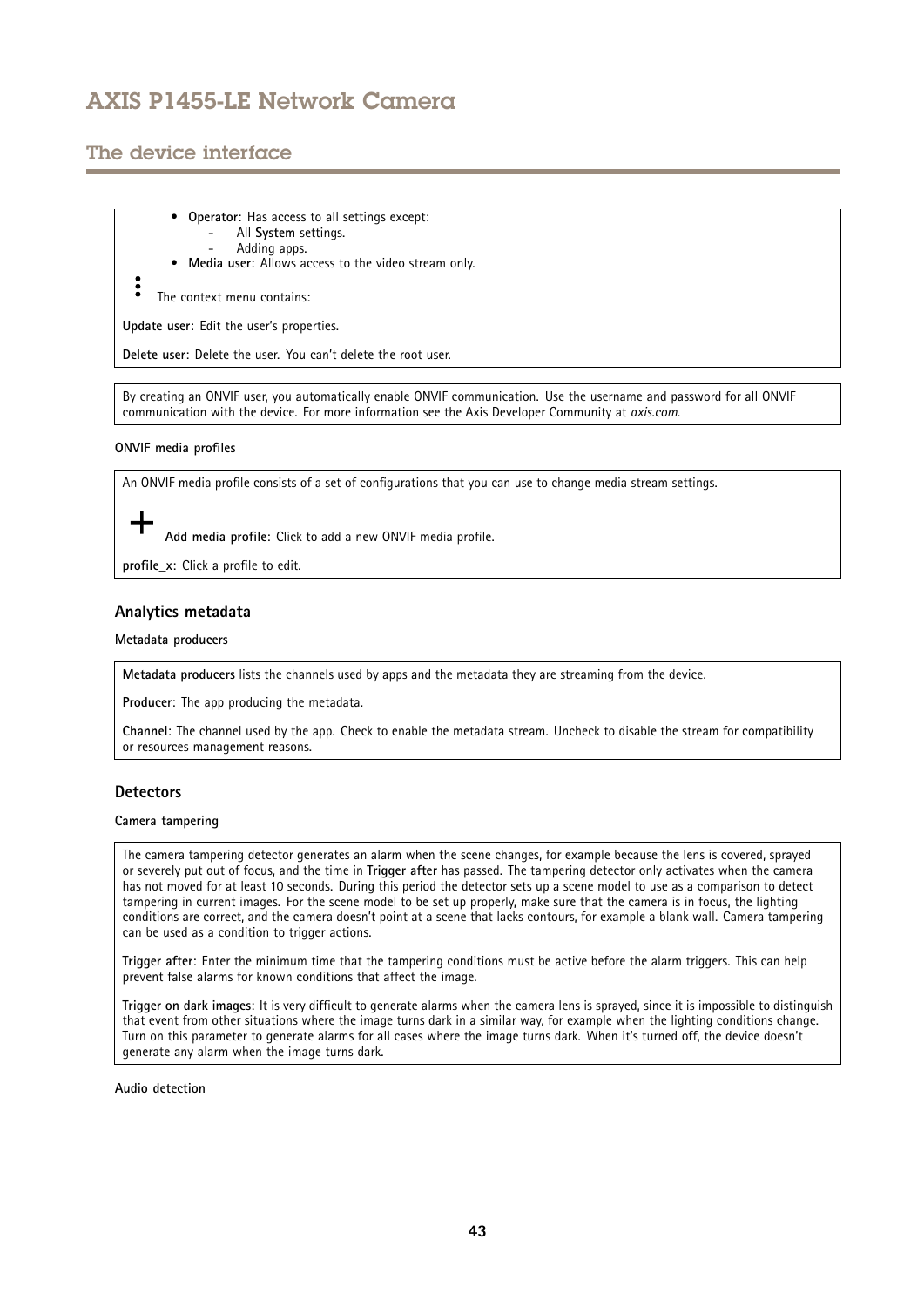# The device interface

These settings are available for each audio input.

**Sound level**: Adjust the sound level to <sup>a</sup> value from 0–100, where 0 is the most sensitive and 100 the least sensitive. Use the activity indicator as <sup>a</sup> guide when you set the sound level. When you create events, you can use the sound level as <sup>a</sup> condition. You can choose to trigger an action if the sound level rises above, falls below or passes the set value.

#### **Shock detection**

**Shock detector**: Turn on to generate an alarm if the device is hit by an object or if it is tampered with.

**Sensitivity level**: Move the slider to adjust the sensitivity level at which the device should generate an alarm. A low value means that the device only generates an alarm if the hit is powerful. A high value means that the device generates an alarm even with mild tampering.

### **Accessories**

#### **Network speaker pairing**

Network speaker pairing allows you to use <sup>a</sup> compatible Axis network speaker as if it is connected directly to the camera. Once paired, the speaker acts as an audio out device where you can play audio clips and transmit sound through the camera.

### Important

For this feature to work with <sup>a</sup> video management software (VMS), you must first pair the camera with the network speaker, then add the camera to your VMS.

**Address**: Enter host name or IP address to the network speaker.

**Username**: Enter username.

**Password**: Enter password for the user.

**Clear fields**: Click to clear all fields.

**Connect**: Click to establish connection to the network speaker.

### **I/O ports**

Use digital input to connect external devices that can toggle between an open and closed circuit, for example PIR sensors, door or window contacts, and glass break detectors.

Use digital output to connect external devices such as relays and LEDs. You can activate connected devices through the VAPIX® Application Programming Interface or in the device interface.

### **Port**

**Name**: Edit the text to rename the port.

Direction:  $\bigoplus$  indicates that the port is an input port.  $\bigoplus$  indicates that it's an output port. If the port is configurable, you can click the icons to change between input and output.

**Normal state:** Click open circuit, and for closed circuit.

**Current state**: Shows the current state of the port. The input or output is activated when the current state is different from the normal state. An input on the device has an open circuit when it's disconnected or when there is <sup>a</sup> voltage above <sup>1</sup> V DC.

Note

During restart the output circuit is open. When the restart is complete, the circuit goes back to the normal position. If you change any settings on this page, the output circuits go back to their normal positions regardless of any active triggers.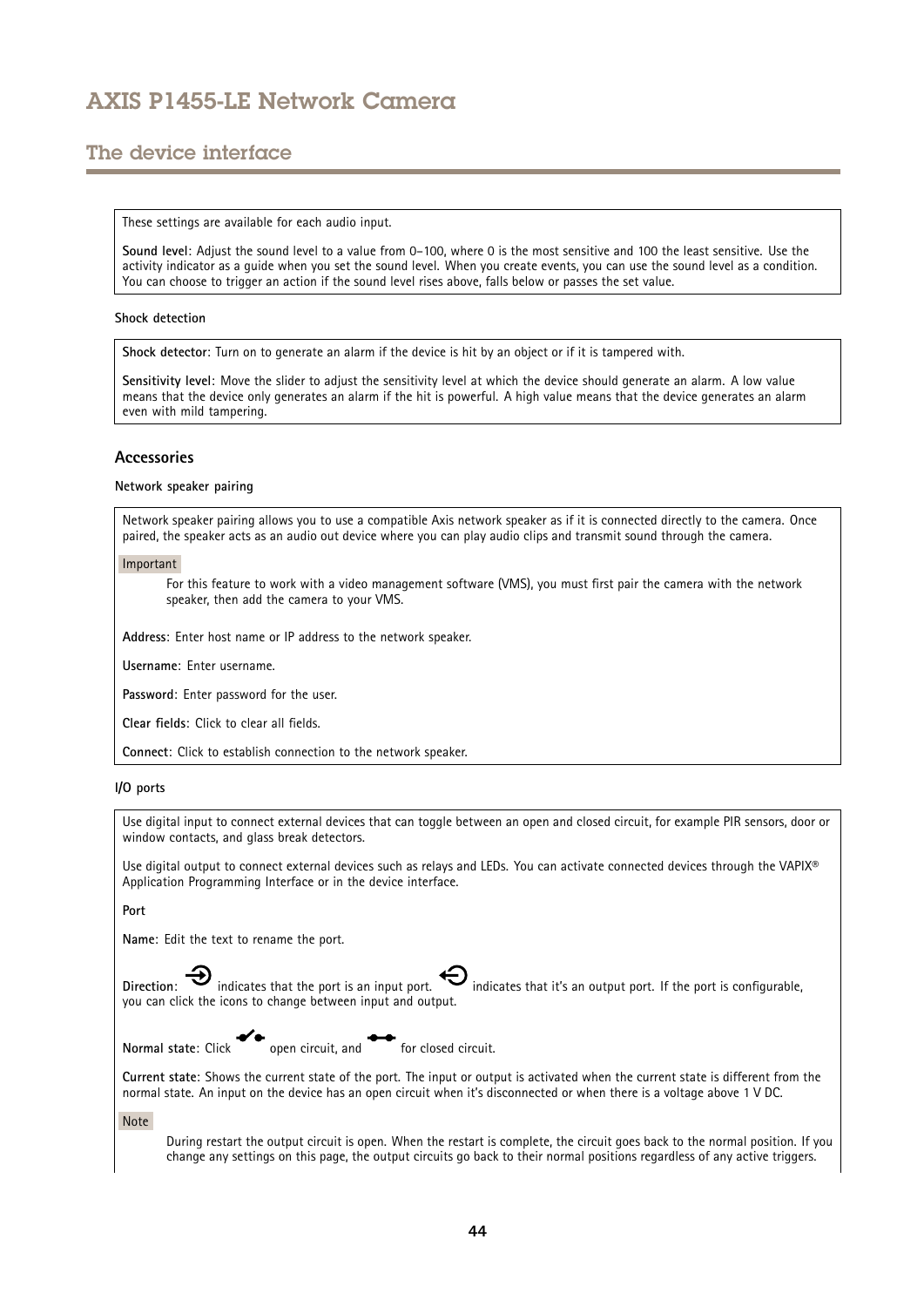# The device interface

**Supervised** : Turn on to make it possible to detect and trigger actions if someone tampers with the connection to digital I/O devices. In addition to detecting if an input is open or closed, you can also detect if someone has tampered with it (that is, cut or shorted). To supervise the connection requires additional hardware (end-of-line resistors) in the external I/O loop.

## **Logs**

**Reports and logs**

### **Reports**

- **View the device server report**: Click to show information about the product status in <sup>a</sup> pop-up window. The Access Log is automatically included in the Server Report.
- • **Download the device server report**: Click to download the server report. It creates <sup>a</sup> .zip file that contains <sup>a</sup> complete server report text file in UTF–8 format, as well as <sup>a</sup> snapshot of the current live view image. Always include the server report .zip file when you contact support.
- **Download the crash report**: Click to download an archive with detailed information about the server's status. The crash report contains information that is in the server report as well as detailed debug information. This report might contain sensitive information such as network traces. It can take several minutes to generate the report.

**Logs**

- • **View the system log**: Click to show information about system events such as device startup, warnings and critical messages.
- • **View the access log**: Click to show all failed attempts to access the device, for example when <sup>a</sup> wrong login password is used.

## **Network trace**

#### Important

A network trace file might contain sensitive information, for example certificates or passwords.

A network trace file can help you troubleshoot problems by recording activity on the network. Select the duration of the trace in seconds or minutes, and click **Download**.

### **Remote system log**

Syslog is <sup>a</sup> standard for message logging. It allows separation of the software that generates messages, the system that stores them, and the software that reports and analyzes them. Each message is labeled with <sup>a</sup> facility code, which indicates the software type generating the message, and assigned <sup>a</sup> severity level.

**Server**: Click to add <sup>a</sup> new server.

**Host**: Enter the hostname or IP address of the server.

**Format**: Select which syslog message format to use.

- RFC 3164
- RFC 5424

**Protocol**: Select the protocol and port to use:

- UDP (Default port is 514)
- TCP (Default port is 601)
- TLS (Default port is 6514)

**Severity**: Select which messages to send when triggered.

**CA certificate set**: See the current settings or add <sup>a</sup> certificate.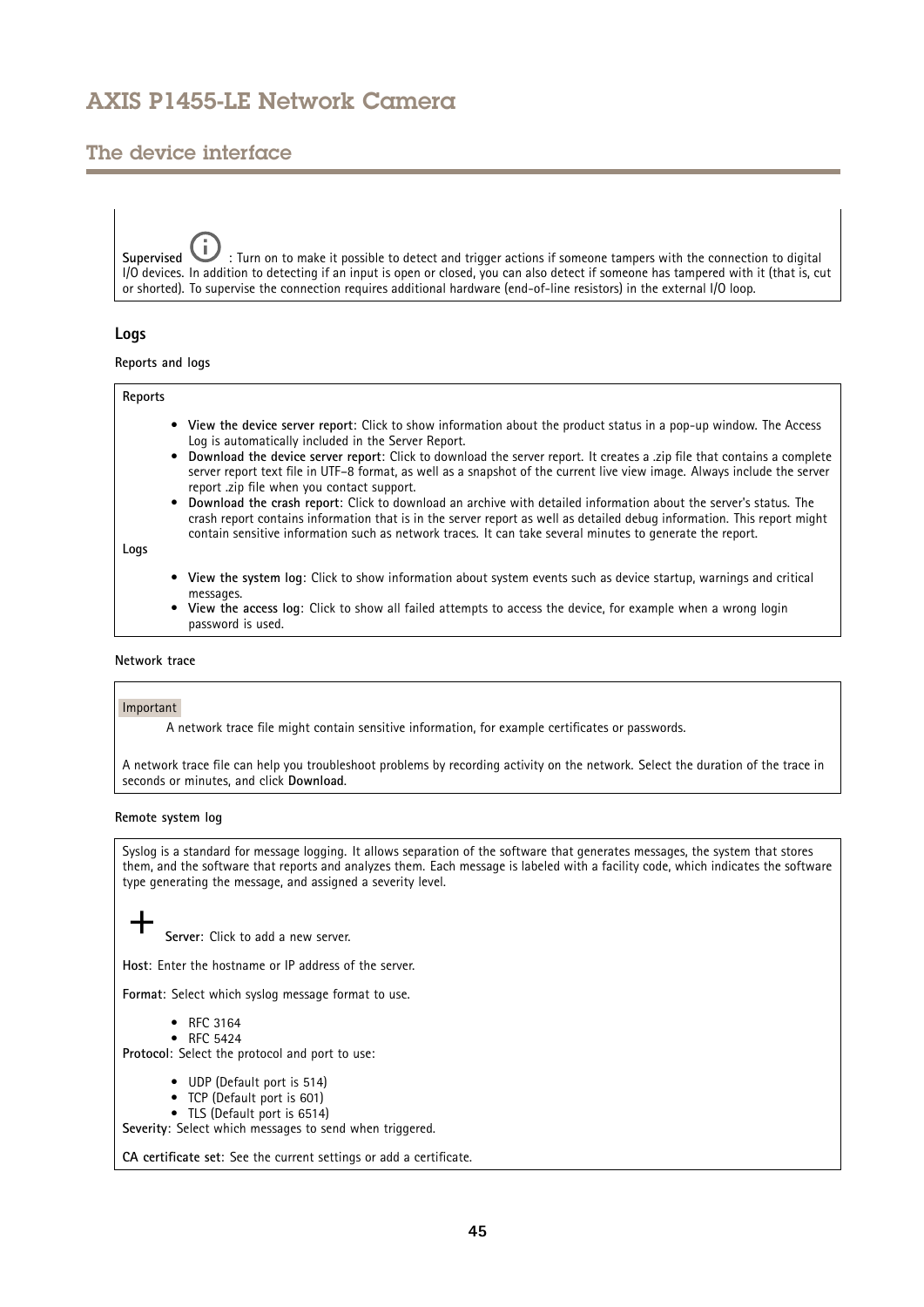# <span id="page-45-0"></span>The device interface

## **Plain config**

Plain config is for advanced users with experience of Axis device configuration. Most parameters can be set and edited from this page.

## **Maintenance**

**Restart**: Restart the device. This does not affect any of the current settings. Running applications restart automatically.

**Restore**: Return *most* settings to the factory default values. Afterwards you must reconfigure the device and apps, reinstall any apps that didn't come preinstalled, and recreate any events and PTZ presets.

#### Important

The only settings saved after restore are:

- Boot protocol (DHCP or static)
- Static IP address
- Default router
- Subnet mask
- 802.1X settings
- O3C settings

**Factory default**: Return *all* settings to the factory default values. Afterwards you must reset the IP address to make the device accessible.

Note

All Axis device firmware is digitally signed to ensure that you only install verified firmware on your device. This further increases the overall minimum cybersecurity level of Axis devices. For more information, see the white paper "Signed firmware, secure boot, and security of private keys" at *[axis.com](https://www.axis.com/learning/white-papers)*.

**Firmware upgrade**: Upgrade to <sup>a</sup> new firmware version. New firmware releases can contain improved functionality, bug fixes, and completely new features. We recommend you to always use the latest release. To download the latest release, go to *[axis.com/support](https://www.axis.com/support/firmware)*.

When you upgrade, you can choose between three options:

- **Standard upgrade**: Upgrade to the new firmware version.
- **Factory default**: Upgrade and return all settings to the factory default values. When you choose this option, you can't revert to the previous firmware version after the upgrade.
- • **Autorollback**: Upgrade and confirm the upgrade within the set time. If you don't confirm, the device reverts to the previous firmware version.

**Firmware rollback**: Revert to the previously installed firmware version.

#### **Optics**

**Temperature compensation**: Turn on if you want the focus position to be corrected based on the temperature in the optics.

**IR compensation**: Turn on if you want the focus position to be corrected when IR-cut filter is off and when there is IR light.

**Calibrate zoom and focus**: Click to reset the optics and the zoom and focus settings to the factory default position. You need to do this if the optics have lost calibration during transport, or if the device has been exposed to extreme vibrations.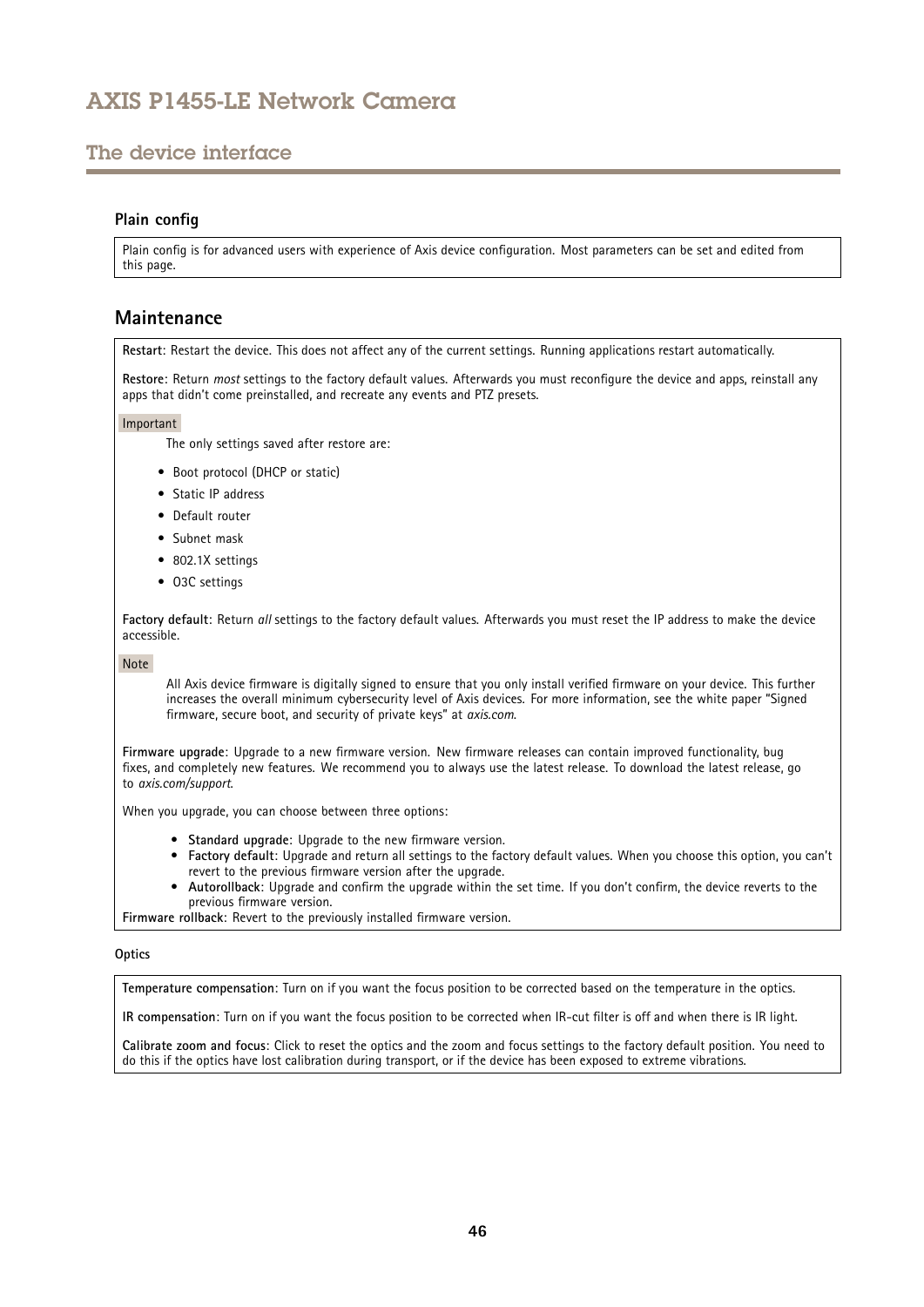## <span id="page-46-0"></span>Learn more

## Learn more

## **View area**

A view area is <sup>a</sup> cropped part of the full view. You can stream and store view areas instead of the full view to minimize bandwidth and storage needs. If you enable PTZ for <sup>a</sup> view area, you can pan, tilt and zoom within it. By using view areas you can remove parts of the full view, for example, the sky.

When you set up <sup>a</sup> view area, we recommend you to set the video stream resolution to the same size as or smaller than the view area size. If you set the video stream resolution larger than the view area size it implies digitally scaled up video after sensor capture, which requires more bandwidth without adding image information.

# **Capture modes**

A capture mode is <sup>a</sup> preset configuration that defines how the camera will capture images. The selected mode can affect the maximum resolution and maximum frame rate available in the Axis product. If using <sup>a</sup> capture mode with <sup>a</sup> lower resolution than the maximum, the field of view might be reduced. The capture mode also affects the shutter speed, which in turn affects the light sensitivity — <sup>a</sup> capture mode with <sup>a</sup> high maximum frame rate will have reduced light sensitivity, and vice versa. Note that when using certain capture modes you might not be able to use WDR.

The lower resolution capture mode may be sampled from the original resolution, or it may be cropped out from the original, in which case the field of view may also be affected.



The image shows how the field of view and aspect ratio can change between two different capture modes.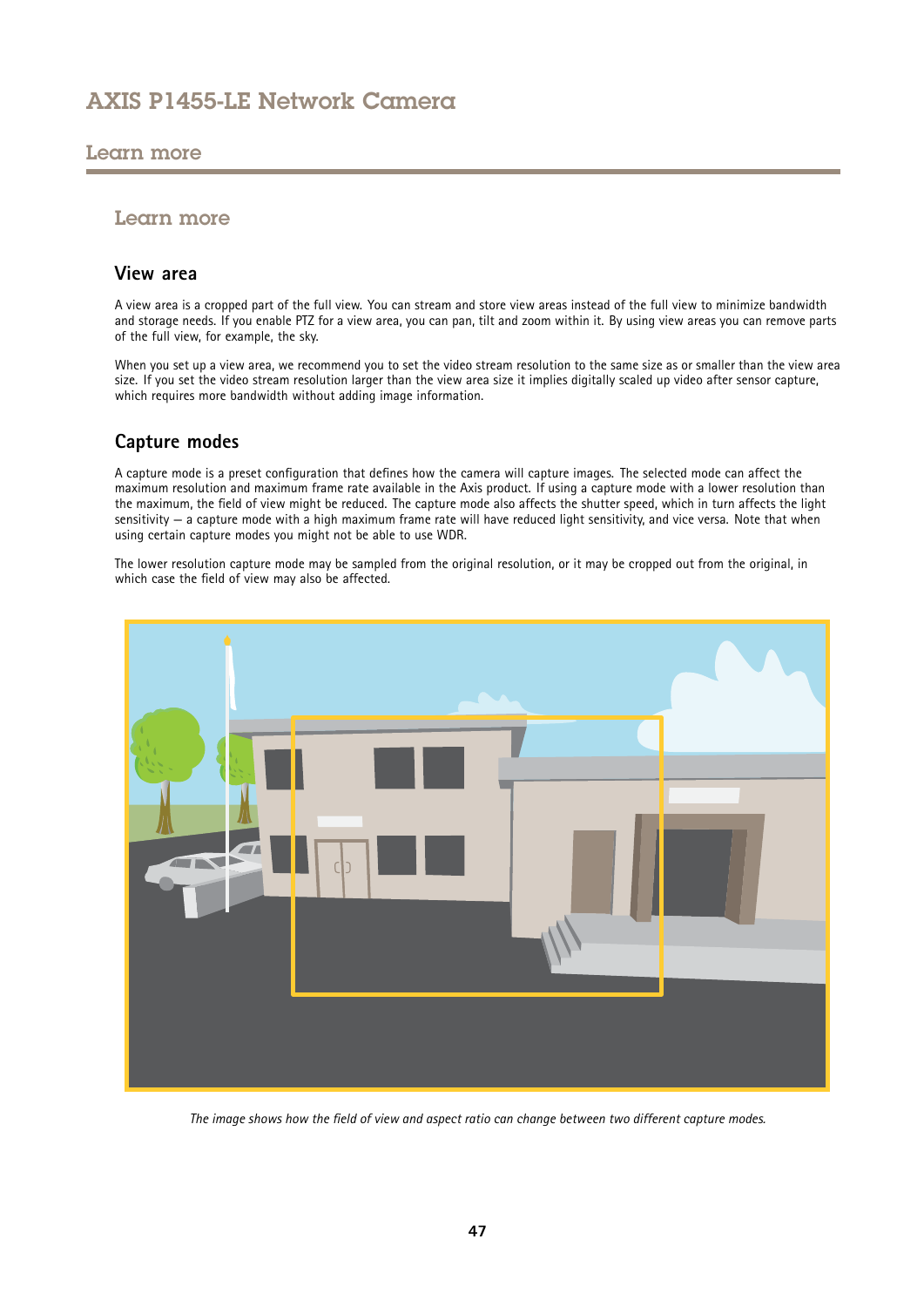## <span id="page-47-0"></span>Learn more

The capture mode to choose depends on the requirements for the frame rate and resolution for the specific surveillance setup. For specifications about available capture modes, see the product's datasheet at *[axis.com](https://www.axis.com)*.

## **Remote focus and zoom**

The remote focus and zoom functionality allows you to make focus and zoom adjustments to your camera from <sup>a</sup> computer. It is <sup>a</sup> convenient way to ensure that the scene's focus, viewing angle and resolution are optimized without having to visit the camera's installation location.

## **Privacy masks**

A privacy mask is <sup>a</sup> user-defined area that covers <sup>a</sup> part of the monitored area. In the video stream, privacy masks appear either as blocks of solid color or with <sup>a</sup> mosaic pattern.

You'll see the privacy mask on all snapshots, recorded video, and live streams.

You can use the VAPIX® application programming interface (API) to turn off the privacy masks.

#### Important

If you use multiple privacy masks it may affect the product's performance.

#### Important

Set the zoom and focus before you create <sup>a</sup> privacy mask.

## **Overlays**

Overlays are superimposed over the video stream. They are used to provide extra information during recordings, such as <sup>a</sup> timestamp, or during product installation and configuration. You can add either text or an image.

The video streaming indicator is another type of overlay. It shows you that the live view video stream is live.

## **Streaming and storage**

## **Video compression formats**

Decide which compression method to use based on your viewing requirements, and on the properties of your network. The available options are:

#### **Motion JPEG**

#### Note

To ensure support for the Opus audio codec, the Motion JPEG stream is always sent over RTP.

Motion JPEG, or MJPEG, is <sup>a</sup> digital video sequence that is made up of <sup>a</sup> series of individual JPEG images. These images are then displayed and updated at <sup>a</sup> rate sufficient to create <sup>a</sup> stream that shows constantly updated motion. For the viewer to perceive motion video the rate must be at least <sup>16</sup> image frames per second. Full motion video is perceived at <sup>30</sup> (NTSC) or <sup>25</sup> (PAL) frames per second.

The Motion JPEG stream uses considerable amounts of bandwidth, but provides excellent image quality and access to every image contained in the stream.

### **H.264 or MPEG-4 Part 10/AVC**

Note

H.264 is <sup>a</sup> licensed technology. The Axis product includes one H.264 viewing client license. To install additional unlicensed copies of the client is prohibited. To purchase additional licenses, contact your Axis reseller.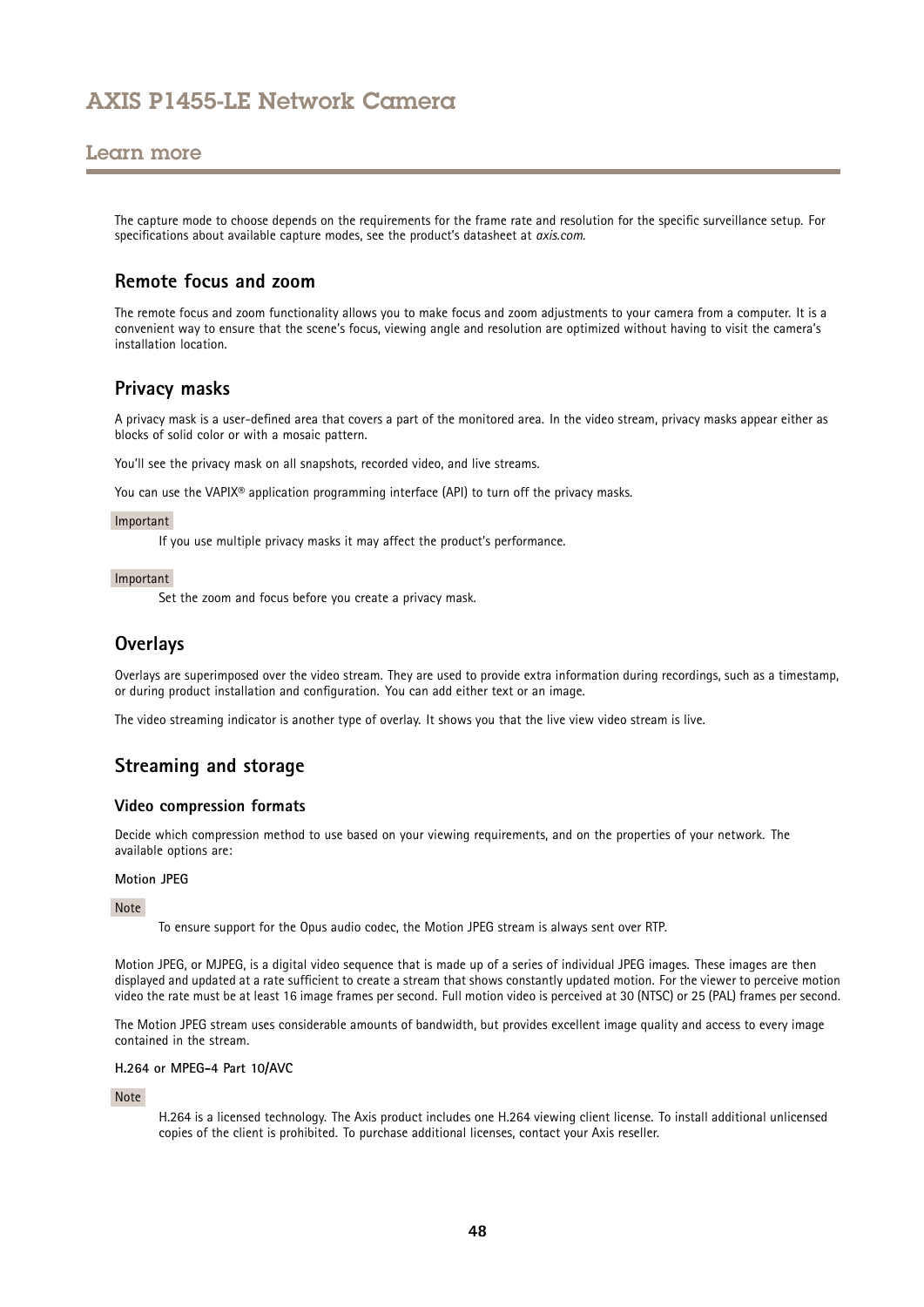## Learn more

H.264 can, without compromising image quality, reduce the size of <sup>a</sup> digital video file by more than 80% compared to the Motion JPEG format and by as much as 50% compared to older MPEG formats. This means that less network bandwidth and storage space are required for <sup>a</sup> video file. Or seen another way, higher video quality can be achieved for <sup>a</sup> given bitrate.

### **H.265 or MPEG-H Part 2/HEVC**

H.265 can, without compromising image quality, reduce the size of <sup>a</sup> digital video file by more than 25% compared to H.264.

#### Note

- H.265 is licensed technology. The Axis product includes one H.265 viewing client license. Installing additional unlicensed copies of the client is prohibited. To purchase additional licenses, contact your Axis reseller.
- Most web browsers don't support H.265 decoding and because of this the camera doesn't support it in its web interface. Instead you can use <sup>a</sup> video management system or application supporting H.265 decoding.

## **How do Image, Stream, and Stream profile settings relate to each other?**

The **Image** tab contains camera settings that affect all video streams from the product. If you change something in this tab, it immediately affects all video streams and recordings.

The **Stream** tab contains settings for video streams. You get these settings if you request <sup>a</sup> video stream from the product and don't specify for example resolution, or frame rate. When you change the settings in the **Stream** tab, it doesn't affect ongoing streams, but it will take effect when you start <sup>a</sup> new stream.

The **Stream profiles** settings override the settings from the **Stream** tab. If you request <sup>a</sup> stream with <sup>a</sup> specific stream profile, the stream contains the settings of that profile. If you request <sup>a</sup> stream without specifying <sup>a</sup> stream profile, or request <sup>a</sup> stream profile that doesn't exist in the product, the stream contains the settings from the **Stream** tab.

## **Bitrate control**

Bitrate control helps you to manage the bandwidth consumption of your video stream.

#### **Variable bitrate (VBR)**

Variable bitrate allows the bandwidth consumption to vary depending on the level of activity in the scene. The more activity, the more bandwidth you need. With variable bitrate you are guaranteed constant image quality, but you need to make sure you have storage margins.



#### **Maximum bitrate (MBR)**

Maximum bitrate lets you set <sup>a</sup> target bitrate to handle bitrate limitations in your system. You might see <sup>a</sup> decline in image quality or frame rate as the instantaneous bitrate is kept below the specified target bitrate. You can choose to prioritize either image quality or frame rate. We recommend that you configure the target bitrate to <sup>a</sup> higher value than the expected bitrate. This gives you <sup>a</sup> margin in case there is <sup>a</sup> high level of activity in the scene.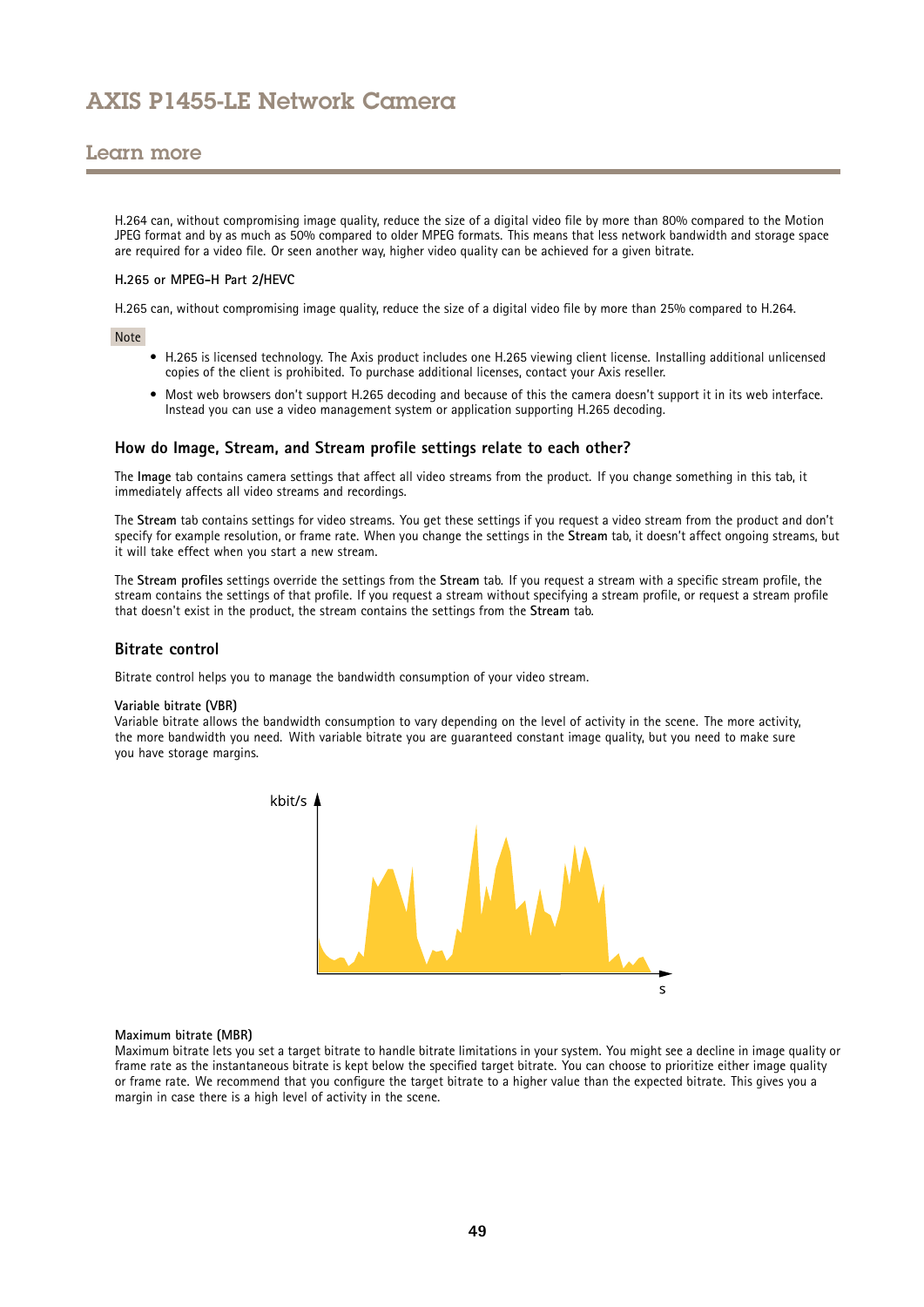## Learn more



*1 Target bitrate*

#### **Average bitrate (ABR)**

With average bitrate, the bitrate is automatically adjusted over <sup>a</sup> longer period of time. This is so you can meet the specified target and provide the best video quality based on your available storage. Bitrate is higher in scenes with <sup>a</sup> lot of activity, compared to static scenes. You are more likely to get better image quality when in scenes with <sup>a</sup> lot of activity if you use the average bitrate option. You can define the total storage required to store the video stream for <sup>a</sup> specified amount of time (retention time) when image quality is adjusted to meet the specified target bitrate. Specify the average bitrate settings in one of the following ways:

- To calculate the estimated storage need, set the target bitrate and the retention time.
- To calculate the average bitrate, based on available storage and required retention time, use the target bitrate calculator.



- *1 Target bitrate*
- *2 Actual average bitrate*

You can also turn on maximum bitrate and specify <sup>a</sup> target bitrate within the average bitrate option.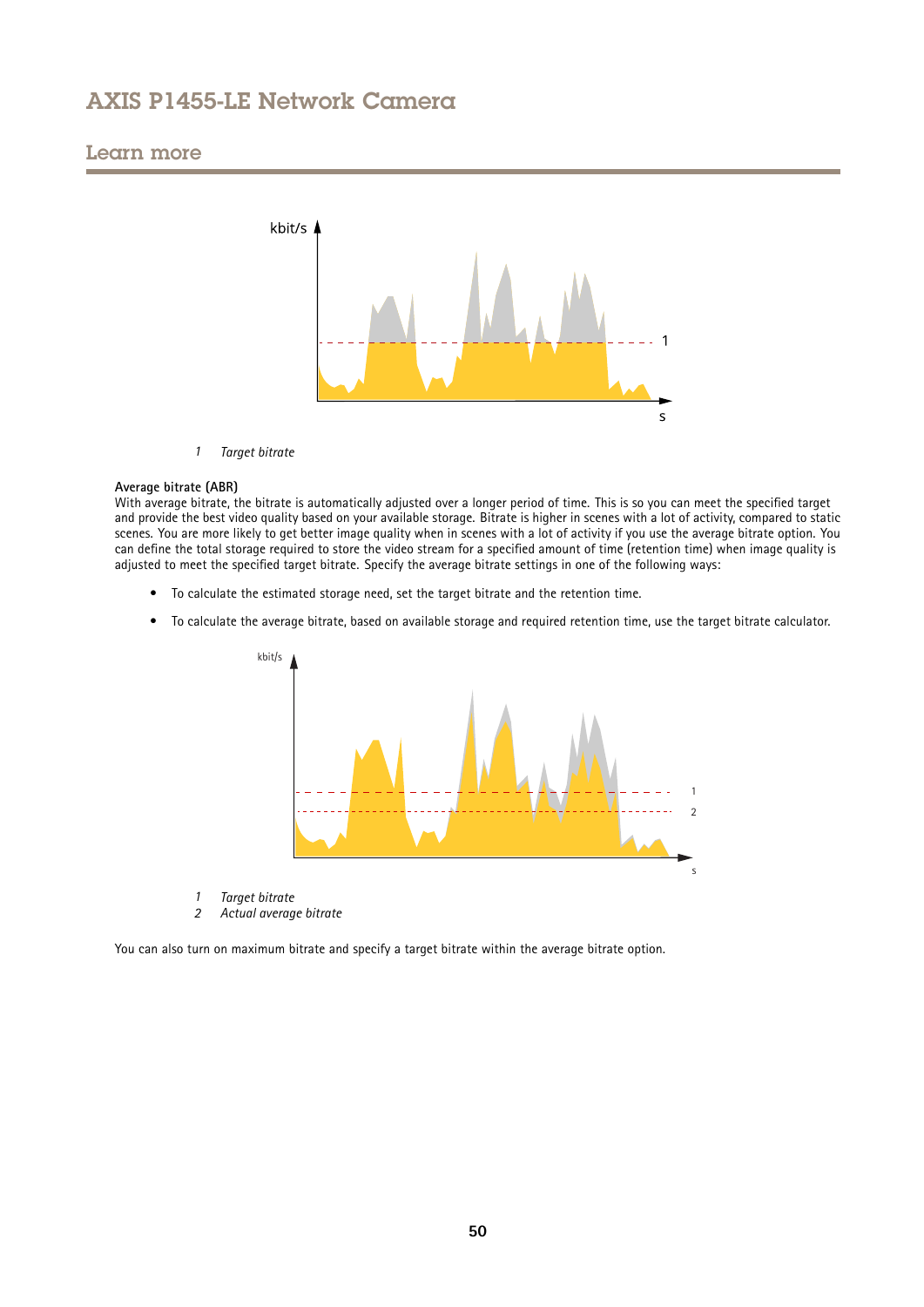# <span id="page-50-0"></span>Learn more



- *1 Target bitrate*
- *2 Actual average bitrate*

# **Security**

## **Axis Edge Vault**

Axis Edge Vault is <sup>a</sup> hardware component that provides cryptographic storage and cryptographic features to protect the installed Axis device ID from unauthorized use or access. This identity is unique for each product and is designed to prove the origin of the device. Axis device ID is used to implement secure device identification according to IEEE 802.1AR.

Axis Edge Vault is always activated and there are no settings you can change.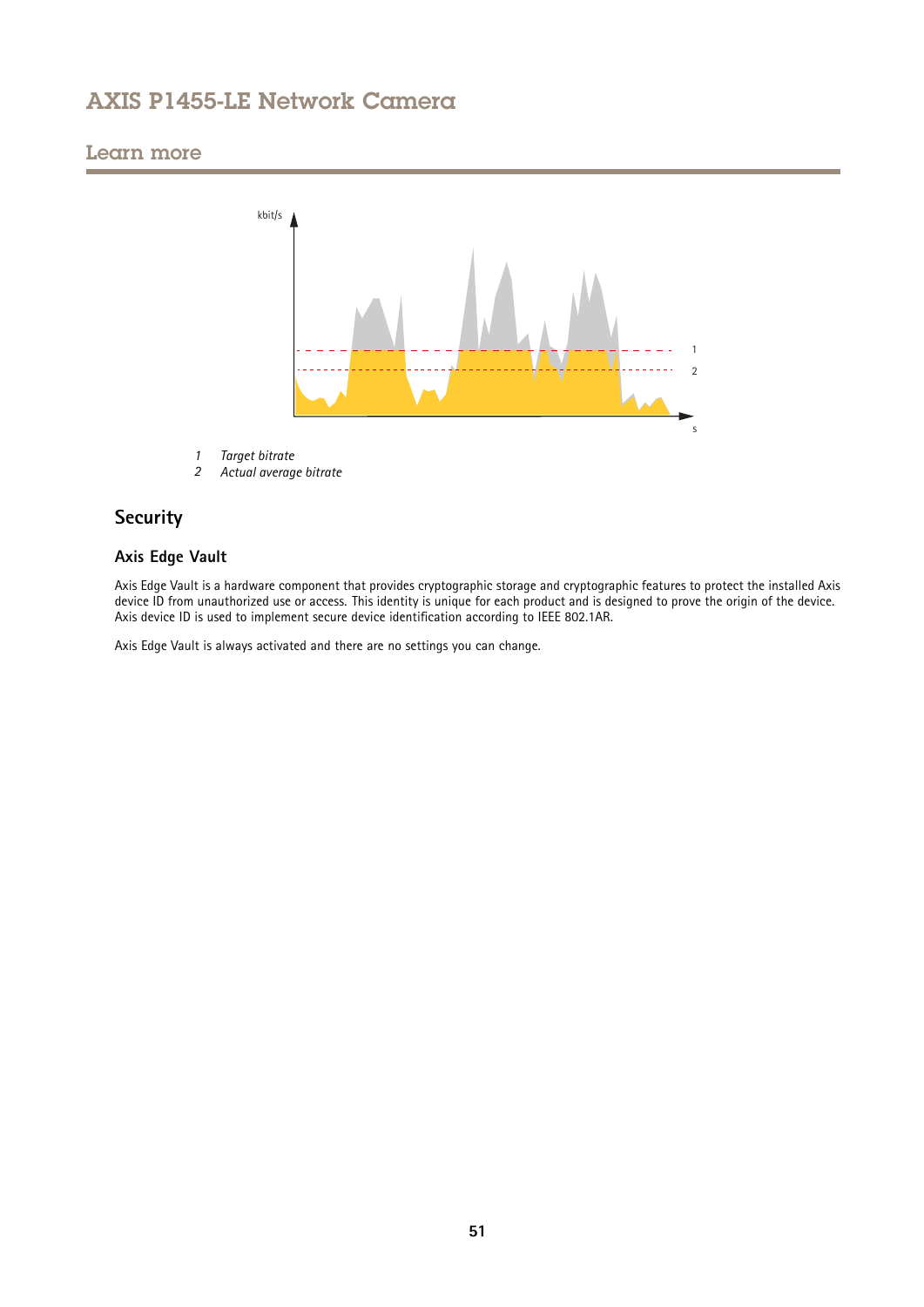# <span id="page-51-0"></span>Specifications

# Specifications

## **Product overview**

**AXIS P1455-LE 9 mm**



- *1 Audio connector*
- *2 I/O connector*
- *3 microSD card slot*
- *4 Network connector*
- *5 Status LED indicator*
- *6 Part number (P/N) & Serial number (S/N)*
- *7 Control button*

**AXIS P1455-LE 29 mm**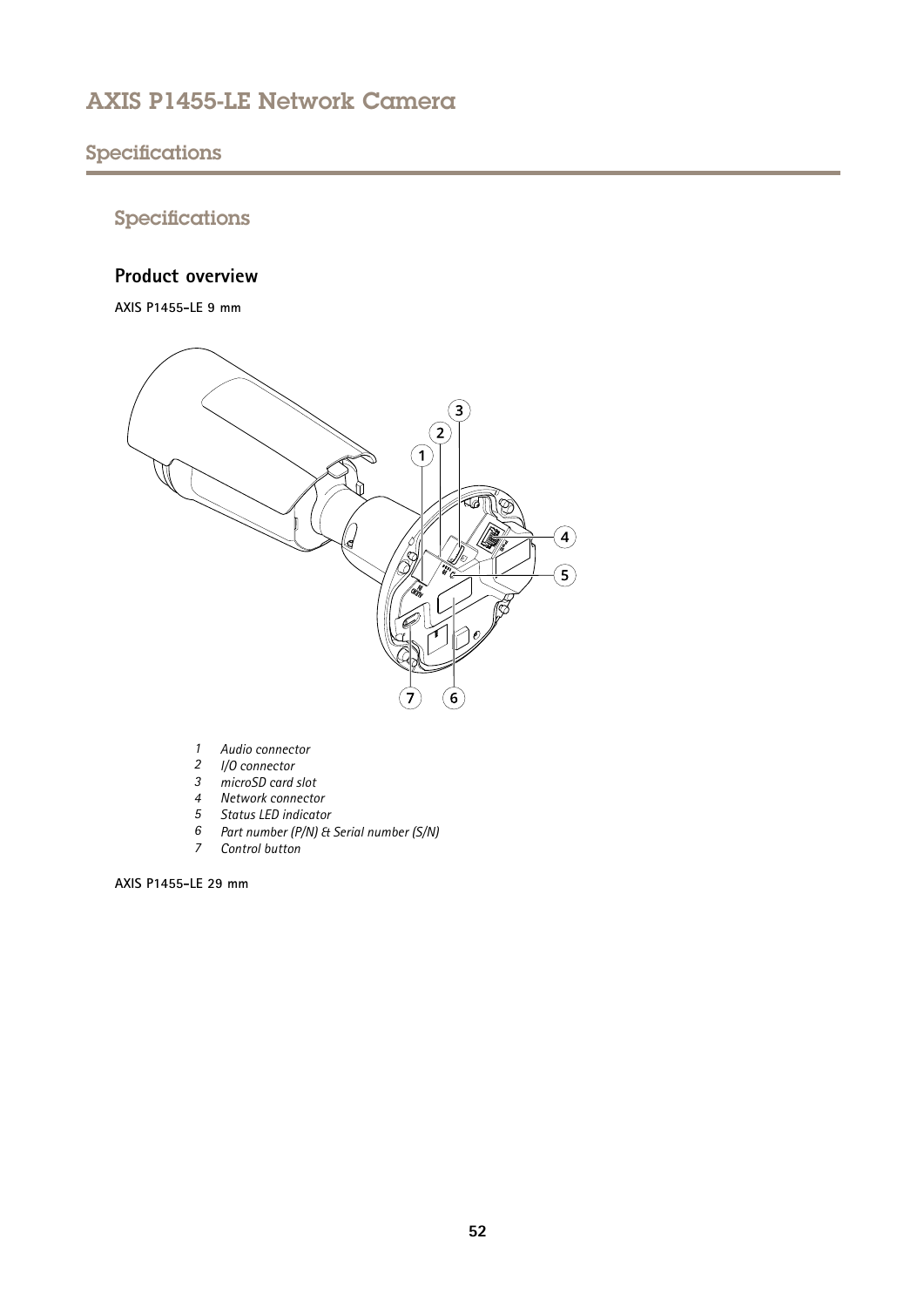# <span id="page-52-0"></span>Specifications



- *1 Control button*
- *2 Audio connector*
- 
- *4 microSD card slot*
- *5 Network connector*
- *3 I/O connector*
- *6 Status LED indicator <sup>7</sup> Part number (P/N) & Serial number (S/N)*
- *8 DC power input*

# **LED indicators**

| <b>Status LED</b> | Indication                                                                          |
|-------------------|-------------------------------------------------------------------------------------|
| Unlit             | Connection and normal operation.                                                    |
| Green             | Shows steady green for 10 seconds for normal operation after startup completed.     |
| Amber             | Steady during startup. Flashes during firmware upgrade or reset to factory default. |
| Amber/Red         | Flashes amber/red if network connection is unavailable or lost.                     |
| Red               | Firmware upgrade failure.                                                           |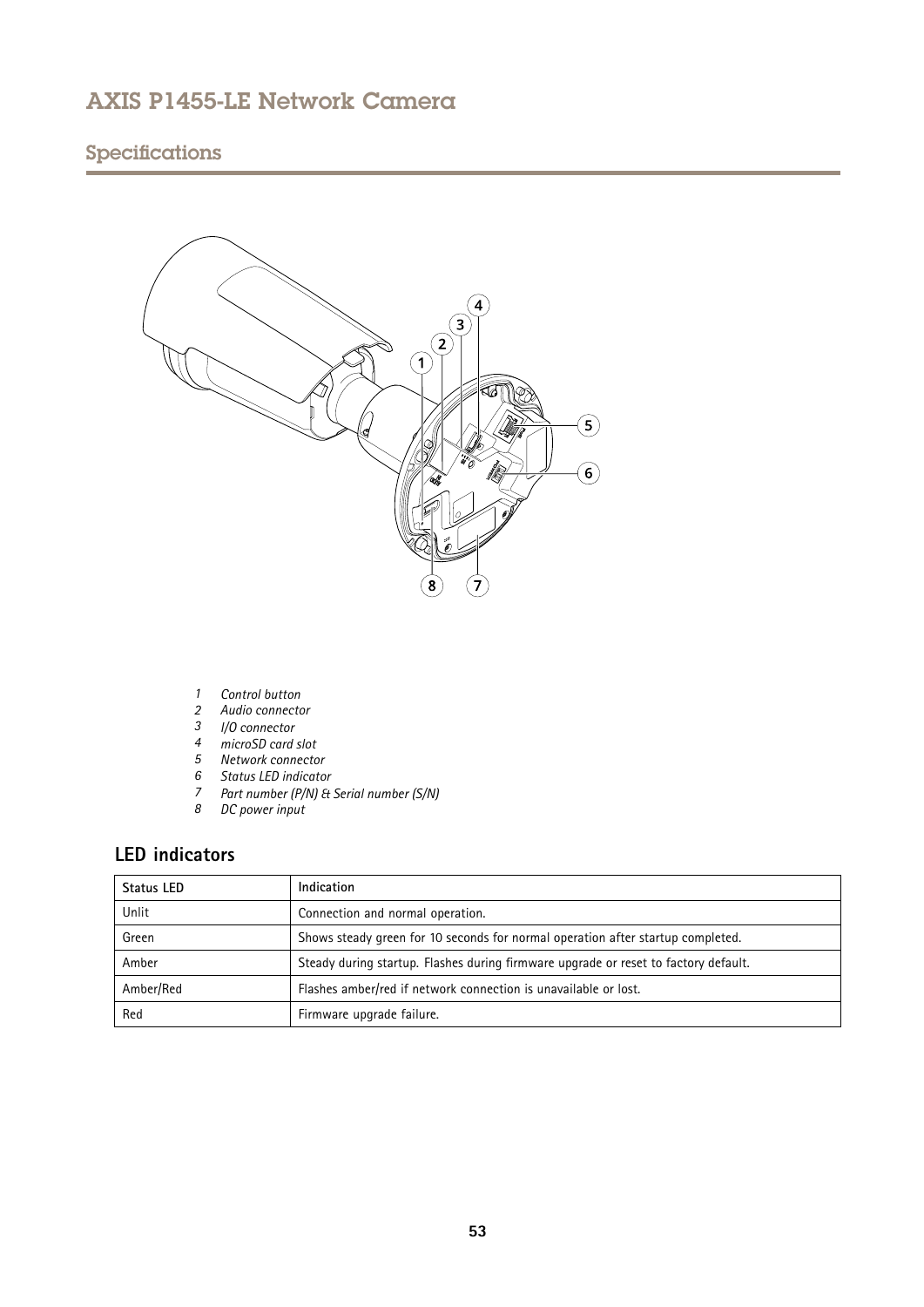# <span id="page-53-0"></span>Specifications

## **SD card slot**

## *NOTICE*

- Risk of damage to SD card. Do not use sharp tools, metal objects, or excessive force when inserting or removing the SD card. Use your fingers to insert and remove the card.
- Risk of data loss and corrupted recordings. Do not remove the SD card while the product is running. Unmount the SD card from the product's webpage before removal.

This product supports microSD/microSDHC/microSDXC cards.

For SD card recommendations, see *[axis.com](https://www.axis.com)*.

microsoft microsoft, and microSDXC Logos are trademarks of SD-3C LLC. microSD, microSDHC, microSDXC are microSDXC are microSDXC are microSDXC are microsoft and microSDXC are microsoft and microSDXC are microsoft and micros trademarks or registered trademarks of SD-3C, LLC in the United States, other countries or both.

## **Buttons**

## **Control button**

The control button is used for:

- Resetting the product to factory default settings. See *Reset to factory default [settings](#page-57-0) on page [58](#page-57-0)*.
- • Connecting to an AXIS Video Hosting System service. To connect, press and hold the button for about 3 seconds until the status LED flashes green.

## **Connectors**

### **Network connector**

RJ45 Ethernet connector with Power over Ethernet (PoE).

### **Audio connector**

- **Audio in** 3.5 mm input for <sup>a</sup> mono microphone, or <sup>a</sup> line-in mono signal (left channel is used from <sup>a</sup> stereo signal).
- • **Audio in** – 3.5 mm input for <sup>a</sup> digital microphone, an analog mono microphone, or <sup>a</sup> line-in mono signal (left channel is used from <sup>a</sup> stereo signal).



#### **Audio input**

| 1 Tip                                                             | 2 Ring                     | 3 Sleeve |
|-------------------------------------------------------------------|----------------------------|----------|
| Unbalanced microphone (with or without electret<br>power) or line | Electret power if selected | Ground   |
| Digital signal                                                    | Ring power if selected     | Ground   |

For audio in, the left channel is used from <sup>a</sup> stereo signal.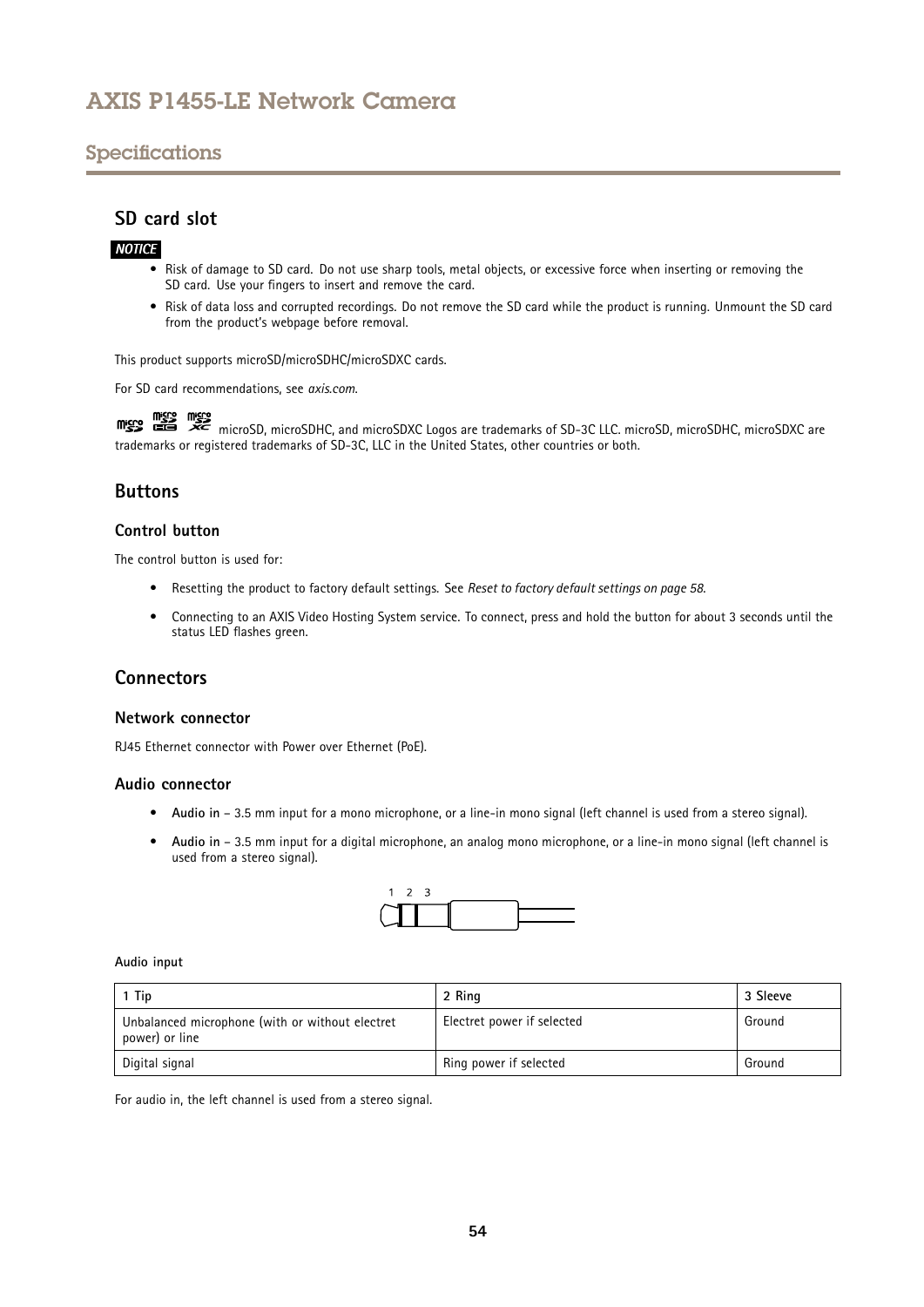# Specifications

## **I/O connector**

Use the I/O connector with external devices in combination with, for example, motion detection, event triggering, and alarm notifications. In addition to the <sup>0</sup> V DC reference point and power (DC output), the I/O connector provides the interface to:

**Digital input -** For connecting devices that can toggle between an open and closed circuit, for example PIR sensors, door/window contacts, and glass break detectors.

**Digital output -** For connecting external devices such as relays and LEDs. Connected devices can be activated by the VAPIX® Application Programming Interface, trough an event or from the product's webpage.

4-pin terminal block

$$
\begin{array}{|c|c|}\n\hline\n\textcircled{0} & \textcircled{0} \\
\hline\n1 & 2 & 3 & 4\n\end{array}
$$

### **AXIS P1455-LE 9 mm**

| <b>Function</b> | Pin | <b>Notes</b>                                                                                                                                                                                                                               | <b>Specifications</b>                   |
|-----------------|-----|--------------------------------------------------------------------------------------------------------------------------------------------------------------------------------------------------------------------------------------------|-----------------------------------------|
| DC ground       |     |                                                                                                                                                                                                                                            | 0 V DC                                  |
| DC output       | 2   | Can be used to power auxiliary equipment.<br>Note: This pin can only be used as power out.                                                                                                                                                 | 12 V DC<br>Max load $= 25$ mA           |
| Digital Input   | 3   | Connect to pin 1 to activate, or leave floating (unconnected)<br>to deactivate.                                                                                                                                                            | 0 to max $30$ V DC                      |
| Digital Output  | 4   | Internally connected to pin 1 (DC ground) when active,<br>and floating (unconnected) when inactive. If used with an<br>inductive load, e.g., a relay, connect a diode in parallel with<br>the load, to protect against voltage transients. | 0 to max 30 V DC, open drain,<br>100 mA |



- *1 DC ground*
- *2 DC output 12 V, max 25 mA*
- *3 Digital input*
- *<sup>4</sup> Digital output*

**AXIS P1455-LE 29 mm**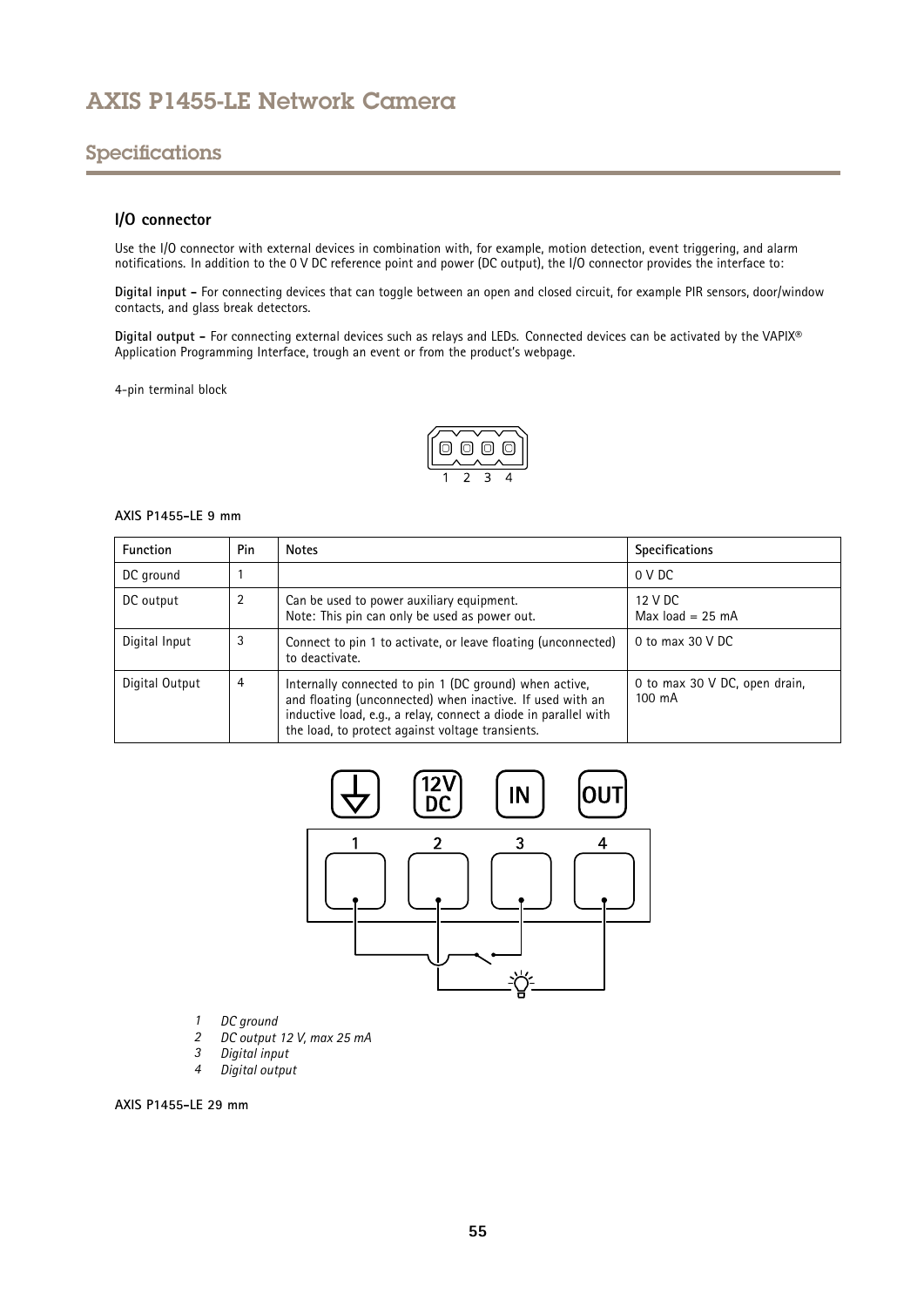# Specifications

| <b>Function</b>                      | <b>Pin</b>     | <b>Notes</b>                                                                                                                                                                                                                               | <b>Specifications</b>                   |
|--------------------------------------|----------------|--------------------------------------------------------------------------------------------------------------------------------------------------------------------------------------------------------------------------------------------|-----------------------------------------|
| DC ground                            |                |                                                                                                                                                                                                                                            | 0 V DC                                  |
| DC output                            | $\overline{2}$ | Can be used to power auxiliary equipment.<br>Note: This pin can only be used as power out.                                                                                                                                                 | 12 V DC<br>Max $load = 25$ mA           |
| Digital Input or<br>Supervised Input | 3              | Connect to pin 1 to activate, or leave floating (unconnected)<br>to deactivate. To use supervised input, install end-of-line<br>resistors. See connection diagram for information about how<br>to connect the resistors.                   | 0 to max $30$ V DC                      |
| Digital Output                       | 4              | Internally connected to pin 1 (DC ground) when active,<br>and floating (unconnected) when inactive. If used with an<br>inductive load, e.g., a relay, connect a diode in parallel with<br>the load, to protect against voltage transients. | 0 to max 30 V DC, open drain,<br>100 mA |



- *1 DC ground*
- *2 DC output 12 V, max 25 mA*
- *3 Supervised input*
- *<sup>4</sup> Digital output*

### **Power connector**

## **AXIS P1455-LE 29 mm**

2-pin terminal block for DC power input. Use <sup>a</sup> Safety Extra Low Voltage (SELV) compliant limited power source (LPS) with either <sup>a</sup> rated output power limited to <sup>≤</sup>100 W or <sup>a</sup> rated output current limited to <sup>≤</sup>5 A.

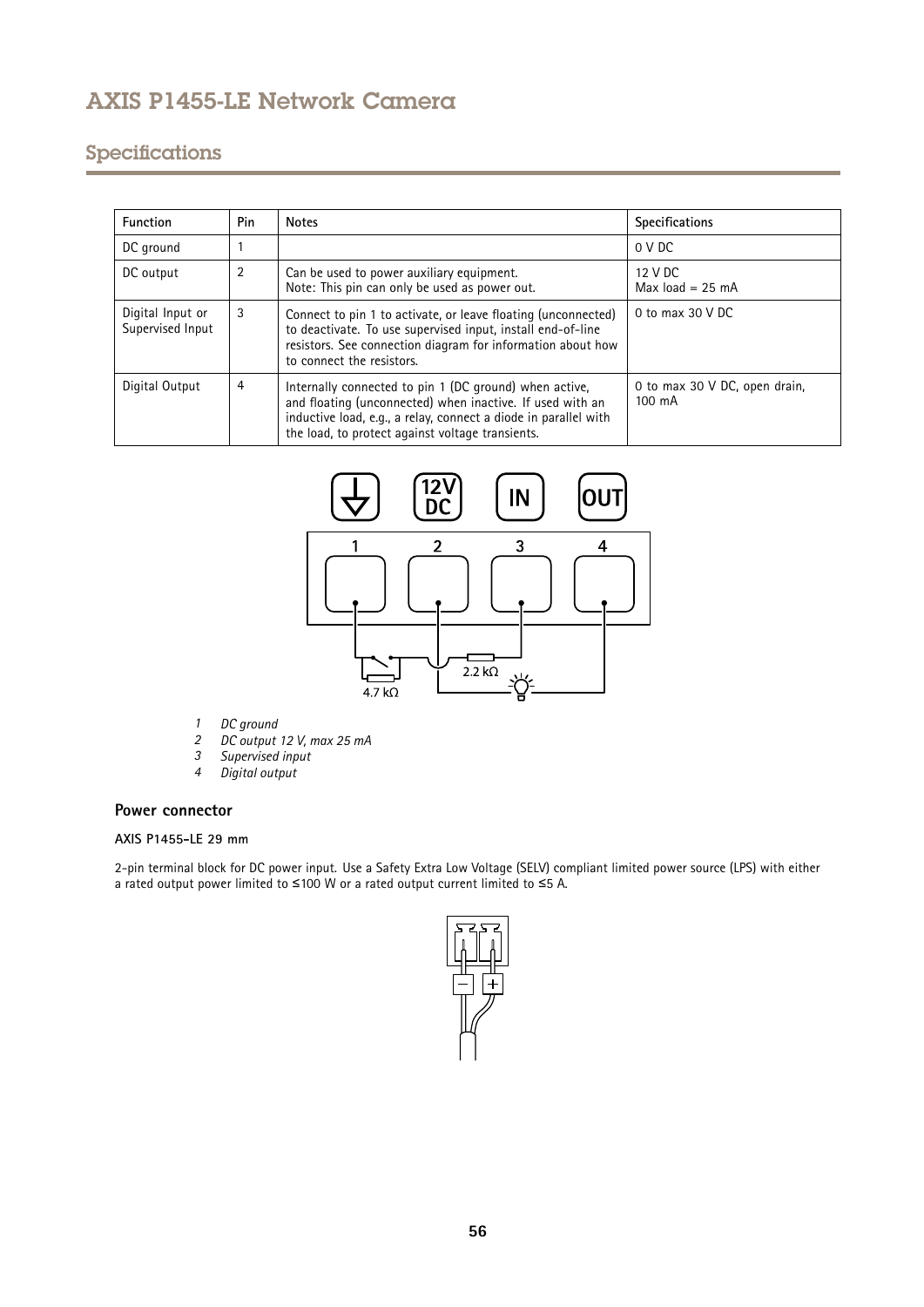# <span id="page-56-0"></span>Cleaning recommendations

# Cleaning recommendations

## *NOTICE*

Never use harsh detergent, for example gasoline, benzene, or acetone.

- 1. Use <sup>a</sup> can of compressed air to remove any dust or loose dirt from the device.
- 2. If necessary, clean the lens with <sup>a</sup> soft cloth dampened with lukewarm water.

## Note

Avoid cleaning in direct sunlight or at elevated temperatures, as this may cause stains when the water droplets dry.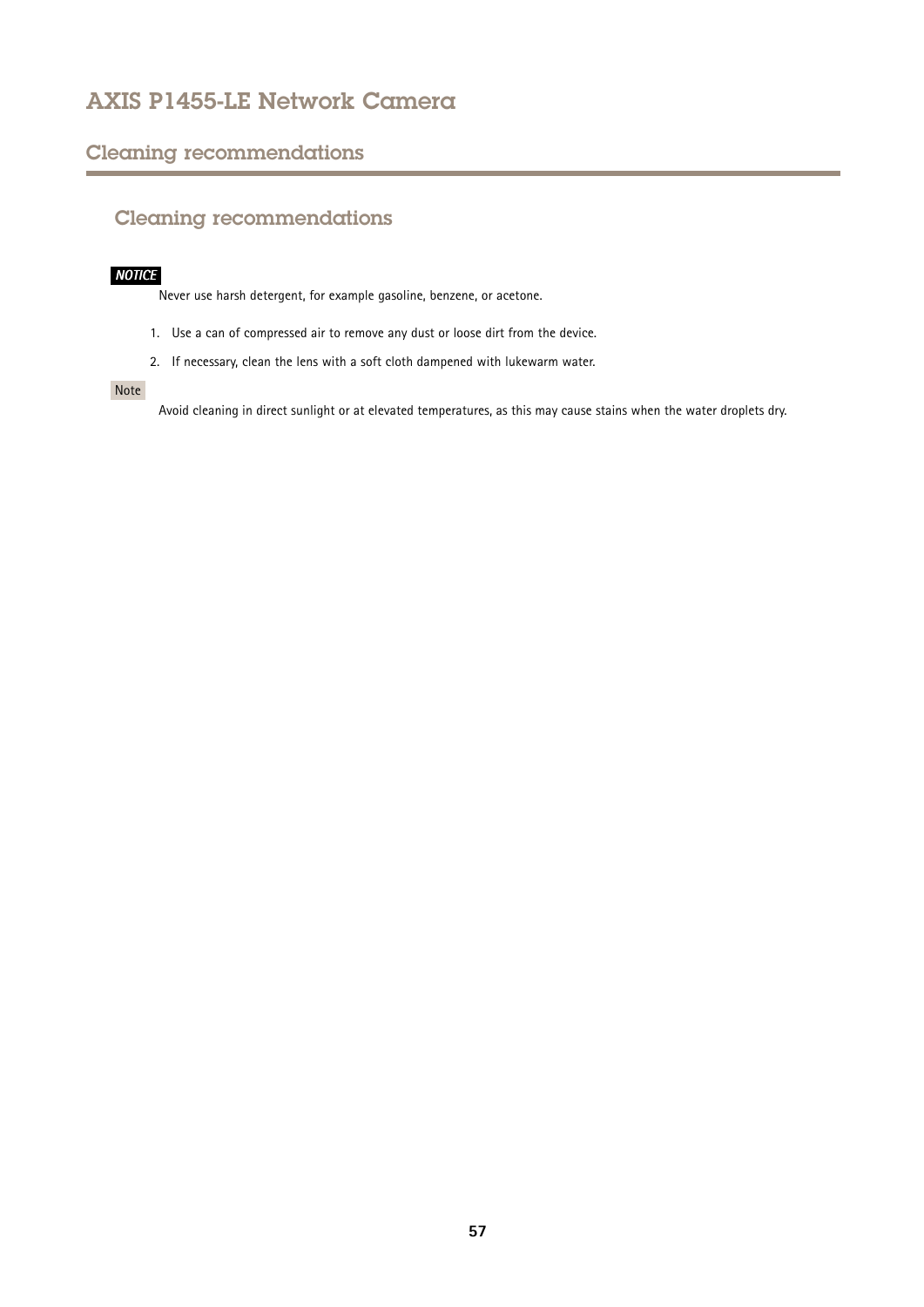# <span id="page-57-0"></span>Troubleshooting

## Troubleshooting

## **Reset to factory default settings**

## **WARNING**

 $\sqrt{m}$  Possibly hazardous optical radiation is emitted from this product. It can be harmful to the eyes. Do not stare at the operating lamp.

#### Important

Reset to factory default should be used with caution. A reset to factory default resets all settings, including the IP address, to the factory default values.

To reset the product to the factory default settings:

- 1. Disconnect power from the product.
- 2. Press and hold the control button while reconnecting power. See *Product [overview](#page-51-0) on page [52](#page-51-0)*.
- 3. Keep the control button pressed for 15–30 seconds until the status LED indicator flashes amber.
- 4. Release the control button. The process is complete when the status LED indicator turns green. The product has been reset to the factory default settings. If no DHCP server is available on the network, the default IP address is 192.168.0.90.
- 5. Use the installation and management software tools to assign an IP address, set the password, and access the device.

The installation and management software tools are available from the support pages on *[axis.com/support](https://www.axis.com/support)*.

You can also reset parameters to factory default through the device's webpage. Go to **Maintenance** <sup>&</sup>gt; **Factory default** and click **Default**.

## **Firmware options**

Axis offers product firmware management according to either the active track or the long-term support (LTS) tracks. Being on the active track means continuously getting access to all the latest product features, while the LTS tracks provide <sup>a</sup> fixed platform with periodic releases focused mainly on bug fixes and security updates.

Using firmware from the active track is recommended if you want to access the newest features, or if you use Axis end-to-end system offerings. The LTS tracks are recommended if you use third-party integrations, which are not continuously validated against the latest active track. With LTS, the products can maintain cybersecurity without introducing any significant functional changes or affecting any existing integrations. For more detailed information about Axis product firmware strategy, go to *[axis.com/support/firmware](https://www.axis.com/support/firmware)*.

## **Check the current firmware version**

Firmware is the software that determines the functionality of network devices. When you troubleshoot <sup>a</sup> problem, we recommend you to start by checking the current firmware version. The latest firmware version might contain <sup>a</sup> correction that fixes your particular problem.

To check the current firmware:

- 1. Go to the device interface <sup>&</sup>gt; **Status**.
- 2. See the firmware version under **Device info**.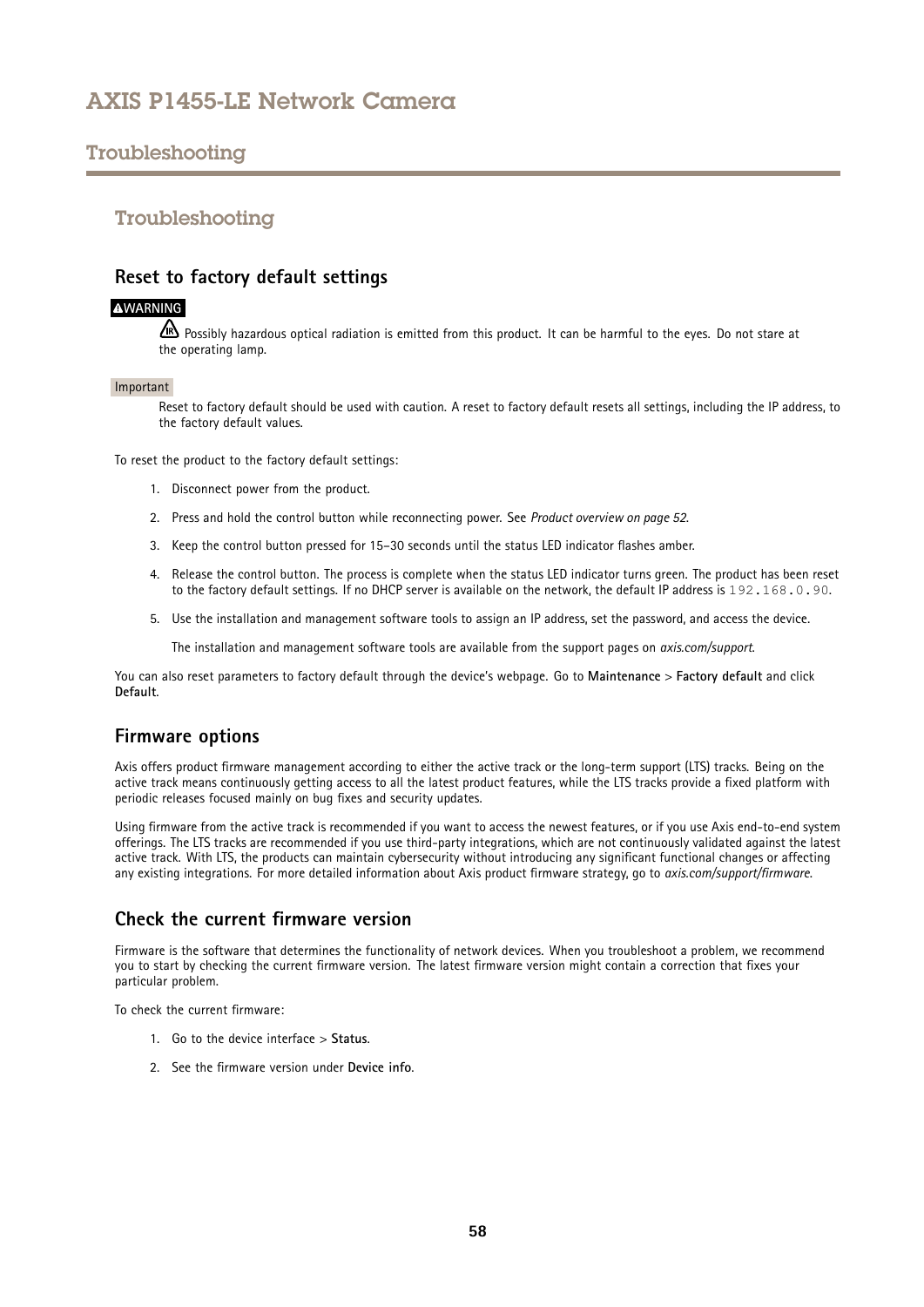# <span id="page-58-0"></span>Troubleshooting

## **Upgrade the firmware**

### Important

Preconfigured and customized settings are saved when you upgrade the firmware (provided that the features are available in the new firmware) although this is not guaranteed by Axis Communications AB.

## Important

Make sure the device remains connected to the power source throughout the upgrade process.

#### Note

When you upgrade the device with the latest firmware in the active track, the product receives the latest functionality available. Always read the upgrade instructions and release notes available with each new release before you upgrade the firmware. To find the latest firmware and the release notes, go to *[axis.com/support/firmware](https://www.axis.com/support/firmware)*.

- 1. Download the firmware file to your computer, available free of charge at *[axis.com/support/firmware](https://www.axis.com/support/firmware)*.
- 2. Log in to the device as an administrator.
- 3. Go to **Maintenance <sup>&</sup>gt; Firmware upgrade** and click **Upgrade**.

When the upgrade has finished, the product restarts automatically.

You can use AXIS Device Manager to upgrade multiple devices at the same time. Find out more at *[axis.com/products/axis-device-manager](https://www.axis.com/products/axis-device-manager)*.

## **Technical issues, clues, and solutions**

If you can't find what you're looking for here, try the troubleshooting section at *[axis.com/support](https://www.axis.com/support)*.

| Problems upgrading the firmware                                           |                                                                                                                                                                                                                                                                                                                                                                                                                         |  |  |
|---------------------------------------------------------------------------|-------------------------------------------------------------------------------------------------------------------------------------------------------------------------------------------------------------------------------------------------------------------------------------------------------------------------------------------------------------------------------------------------------------------------|--|--|
| Firmware upgrade failure                                                  | If the firmware upgrade fails, the device reloads the previous firmware. The most common reason<br>is that the wrong firmware file has been uploaded. Check that the name of the firmware file<br>corresponds to your device and try again.                                                                                                                                                                             |  |  |
| Problems after firmware<br>upgrade                                        | If you experience problems after a firmware upgrade, roll back to the previously installed version<br>from the Maintenance page.                                                                                                                                                                                                                                                                                        |  |  |
| Problems setting the IP address                                           |                                                                                                                                                                                                                                                                                                                                                                                                                         |  |  |
| The device is located on a<br>different subnet                            | If the IP address intended for the device and the IP address of the computer used to access the<br>device are located on different subnets, you cannot set the IP address. Contact your network<br>administrator to obtain an IP address.                                                                                                                                                                               |  |  |
| The IP address is being used<br>by another device                         | Disconnect the Axis device from the network. Run the ping command (in a Command/DOS window,<br>type ping and the IP address of the device):                                                                                                                                                                                                                                                                             |  |  |
|                                                                           | • If you receive: Reply from <ip address="">: bytes=32; time=10<br/>this means that the IP address may already be in use by another device on the network.<br/>Obtain a new IP address from the network administrator and reinstall the device.<br/>• If you receive: Request timed out, this means that the IP address is available<br/>for use with the Axis device. Check all cabling and reinstall the device.</ip> |  |  |
| Possible IP address conflict<br>with another device on the<br>same subnet | The static IP address in the Axis device is used before the DHCP server sets a dynamic address.<br>This means that if the same default static IP address is also used by another device, there may<br>be problems accessing the device.                                                                                                                                                                                 |  |  |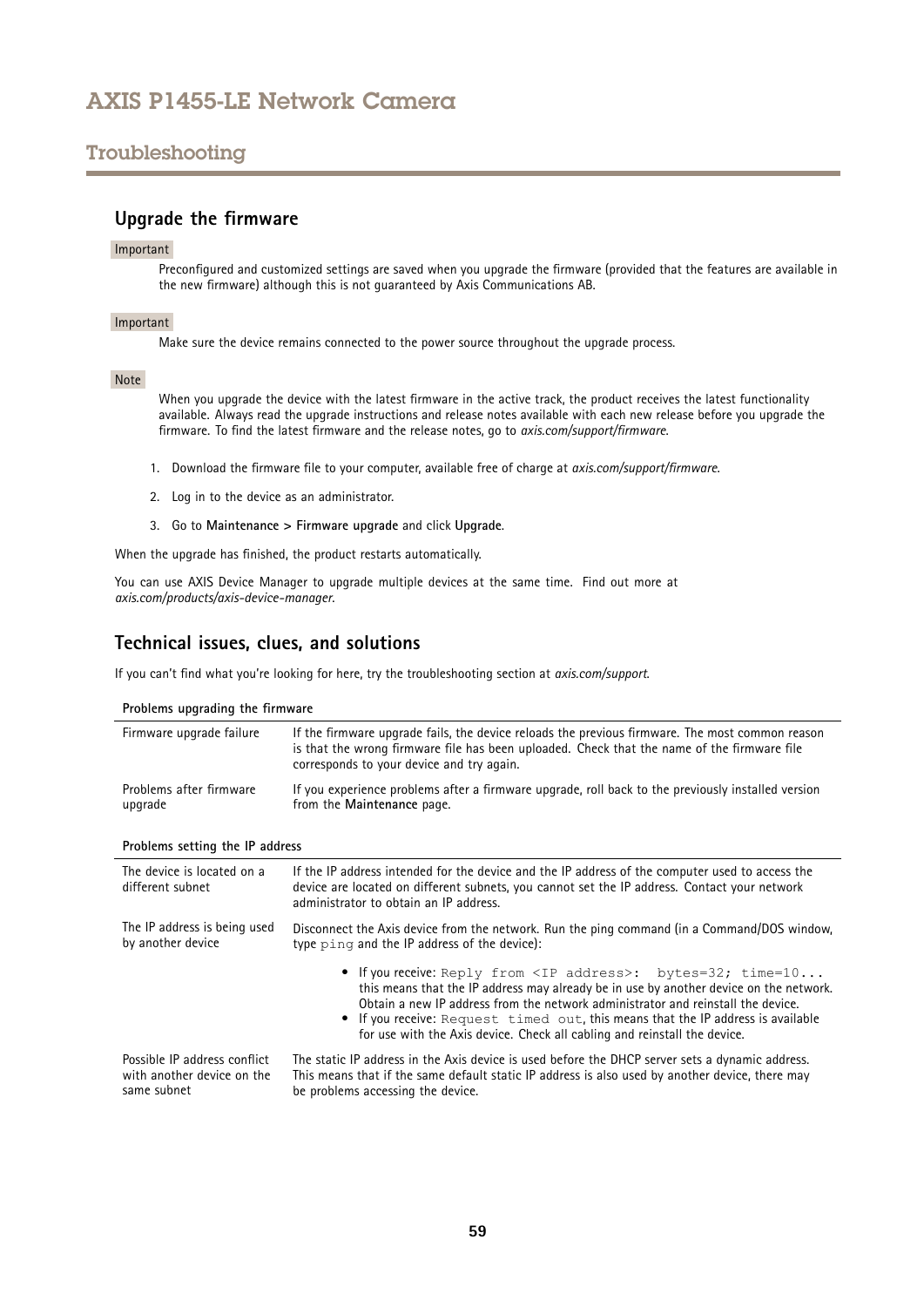# <span id="page-59-0"></span>Troubleshooting

| The device can't be accessed from a browser        |                                                                                                                                                                                                                                                                                                            |  |
|----------------------------------------------------|------------------------------------------------------------------------------------------------------------------------------------------------------------------------------------------------------------------------------------------------------------------------------------------------------------|--|
| Can't log in                                       | When HTTPS is enabled, ensure that the correct protocol (HTTP or HTTPS) is used when attempting<br>to log in. You may need to manually type http or https in the browser's address field.                                                                                                                  |  |
|                                                    | If the password for the user root is lost, the device must be reset to the factory default settings.<br>See Reset to factory default settings on page 58.                                                                                                                                                  |  |
| The IP address has been<br>changed by DHCP         | IP addresses obtained from a DHCP server are dynamic and may change. If the IP address has been<br>changed, use AXIS IP Utility or AXIS Device Manager to locate the device on the network. Identify<br>the device using its model or serial number, or by the DNS name (if the name has been configured). |  |
|                                                    | If required, a static IP address can be assigned manually. For instructions, go to <i>axis.com/support.</i>                                                                                                                                                                                                |  |
| Certificate error when using<br><b>IEEE 802.1X</b> | For authentication to work properly, the date and time settings in the Axis device must be<br>synchronized with an NTP server. Go to System > Date and time.                                                                                                                                               |  |

#### **The device is accessible locally but not externally**

To access the device externally, we recommend you to use one of the following applications for Windows® :

- AXIS Companion: free of charge, ideal for small systems with basic surveillance needs.
- AXIS Camera Station: 30-day trial version free of charge, ideal for small to mid-size systems.

For instructions and download, go to *[axis.com/vms](https://www.axis.com/vms)*.

### **Problems with streaming**

| Multicast H.264 only              | Check if your router supports multicasting, or if you need to configure the router settings between                                                                                                                                                                                                                                                                                                                                                                                                                                                                                                                                                          |
|-----------------------------------|--------------------------------------------------------------------------------------------------------------------------------------------------------------------------------------------------------------------------------------------------------------------------------------------------------------------------------------------------------------------------------------------------------------------------------------------------------------------------------------------------------------------------------------------------------------------------------------------------------------------------------------------------------------|
| accessible by local clients       | the client and the device. You might need to increase the TTL (Time To Live) value.                                                                                                                                                                                                                                                                                                                                                                                                                                                                                                                                                                          |
| No multicast H.264                | Check with your network administrator that the multicast addresses used by the Axis device                                                                                                                                                                                                                                                                                                                                                                                                                                                                                                                                                                   |
| displayed in the client           | are valid for your network.                                                                                                                                                                                                                                                                                                                                                                                                                                                                                                                                                                                                                                  |
|                                   | Check with your network administrator to see if there is a firewall that prevents viewing.                                                                                                                                                                                                                                                                                                                                                                                                                                                                                                                                                                   |
| Poor rendering of H.264           | Ensure that your graphics card uses the latest driver. You can usually download the latest drivers                                                                                                                                                                                                                                                                                                                                                                                                                                                                                                                                                           |
| images                            | from the manufacturer's website.                                                                                                                                                                                                                                                                                                                                                                                                                                                                                                                                                                                                                             |
| Color saturation is different     | Modify the settings for your graphics adapter. Go to the adapter's documentation for more                                                                                                                                                                                                                                                                                                                                                                                                                                                                                                                                                                    |
| in H.264 and Motion JPEG          | information.                                                                                                                                                                                                                                                                                                                                                                                                                                                                                                                                                                                                                                                 |
| Lower frame rate than<br>expected | • See Performance considerations on page 60.<br>Reduce the number of applications running on the client computer.<br>Limit the number of simultaneous viewers.<br>٠<br>Check with the network administrator that there is enough bandwidth available.<br>Lower the image resolution.<br>٠<br>Log in to the device's webpage and set a capture mode that prioritizes frame rate. If<br>٠<br>you change the capture mode to prioritize frame rate it might lower the maximum<br>resolution, depending on the device used and capture modes available.<br>The maximum frames per second is dependent on the utility frequency (60/50 Hz)<br>of the Axis device. |
| Can't select H.265 encoding       | Web browsers don't support H.265 decoding. Use a video management system or application                                                                                                                                                                                                                                                                                                                                                                                                                                                                                                                                                                      |

in live view that supports H.265 decoding.

## **Performance considerations**

When setting up your system, it is important to consider how various settings and situations affect the performance. Some factors affect the amount of bandwidth (the bitrate) required, others can affect the frame rate, and some affect both. If the load on the CPU reaches its maximum, this also affects the frame rate.

The following factors are the most important to consider: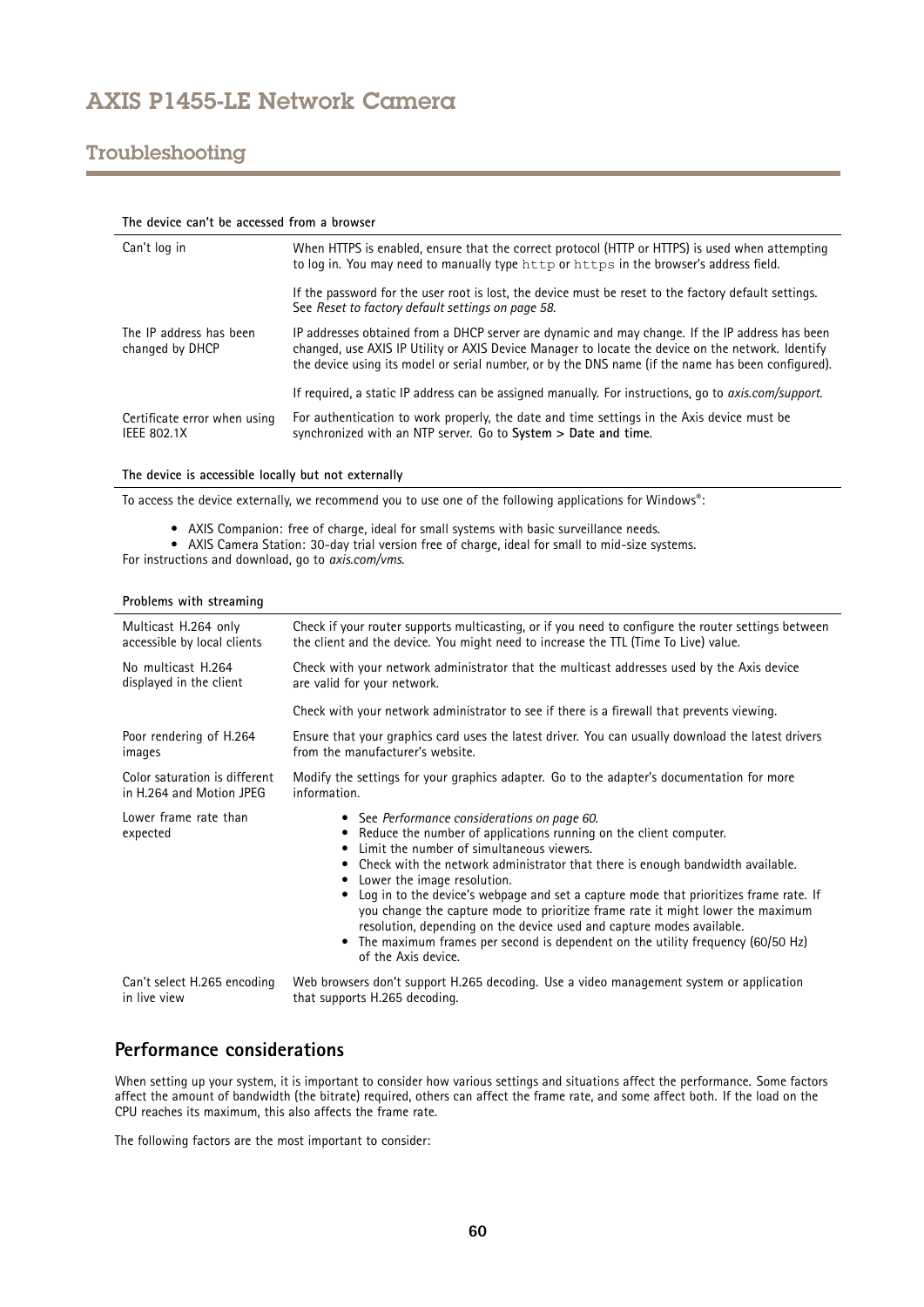# <span id="page-60-0"></span>Troubleshooting

- • High image resolution or lower compression levels result in images containing more data which in turn affects the bandwidth.
- Rotating the image in the GUI will increase the product's CPU load.
- •Access by large numbers of Motion JPEG or unicast H.264 clients affects the bandwidth.
- •Access by large numbers of Motion JPEG or unicast H.265 clients affects the bandwidth.
- • Simultaneous viewing of different streams (resolution, compression) by different clients affects both frame rate and bandwidth.

Use identical streams wherever possible to maintain <sup>a</sup> high frame rate. Stream profiles can be used to ensure that streams are identical.

- Accessing Motion JPEG and H.264 video streams simultaneously affects both frame rate and bandwidth.
- •Accessing Motion JPEG and H.265 video streams simultaneously affects both frame rate and bandwidth.
- Heavy usage of event settings affects the product's CPU load which in turn affects the frame rate.
- $\bullet$ Using HTTPS may reduce frame rate, in particular if streaming Motion JPEG.
- •Heavy network utilization due to poor infrastructure affects the bandwidth.
- •Viewing on poorly performing client computers lowers perceived performance and affects frame rate.
- • Running multiple AXIS Camera Application Platform (ACAP) applications simultaneously may affect the frame rate and the general performance.

# **Contact support**

Contact support at *[axis.com/support](https://www.axis.com/support)*.